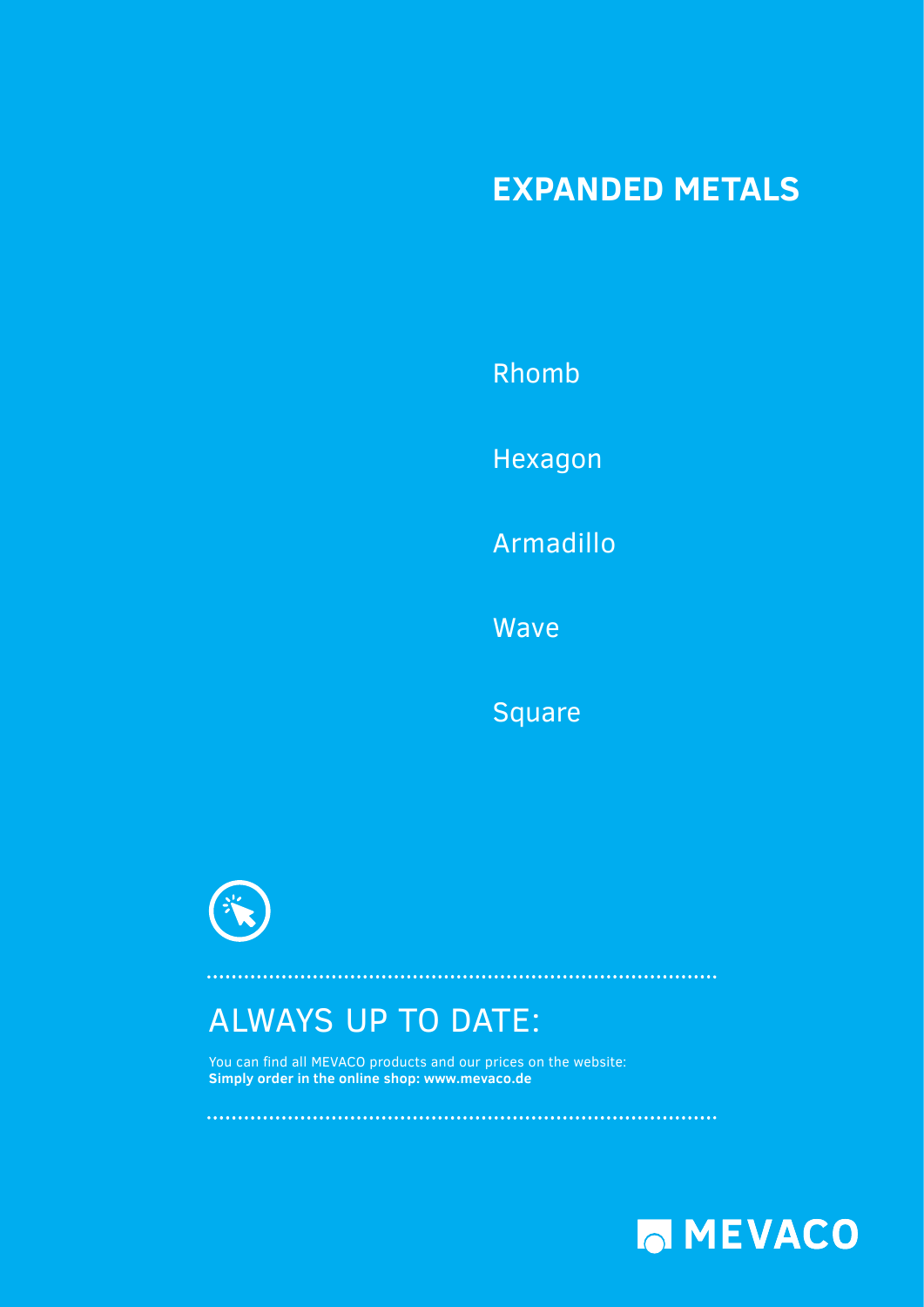Open Area: 50 %

# Rhomb 8x4x1

<span id="page-1-0"></span>

| <b>Material (desired formats also</b><br>available in powder-coated finish) |             | <b>Material</b><br>thickness |    | <b>Overall thick- Desired</b><br>ness a in mm format |        |        |        | Small format   Med. format   Large format   Weight<br>1000 x 2000 1250 x 2500 1500 x 3000 kg/m <sup>2</sup> |     |
|-----------------------------------------------------------------------------|-------------|------------------------------|----|------------------------------------------------------|--------|--------|--------|-------------------------------------------------------------------------------------------------------------|-----|
| <b>Steel</b>                                                                |             |                              |    |                                                      |        |        |        |                                                                                                             |     |
|                                                                             |             | 1.0                          | KD | 1.7                                                  | 500052 | 101095 | 101417 |                                                                                                             | 3.9 |
| Pre-galvanised                                                              |             |                              |    |                                                      |        |        |        |                                                                                                             |     |
| DX51D                                                                       | St 02 Z     | 1.0                          |    | 1.7                                                  | 500035 | 101662 | 101665 |                                                                                                             | 3.9 |
| <b>Aluminium</b>                                                            |             |                              |    |                                                      |        |        |        |                                                                                                             |     |
| EN AW-1050A H24                                                             | Al 99.5% hh | 1.0                          |    | 1.7                                                  | 500001 | 101595 | 154029 |                                                                                                             | 1.4 |

#### Expanded metal

Expanded metal

Open Area: 67 %

Open Area: 67 %

### Rhomb 8x6x1



| Material (desired formats also<br>available in powder-coated finish) | <b>Material</b><br><b>thickness</b> | <b>Overall thick- Desired</b><br>ness a in mm format |        |        |        | Small format   Med. format   Large format   Weight<br>$1000 \times 2000$ 1250 x 2500 1500 x 3000 kg/m <sup>2</sup> |     |
|----------------------------------------------------------------------|-------------------------------------|------------------------------------------------------|--------|--------|--------|--------------------------------------------------------------------------------------------------------------------|-----|
| <b>Steel</b>                                                         |                                     |                                                      |        |        |        |                                                                                                                    |     |
|                                                                      | 1.0<br>Œ                            | 1.9                                                  | 500053 | 101096 | 154456 |                                                                                                                    | 2.6 |
| <b>Aluminium</b>                                                     |                                     |                                                      |        |        |        |                                                                                                                    |     |
| Al 99.5% hh $\vert$ 1.0<br>EN AW-1050A H24                           |                                     | 1.9                                                  | 500002 | 153970 | 154030 |                                                                                                                    | 0.9 |



| <b>Material (desired formats also</b><br>available in powder-coated finish) |         | <b>Material</b><br><b>thickness</b> | <b>Overall thick-</b> Desired<br>ness a in mm format |        |        | Small format   Med. format | Large format Weight<br>$1000 \times 2000$ 1250 x 2500 1500 x 3000 kg/m <sup>2</sup> |     |
|-----------------------------------------------------------------------------|---------|-------------------------------------|------------------------------------------------------|--------|--------|----------------------------|-------------------------------------------------------------------------------------|-----|
| <b>Steel</b>                                                                |         |                                     |                                                      |        |        |                            |                                                                                     |     |
|                                                                             |         | 1.0                                 | 1.9                                                  | 500054 | 154409 | 154457                     |                                                                                     | 2.6 |
| Pre-galvanised                                                              |         |                                     |                                                      |        |        |                            |                                                                                     |     |
| DX51D                                                                       | St 02 Z | $\vert$ 1.0                         | 1.9                                                  | 500036 | 101663 | 154295                     |                                                                                     | 2.6 |
| Aluminium                                                                   |         |                                     |                                                      |        |        |                            |                                                                                     |     |
| Al 99.5% hh<br>EN AW-1050A H24                                              |         | 1.0                                 | 1.9                                                  | 500003 | 101105 | 157950                     |                                                                                     | 0.9 |

 $\mathbb{D}$  = Samples. You can order a sample of this product.

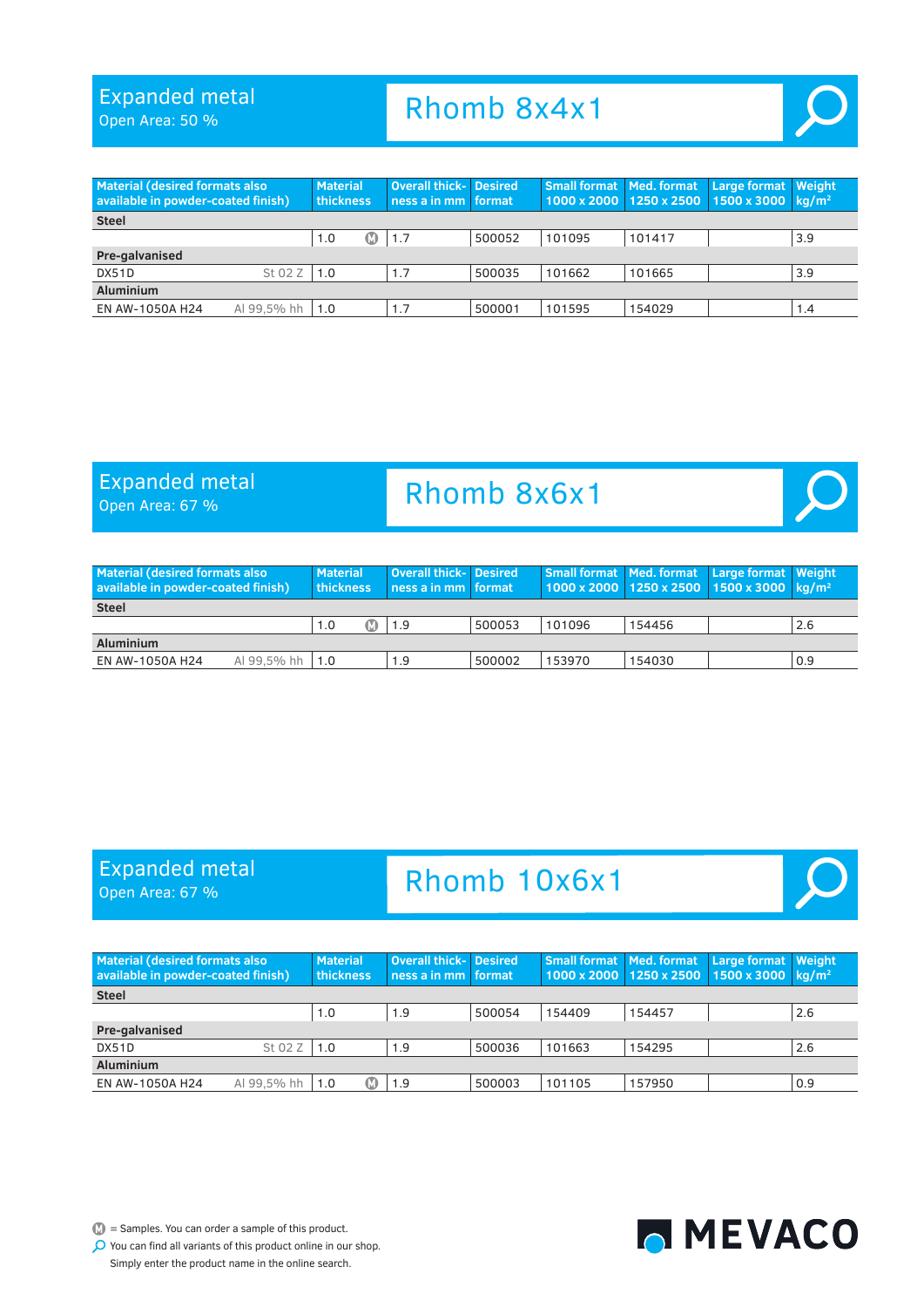Open Area: 33 %

| <b>Material (desired formats also</b><br>available in powder-coated finish) |             | <b>Material</b><br>thickness | <b>Overall thick-</b><br>ness a in mm | <b>Desired</b><br>format | <b>Small format</b><br>1000 x 2000 | Med. format<br>1250 x 2500 | <b>Large format</b><br>1500 x 3000 | Weight<br>kg/m <sup>2</sup> |
|-----------------------------------------------------------------------------|-------------|------------------------------|---------------------------------------|--------------------------|------------------------------------|----------------------------|------------------------------------|-----------------------------|
| <b>Steel</b>                                                                |             |                              |                                       |                          |                                    |                            |                                    |                             |
|                                                                             |             | 1.0<br>M                     | 3.0                                   | 500055                   | 101005                             | 154458                     | 154517                             | 5.2                         |
|                                                                             |             | 1.5                          | 3.0                                   | 500121                   | 154410                             | 154459                     |                                    | 7.9                         |
| Pre-galvanised                                                              |             |                              |                                       |                          |                                    |                            |                                    |                             |
| <b>DX51D</b>                                                                | St 02 Z     | 1.0                          | 3.0                                   | 500037                   | 101473                             | 154296                     |                                    | 5.2                         |
|                                                                             |             | 1.5                          | 3.0                                   | 500103                   | 154240                             | 154297                     |                                    | 7.9                         |
| <b>Aluminium</b>                                                            |             |                              |                                       |                          |                                    |                            |                                    |                             |
| EN AW-1050A H24                                                             | Al 99.5% hh | 1.0                          | 3.0                                   | 500004                   | 153971                             | 154031                     | 154094                             | 1.8                         |
|                                                                             |             | 1.5                          | 3.0                                   | 500073                   | 153972                             | 154032                     | 154095                             | 2.7                         |
|                                                                             |             | 2.0                          | 3.0                                   | 503933                   | 160513                             | 160514                     | 160515                             | 3.6                         |

Rhomb 12x6x2

#### Expanded metal

### Expanded metal Rhomb 16x8x1.5





 $\mathbb{D}$  = Samples. You can order a sample of this product.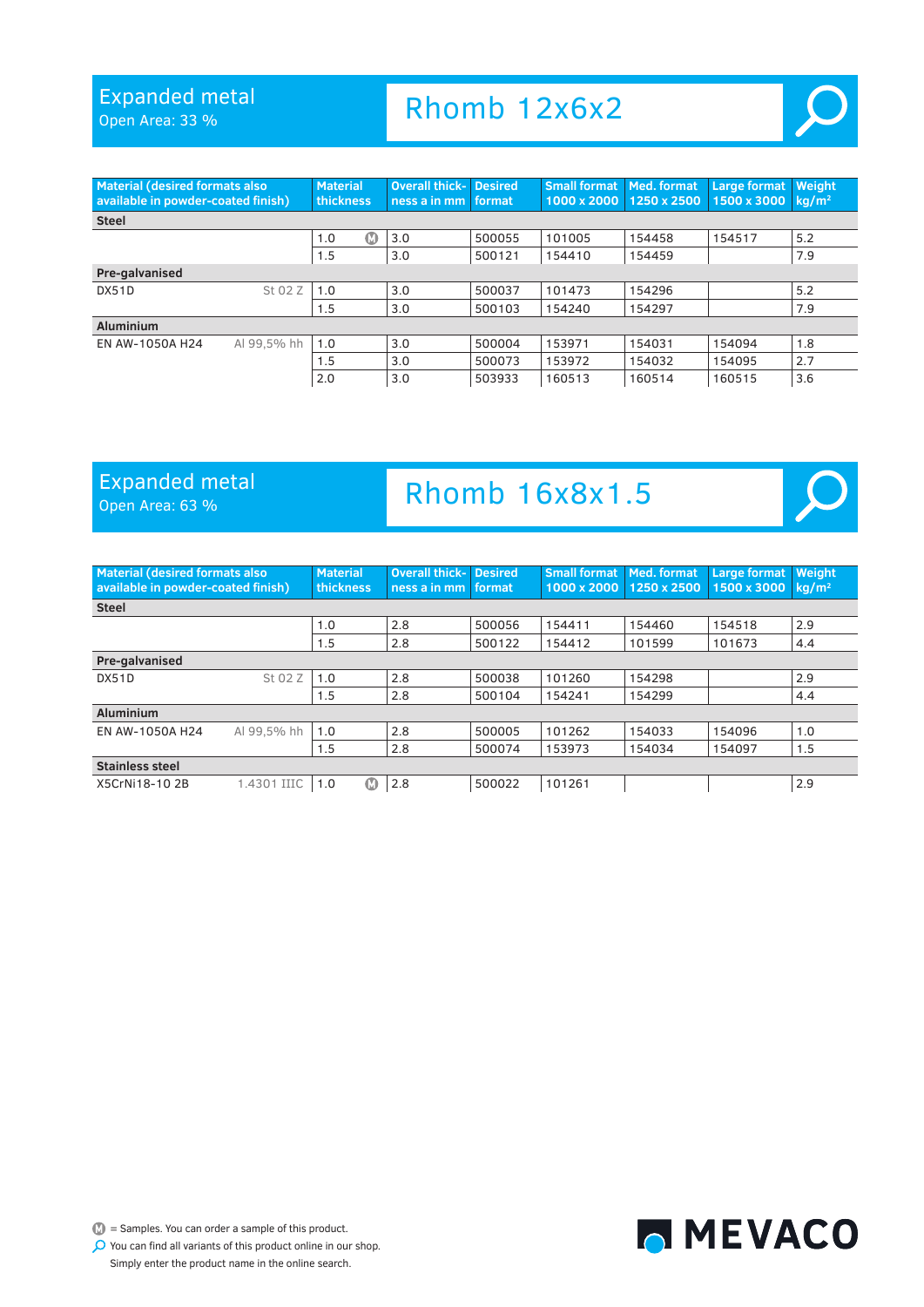Open Area: 60 %

### Rhomb 20x10x2



 $\boldsymbol{\mathsf{O}}$ 

| <b>Material (desired formats also</b><br>available in powder-coated finish) |             | <b>Material</b><br><b>thickness</b> | <b>Overall thick-</b><br>ness a in mm | <b>Desired</b><br>format | <b>Small format</b><br>1000 x 2000 | Med. format<br>1250 x 2500 | <b>Large format</b><br>1500 x 3000 | Weight<br>kg/m <sup>2</sup> |
|-----------------------------------------------------------------------------|-------------|-------------------------------------|---------------------------------------|--------------------------|------------------------------------|----------------------------|------------------------------------|-----------------------------|
| <b>Steel</b>                                                                |             |                                     |                                       |                          |                                    |                            |                                    |                             |
|                                                                             |             | 1.0                                 | 3.7                                   | 500057                   | 101006                             | 101413                     | 101674                             | 3.1                         |
|                                                                             |             | 1.5                                 | 3.7                                   | 500123                   | 154413                             | 154462                     | 154521                             | 4.7                         |
|                                                                             |             | 2.0                                 | 3.7                                   | 500172                   | 154414                             | 154463                     |                                    | 6.3                         |
| Pre-galvanised                                                              |             |                                     |                                       |                          |                                    |                            |                                    |                             |
| DX51D                                                                       | St 02 Z     | 1.0                                 | 3.7                                   | 500039                   | 101664                             | 154300                     |                                    | 3.1                         |
|                                                                             |             | 1.5                                 | 3.7                                   | 500105                   | 154243                             | 154301                     |                                    | 4.7                         |
|                                                                             |             | 2.0                                 | 3.7                                   | 500157                   | 154244                             | 154302                     |                                    | 6.3                         |
| <b>Aluminium</b>                                                            |             |                                     |                                       |                          |                                    |                            |                                    |                             |
| EN AW-1050A H24                                                             | Al 99,5% hh | စ<br>1.0                            | 3.7                                   | 500006                   | 101104                             | 101418                     | 154098                             | 1.1                         |
|                                                                             |             | 1.5                                 | 3.7                                   | 500075                   | 153974                             | 154035                     | 154099                             | 1.6                         |
|                                                                             |             | 2.0                                 | 3.7                                   | 500139                   | 153975                             | 154036                     | 154100                             | 2.2                         |
| <b>Stainless steel</b>                                                      |             |                                     |                                       |                          |                                    |                            |                                    |                             |
| X5CrNi18-102B                                                               | 1.4301 IIIC | 1.0                                 | 3.7                                   | 500023                   | 101474                             |                            |                                    | 3.1                         |
| <b>Brass</b>                                                                |             |                                     |                                       |                          |                                    |                            |                                    |                             |
| CuZn37                                                                      |             | 1.0                                 | 3.7                                   |                          | 160504                             |                            |                                    | 3.4                         |
|                                                                             |             | 1.5                                 | 3.7                                   |                          | 160505                             |                            |                                    | 5.1                         |
|                                                                             |             | 2.0                                 | 3.7                                   |                          | 160506                             |                            |                                    | 6.8                         |

### Expanded metal

Open Area: 80 %

# Rhomb 20x15x1.5

| <b>Material (desired formats also</b><br>available in powder-coated finish) |             | <b>Material</b><br><b>thickness</b> | <b>Overall thick-</b><br>ness a in mm | <b>Desired</b><br><b>format</b> | <b>Small format</b> | Med. format<br>1000 x 2000 1250 x 2500 | Large format<br>1500 x 3000 $kg/m2$ | <b>Weight</b> |
|-----------------------------------------------------------------------------|-------------|-------------------------------------|---------------------------------------|---------------------------------|---------------------|----------------------------------------|-------------------------------------|---------------|
| <b>Steel</b>                                                                |             |                                     |                                       |                                 |                     |                                        |                                     |               |
|                                                                             |             | 1.5                                 | 2.9                                   | 500124                          | 101549              | 154465                                 | 154523                              | 2.4           |
| Pre-galvanised                                                              |             |                                     |                                       |                                 |                     |                                        |                                     |               |
| DX51D                                                                       | St 02 Z     | 1.5<br>M                            | 2.9                                   | 500106                          | 101552              | 154304                                 |                                     | 2.4           |
| <b>Aluminium</b>                                                            |             |                                     |                                       |                                 |                     |                                        |                                     |               |
| EN AW-1050A H24                                                             | Al 99.5% hh | 1.0                                 | 2.9                                   | 500007                          | 153976              | 154037                                 | 154101                              | 0.5           |
|                                                                             |             | 1.5                                 | 2.9                                   | 500076                          | 153977              | 154038                                 | 154102                              | 0.8           |



 $\mathbb{D}$  = Samples. You can order a sample of this product.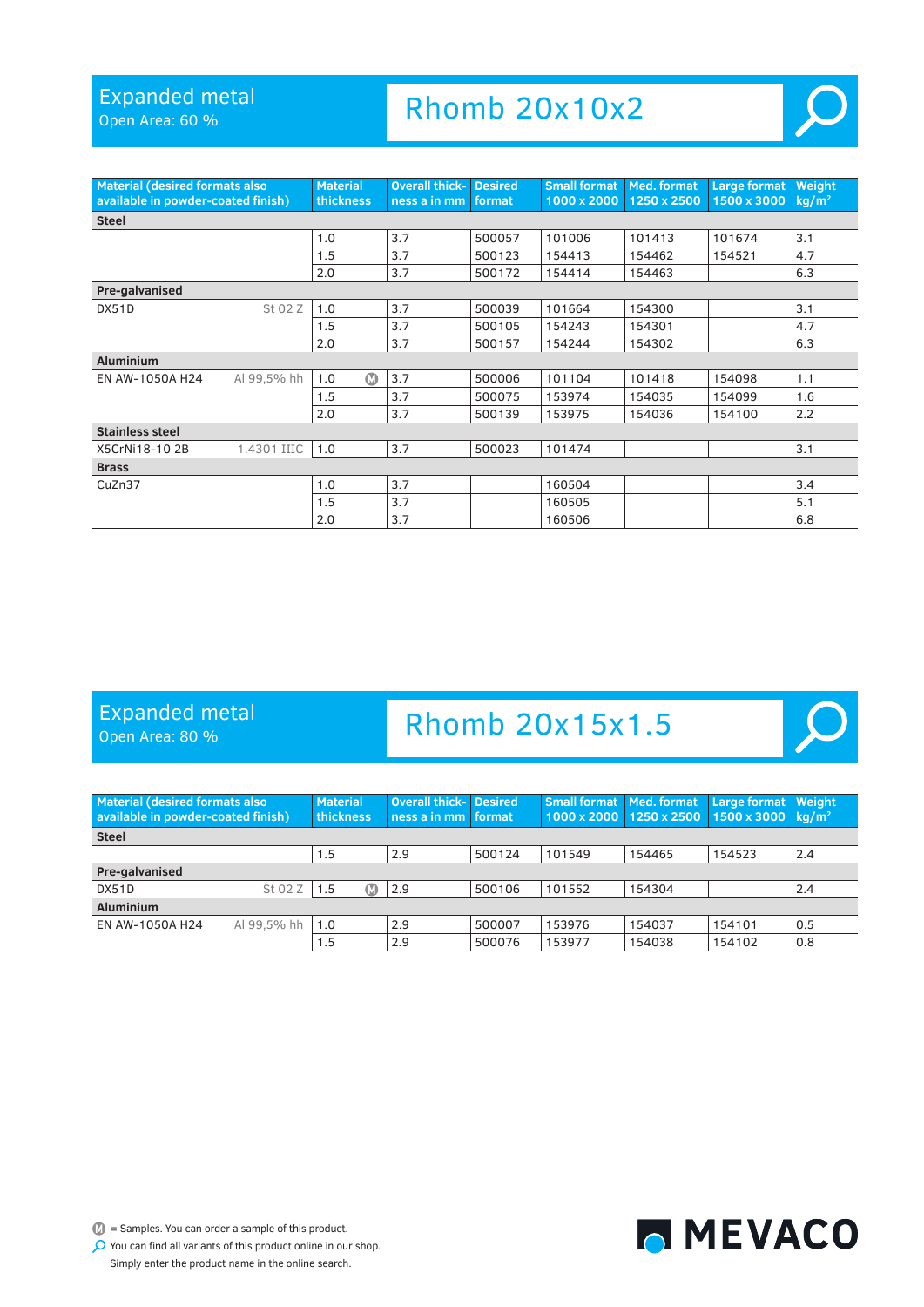Open Area: 44 %

### Rhomb 28x9x2.5



 $\overline{O}$ 

| <b>Material (desired formats also</b><br>available in powder-coated finish) |             | <b>Material</b><br><b>thickness</b> | <b>Overall thick-</b><br>ness a in mm | <b>Desired</b><br>format | <b>Small format</b><br>1000 x 2000 | Med. format<br>1250 x 2500 | <b>Large format</b><br>1500 x 3000 | Weight<br>kg/m <sup>2</sup> |
|-----------------------------------------------------------------------------|-------------|-------------------------------------|---------------------------------------|--------------------------|------------------------------------|----------------------------|------------------------------------|-----------------------------|
| <b>Steel</b>                                                                |             |                                     |                                       |                          |                                    |                            |                                    |                             |
|                                                                             |             | $\bf \Omega$<br>1.0                 | 4.2                                   | 500059                   | 101420                             | 154466                     | 154524                             | 4.4                         |
|                                                                             |             | 1.5                                 | 4.2                                   | 500125                   | 154416                             | 154467                     | 154525                             | 6.5                         |
|                                                                             |             | 2.0                                 | 4.2                                   | 500173                   | 154417                             | 154468                     | 154526                             | 8.7                         |
| Pre-galvanised                                                              |             |                                     |                                       |                          |                                    |                            |                                    |                             |
| DX51D                                                                       | St 02 Z     | 1.0                                 | 4.2                                   | 500040                   | 154246                             | 154305                     |                                    | 4.4                         |
|                                                                             |             | 1.5                                 | 4.2                                   | 500107                   | 154247                             | 154306                     |                                    | 6.5                         |
|                                                                             |             | 2.0                                 | 4.2                                   | 500158                   | 154248                             | 154307                     |                                    | 8.7                         |
| <b>Aluminium</b>                                                            |             |                                     |                                       |                          |                                    |                            |                                    |                             |
| EN AW-1050A H24                                                             | Al 99,5% hh | 1.0                                 | 4.2                                   | 500008                   | 153978                             | 154039                     | 154103                             | 1.5                         |
|                                                                             |             | 1.5                                 | 4.2                                   | 500077                   | 153979                             | 154040                     | 154104                             | 2.3                         |
|                                                                             |             | 2.0                                 | 4.2                                   | 500140                   | 101660                             | 154041                     | 154105                             | 3.0                         |
|                                                                             |             | 3.0                                 | 4.2                                   | 503934                   | 160516                             | 160517                     | 160518                             | 4.5                         |
| <b>Stainless steel</b>                                                      |             |                                     |                                       |                          |                                    |                            |                                    |                             |
| X5CrNi18-102B                                                               | 1.4301 IIIC | 1.0                                 | 4.2                                   | 500024                   | 154164                             |                            |                                    | 4.4                         |
| <b>Brass</b>                                                                |             |                                     |                                       |                          |                                    |                            |                                    |                             |
| CuZn37                                                                      |             | 1.0                                 | 4.2                                   |                          | 160510                             |                            |                                    | 4.7                         |
|                                                                             |             | 1.5                                 | 4.2                                   |                          | 160511                             |                            |                                    | 7.1                         |
|                                                                             |             | 2.0                                 | 4.2                                   |                          | 160512                             |                            |                                    | 9.4                         |

### Expanded metal

Open Area: 69 %

# Rhomb 28x13x2

| <b>Material (desired formats also</b><br>available in powder-coated finish) |             | <b>Material</b><br><b>thickness</b> | <b>Overall thick-</b><br>ness a in mm | <b>Desired</b><br>format | <b>Small format</b><br>1000 x 2000 | Med. format<br>1250 x 2500 | <b>Large format</b><br>1500 x 3000 | Weight<br>$kq/m^2$ |
|-----------------------------------------------------------------------------|-------------|-------------------------------------|---------------------------------------|--------------------------|------------------------------------|----------------------------|------------------------------------|--------------------|
| <b>Steel</b>                                                                |             |                                     |                                       |                          |                                    |                            |                                    |                    |
|                                                                             |             | 1.0                                 | 3.8                                   | 500060                   | 154418                             | 154469                     | 154527                             | 2.4                |
|                                                                             |             | $\boldsymbol{\Omega}$<br>1.5        | 3.8                                   | 500126                   | 101475                             | 154470                     | 154528                             | 3.6                |
|                                                                             |             | 2.0                                 | 3.8                                   | 500174                   | 101679                             | 101668                     | 101601                             | 4.8                |
| Pre-galvanised                                                              |             |                                     |                                       |                          |                                    |                            |                                    |                    |
| DX51D                                                                       | St 02 Z     | 1.0                                 | 3.8                                   | 500041                   | 154249                             | 154308                     |                                    | 2.4                |
|                                                                             |             | 1.5                                 | 3.8                                   | 500108                   | 154250                             | 154309                     |                                    | 3.6                |
|                                                                             |             | 2.0                                 | 3.8                                   | 500159                   | 154251                             | 154310                     |                                    | 4.8                |
| <b>Aluminium</b>                                                            |             |                                     |                                       |                          |                                    |                            |                                    |                    |
| EN AW-1050A H24                                                             | Al 99.5% hh | 1.0                                 | 3.8                                   | 500009                   | 153981                             | 154042                     | 154106                             | 0.8                |
|                                                                             |             | 1.5                                 | 3.8                                   | 500078                   | 153982                             | 154043                     | 154107                             | 1.2                |
|                                                                             |             | 2.0                                 | 3.8                                   | 500141                   | 153983                             | 154044                     | 154108                             | 1.7                |
| <b>Stainless steel</b>                                                      |             |                                     |                                       |                          |                                    |                            |                                    |                    |
| X5CrNi18-102B                                                               | 1.4301 IIIC | 1.0                                 | 3.8                                   | 500025                   | 154165                             |                            |                                    | 2.4                |
|                                                                             |             | 1.5                                 | 3.8                                   | 500091                   | 154166                             |                            |                                    | 3.6                |

 $\bullet$  = Samples. You can order a sample of this product.

MEVACO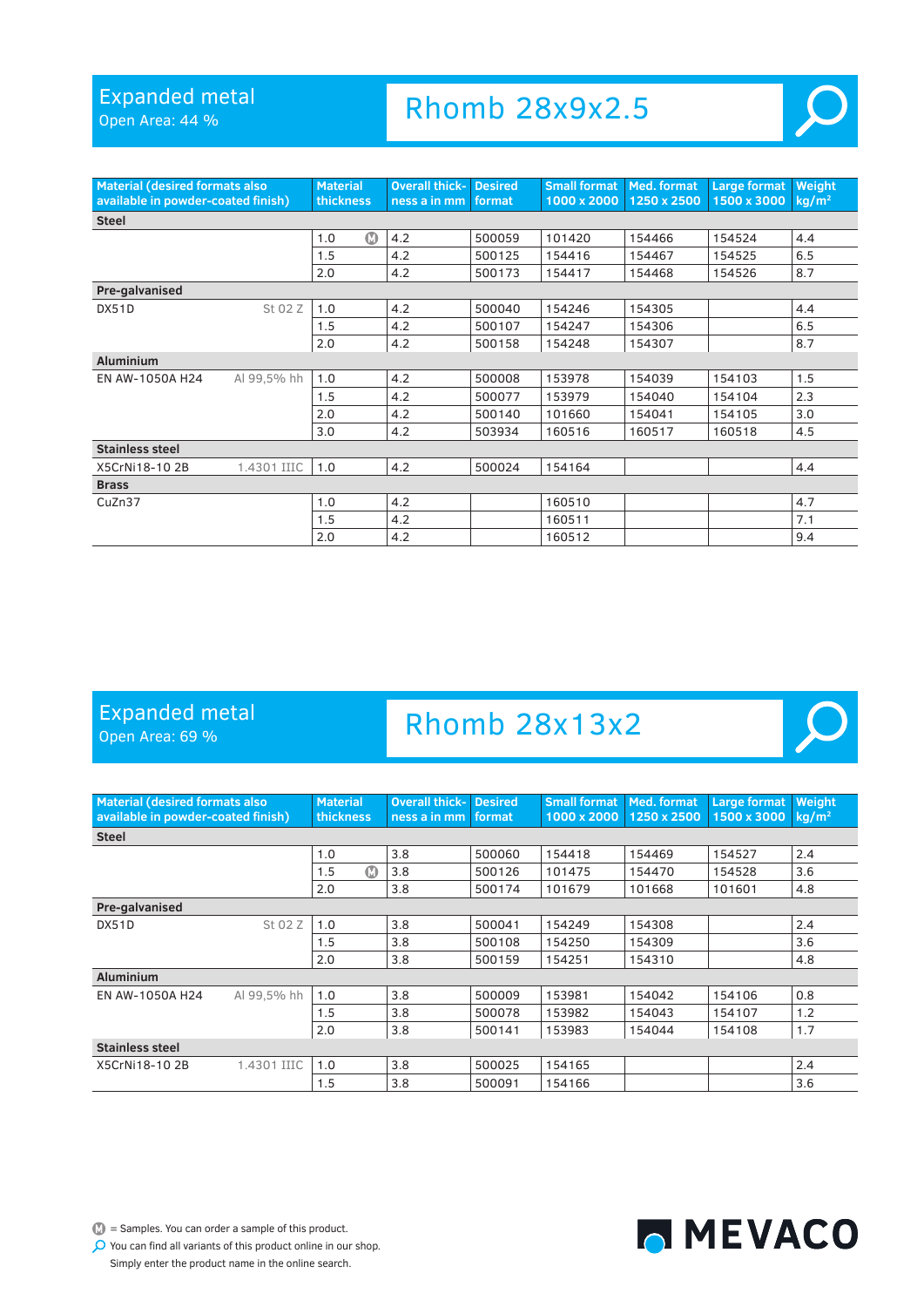Open Area: 71 %

### Rhomb 30x17x2.5



| <b>Material (desired formats also</b><br>available in powder-coated finish) |             | <b>Material</b><br>thickness | <b>Overall thick- Desired</b><br>ness a in mm | format. | <b>Small format   Med. format</b><br>1000 x 2000 | 1250 x 2500 | Large format<br>1500 x 3000 | Weight<br>$kq/m^2$ |
|-----------------------------------------------------------------------------|-------------|------------------------------|-----------------------------------------------|---------|--------------------------------------------------|-------------|-----------------------------|--------------------|
| <b>Steel</b>                                                                |             |                              |                                               |         |                                                  |             |                             |                    |
|                                                                             |             | 1.0                          | 4.8                                           | 500061  | 154420                                           | 154472      | 154530                      | 2.3                |
|                                                                             |             | 1.5                          | 4.8                                           | 500127  | 101263                                           | 154473      | 154531                      | 3.5                |
|                                                                             |             | 2.0                          | 4.8                                           | 500175  | 154421                                           | 154474      | 154532                      | 4.6                |
| Pre-galvanised                                                              |             |                              |                                               |         |                                                  |             |                             |                    |
| DX51D                                                                       | St 02 Z     | ത<br>1.5                     | 4.8                                           | 500109  | 101264                                           | 101411      |                             | 3.5                |
|                                                                             |             | 2.0                          | 4.8                                           | 500160  | 154253                                           | 154312      |                             | 4.6                |
| <b>Aluminium</b>                                                            |             |                              |                                               |         |                                                  |             |                             |                    |
| EN AW-1050A H24                                                             | Al 99,5% hh | 1.0                          | 4.8                                           | 500010  | 153984                                           | 154045      | 154109                      | 0.8                |
|                                                                             |             | 1.5                          | 4.8                                           | 500079  | 153985                                           | 154046      | 154110                      | 1.2                |
|                                                                             |             | 2.0                          | 4.8                                           | 500142  | 153986                                           | 154047      | 154111                      | 1.6                |
| <b>Stainless steel</b>                                                      |             |                              |                                               |         |                                                  |             |                             |                    |
| X5CrNi18-102B                                                               | 1.4301 IIIC | 1.5                          | 4.8                                           | 500092  | 101265                                           |             |                             | 3.5                |
| <b>Brass</b>                                                                |             |                              |                                               |         |                                                  |             |                             |                    |
| CuZn37                                                                      |             | 1.5                          | 4.8                                           |         | 160573                                           |             |                             | 3.7                |
|                                                                             |             | 2.0                          | 4.8                                           |         | 160574                                           |             |                             | 5.0                |

#### Expanded metal

Open Area: 76 %

### Rhomb 40x17x2



 $\mathbb{D}$  = Samples. You can order a sample of this product.

MEVACO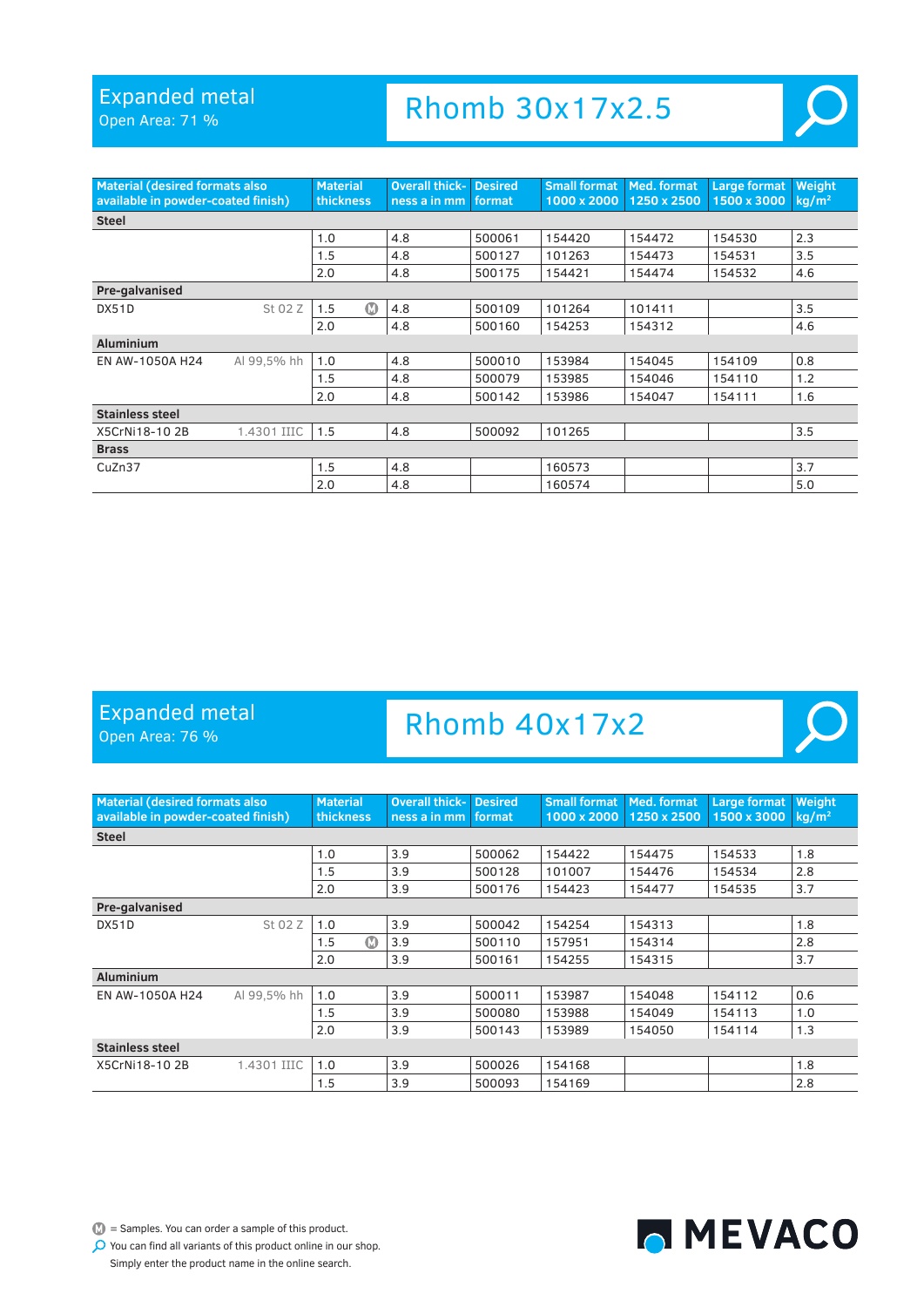Open Area: 71 %

### Rhomb 40x17x2.5



| <b>Material (desired formats also</b><br>available in powder-coated finish) |             | <b>Material</b><br>thickness | <b>Overall thick-</b><br>ness a in mm | <b>Desired</b><br>format | <b>Small format</b><br>1000 x 2000 | Med. format<br>1250 x 2500 | <b>Large format</b><br>1500 x 3000 | Weight<br>$kq/m^2$ |
|-----------------------------------------------------------------------------|-------------|------------------------------|---------------------------------------|--------------------------|------------------------------------|----------------------------|------------------------------------|--------------------|
| <b>Steel</b>                                                                |             |                              |                                       |                          |                                    |                            |                                    |                    |
|                                                                             |             | 1.0                          | 4.8                                   | 500063                   | 154424                             | 154478                     | 154536                             | 2.3                |
|                                                                             |             | 1.5                          | 4.8                                   | 500129                   | 154425                             | 154479                     | 154537                             | 3.5                |
|                                                                             |             | 2.0                          | 4.8                                   | 500177                   | 101666                             | 154480                     | 154538                             | 4.6                |
| Pre-galvanised                                                              |             |                              |                                       |                          |                                    |                            |                                    |                    |
| DX51D                                                                       | St 02 Z     | 1.0                          | 4.8                                   | 500043                   | 154256                             | 154316                     |                                    | 2.3                |
|                                                                             |             | 1.5                          | 4.8                                   | 500111                   | 154257                             | 154317                     |                                    | 3.5                |
|                                                                             |             | 2.0                          | 4.8                                   | 500162                   | 154258                             | 154318                     |                                    | 4.6                |
| <b>Aluminium</b>                                                            |             |                              |                                       |                          |                                    |                            |                                    |                    |
| EN AW-1050A H24                                                             | Al 99,5% hh | 1.0                          | 4.8                                   | 500012                   | 157946                             | 154051                     | 154115                             | 0.8                |
|                                                                             |             | 1.5                          | 4.8                                   | 500081                   | 153990                             | 154052                     | 154116                             | 1.2                |
|                                                                             |             | 2.0                          | 4.8                                   | 500144                   | 153991                             | 154053                     | 154117                             | 1.6                |
| <b>Stainless steel</b>                                                      |             |                              |                                       |                          |                                    |                            |                                    |                    |
| X5CrNi18-102B                                                               | 1.4301 IIIC | 1.0                          | 4.8                                   | 500027                   | 154170                             |                            |                                    | 2.3                |
|                                                                             |             | 1.5                          | 4.8                                   | 500094                   | 154171                             |                            |                                    | 3.5                |

#### Expanded metal

Open Area: 50 %

### Rhomb 43x10x2.5



 $\mathbb{D}$  = Samples. You can order a sample of this product.

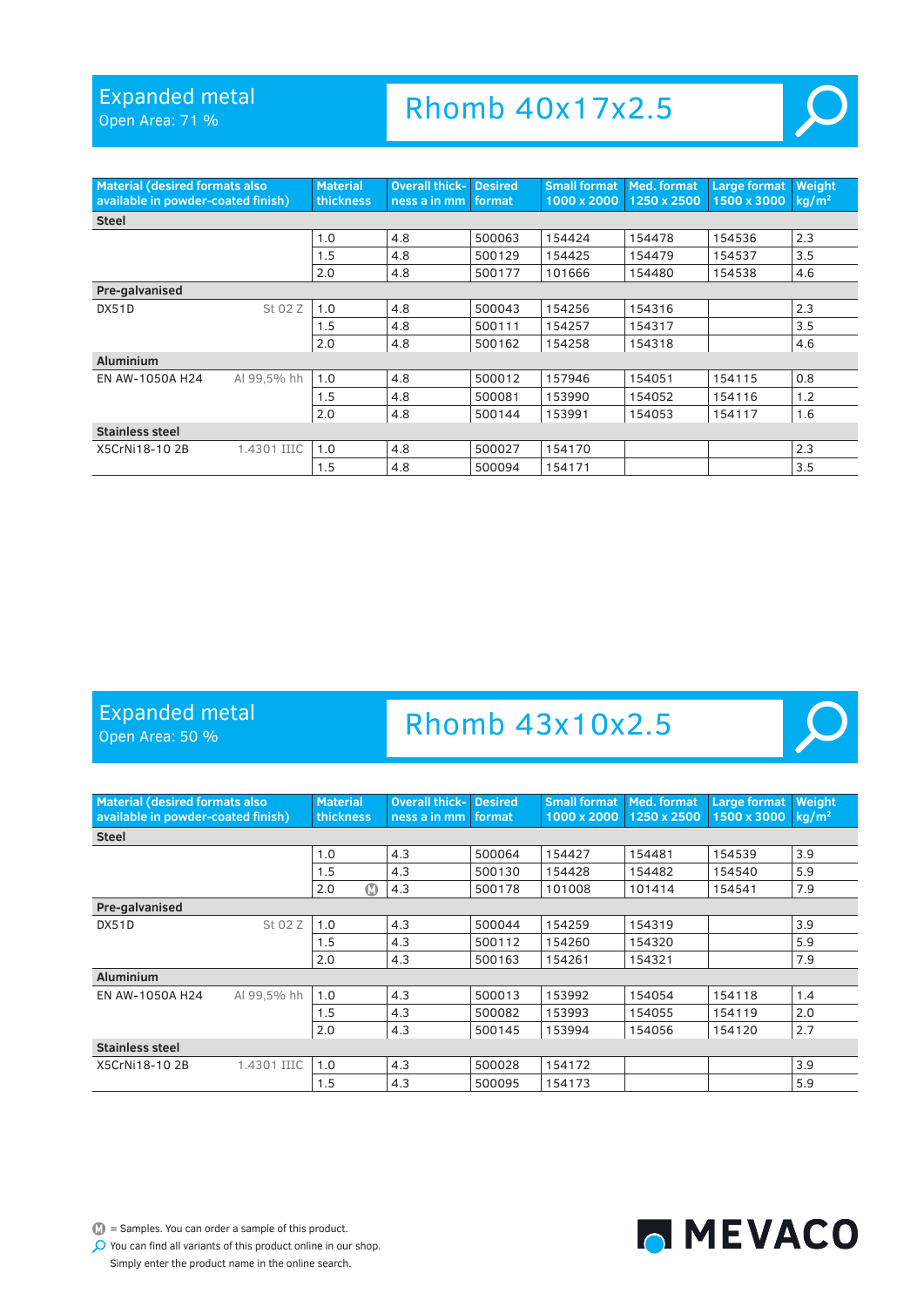Open Area: 62 %

### Rhomb 43x13x2.5



| <b>Material (desired formats also</b><br>available in powder-coated finish) |             | <b>Material</b><br>thickness | <b>Overall thick-</b><br>ness a in mm | <b>Desired</b><br>format | <b>Small format</b><br>1000 x 2000 | Med. format<br>1250 x 2500 | Large format<br>1500 x 3000 | Weight<br>kg/m <sup>2</sup> |
|-----------------------------------------------------------------------------|-------------|------------------------------|---------------------------------------|--------------------------|------------------------------------|----------------------------|-----------------------------|-----------------------------|
| <b>Steel</b>                                                                |             |                              |                                       |                          |                                    |                            |                             |                             |
|                                                                             |             | 1.0                          | 4.6                                   | 500065                   | 154429                             | 154483                     | 154542                      | 3.0                         |
|                                                                             |             | $\bf \Phi$<br>1.5            | 4.6                                   | 500131                   | 101266                             | 101669                     | 154543                      | 4.5                         |
|                                                                             |             | 2.0                          | 4.6                                   | 500179                   | 101667                             | 101600                     | 154544                      | 6.0                         |
| Pre-galvanised                                                              |             |                              |                                       |                          |                                    |                            |                             |                             |
| DX51D                                                                       | St 02 Z     | 1.0                          | 4.6                                   | 500045                   | 154262                             | 154322                     |                             | 3.0                         |
|                                                                             |             | 1.5                          | 4.6                                   | 500113                   | 157947                             | 154323                     |                             | 4.5                         |
|                                                                             |             | 2.0                          | 4.6                                   | 500164                   | 154263                             | 154324                     |                             | 6.0                         |
| <b>Aluminium</b>                                                            |             |                              |                                       |                          |                                    |                            |                             |                             |
| EN AW-1050A H24                                                             | Al 99,5% hh | 1.0                          | 4.6                                   | 500014                   | 153995                             | 154057                     | 154121                      | 1.0                         |
|                                                                             |             | 1.5                          | 4.6                                   | 500083                   | 153996                             | 154058                     | 154122                      | 1.6                         |
|                                                                             |             | 2.0                          | 4.6                                   | 500146                   | 153997                             | 154059                     | 154123                      | 2.1                         |
| <b>Stainless steel</b>                                                      |             |                              |                                       |                          |                                    |                            |                             |                             |
| X5CrNi18-102B                                                               | 1.4301 IIIC | 1.0                          | 4.6                                   | 503185                   | 158082                             |                            |                             | 3.0                         |
|                                                                             |             | 1.5                          | 4.6                                   | 500096                   | 101268                             |                            |                             | 4.5                         |
| <b>Brass</b>                                                                |             |                              |                                       |                          |                                    |                            |                             |                             |
| CuZn37                                                                      |             | 1.0                          | 4.6                                   |                          | 160580                             |                            |                             | 3.3                         |
|                                                                             |             | 1.5                          | 4.6                                   |                          | 160590                             |                            |                             | 4.9                         |
|                                                                             |             | 2.0                          | 4.6                                   |                          | 160591                             |                            |                             | 6.5                         |

### Expanded metal

Open Area: 47 %

### Rhomb 43x15x4



 $\mathbb{D}$  = Samples. You can order a sample of this product.

MEVACO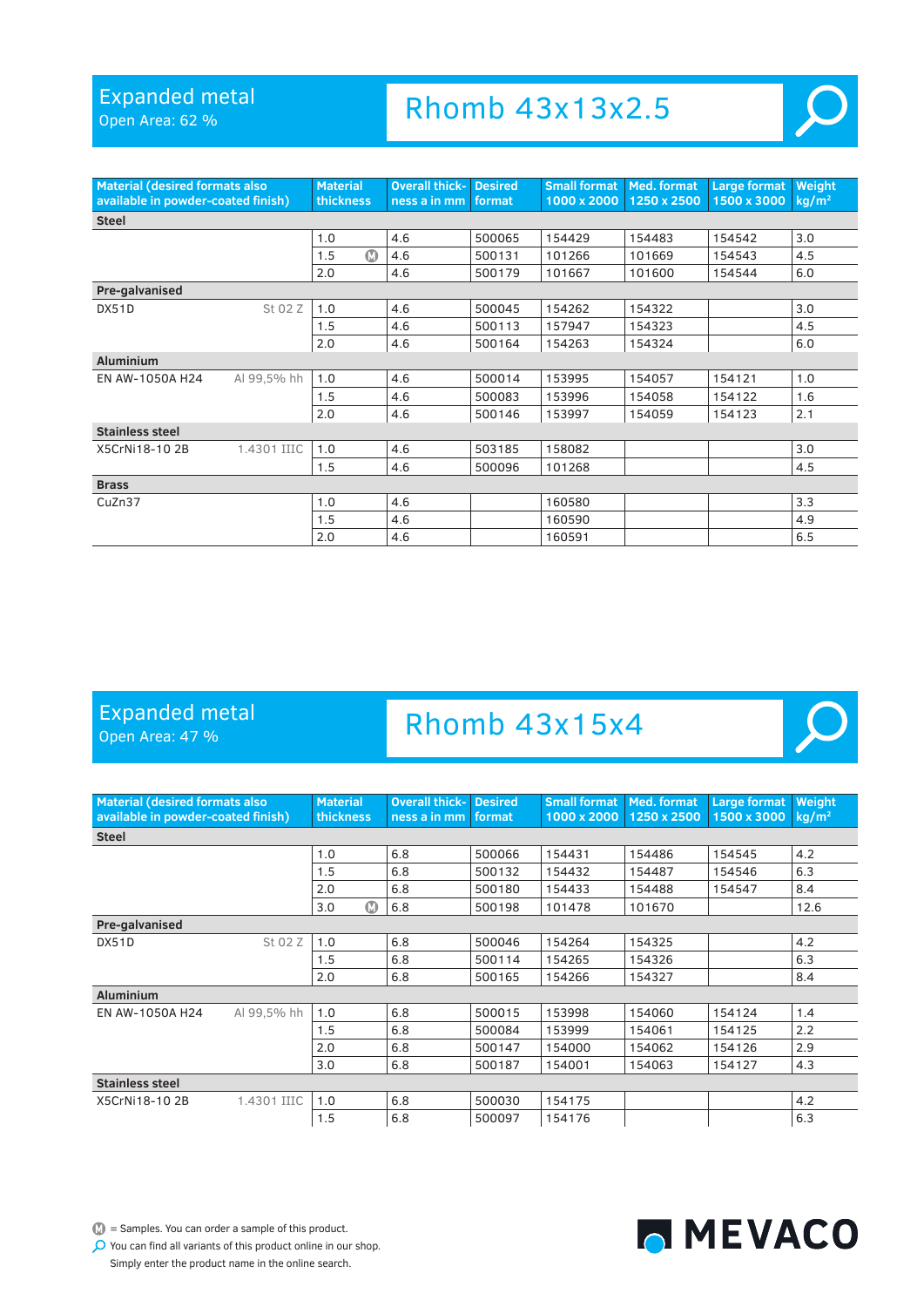Open Area: 33 %

### Rhomb 45x15x5



 $\mathcal{L}(\mathcal{L})$ 

| <b>Material (desired formats also</b><br>available in powder-coated finish) |             | <b>Material</b><br>thickness | <b>Overall thick- Desired</b><br>ness a in mm | format | <b>Small format Med. format</b><br>1000 x 2000 | 1250 x 2500 | Large format<br>1500 x 3000 | Weight<br>$kq/m^2$ |
|-----------------------------------------------------------------------------|-------------|------------------------------|-----------------------------------------------|--------|------------------------------------------------|-------------|-----------------------------|--------------------|
| <b>Steel</b>                                                                |             |                              |                                               |        |                                                |             |                             |                    |
|                                                                             |             | 1.5                          | 7.5                                           | 503063 | 157695                                         | 157704      | 157711                      | 7.9                |
|                                                                             |             | 2.0                          | 7.5                                           | 503064 | 157696                                         | 157705      | 157712                      | 10.5               |
|                                                                             |             | 3.0                          | 7.5                                           | 503065 | 157697                                         |             |                             | 15.7               |
| Pre-galvanised                                                              |             |                              |                                               |        |                                                |             |                             |                    |
| DX51D                                                                       | St 02 Z     | 1.5                          | 7.5                                           | 503066 | 157698                                         | 157706      |                             | 7.9                |
|                                                                             |             | 2.0                          | 7.5                                           | 503067 | 157699                                         | 157707      |                             | 10.5               |
|                                                                             |             | 3.0                          | 7.5                                           | 503068 | 157700                                         |             |                             | 15.7               |
| <b>Aluminium</b>                                                            |             |                              |                                               |        |                                                |             |                             |                    |
| EN AW-1050A H24                                                             | Al 99,5% hh | $\Omega$<br>1.5              | 7.5                                           | 503069 | 157701                                         | 157708      | 157713                      | 2.7                |
|                                                                             |             | 2.0                          | 7.5                                           | 503070 | 157702                                         | 157709      | 157714                      | 3.6                |
|                                                                             |             | 3.0                          | 7.5                                           | 503071 | 157703                                         | 157710      | 157715                      | 5.4                |
| <b>Brass</b>                                                                |             |                              |                                               |        |                                                |             |                             |                    |
| CuZn37                                                                      |             | 1.5                          | 7.5                                           |        | 160592                                         |             |                             | 8.5                |
|                                                                             |             | 2.0                          | 7.5                                           |        | 160601                                         |             |                             | 11.3               |
|                                                                             |             | 3.0                          | 7.5                                           |        | 160602                                         |             |                             | 17.0               |

#### Expanded metal

Open Area: 60 %

### Rhomb 45x20x4

| <b>Material (desired formats also)</b><br>available in powder-coated finish) |             | <b>Material</b><br>thickness | <b>Overall thick-</b><br>ness a in mm | <b>Desired</b><br>format | <b>Small format</b><br>1000 x 2000 | Med. format<br>1250 x 2500 | Large format<br>1500 x 3000 | Weight<br>$kq/m^2$ |
|------------------------------------------------------------------------------|-------------|------------------------------|---------------------------------------|--------------------------|------------------------------------|----------------------------|-----------------------------|--------------------|
| <b>Steel</b>                                                                 |             |                              |                                       |                          |                                    |                            |                             |                    |
|                                                                              |             | 1.0                          | 7.3                                   | 500067                   | 154434                             | 154490                     | 154548                      | 3.1                |
|                                                                              |             | 1.5                          | 7.3                                   | 500133                   | 154435                             | 154491                     | 154549                      | 4.7                |
|                                                                              |             | 2.0                          | 7.3                                   | 500181                   | 154436                             | 154492                     | 154550                      | 6.3                |
|                                                                              |             | 3.0                          | 7.3                                   | 500199                   | 101009                             | 101415                     |                             | 9.4                |
|                                                                              |             | $\bf \Phi$<br>4.0            | 7.3                                   |                          | 101010                             | 101416                     |                             | 12.6               |
| Pre-galvanised                                                               |             |                              |                                       |                          |                                    |                            |                             |                    |
| DX51D                                                                        | St 02 Z     | 1.0                          | 7.3                                   | 500047                   | 154267                             | 154328                     |                             | 3.1                |
|                                                                              |             | 1.5                          | 7.3                                   | 500115                   | 154268                             | 154329                     |                             | 4.7                |
|                                                                              |             | 2.0                          | 7.3                                   | 500166                   | 154269                             | 154330                     |                             | 6.3                |
| <b>Aluminium</b>                                                             |             |                              |                                       |                          |                                    |                            |                             |                    |
| EN AW-1050A H24                                                              | Al 99,5% hh | 1.0                          | 7.3                                   | 500016                   | 154002                             | 154064                     | 154128                      | 1.1                |
|                                                                              |             | 1.5                          | 7.3                                   | 500085                   | 154003                             | 154065                     | 154129                      | 1.6                |
|                                                                              |             | 2.0                          | 7.3                                   | 500148                   | 154004                             | 154066                     | 154130                      | 2.2                |
|                                                                              |             | 3.0                          | 7.3                                   | 500188                   | 154005                             | 154067                     | 154131                      | 3.2                |
| <b>Stainless steel</b>                                                       |             |                              |                                       |                          |                                    |                            |                             |                    |
| X5CrNi18-102B                                                                | 1.4301 IIIC | 1.0                          | 7.3                                   | 500031                   | 158083                             |                            |                             | 3.1                |
|                                                                              |             | 1.5                          | 7.3                                   | 500098                   | 154178                             |                            |                             | 4.7                |



MEVACO

Simply enter the product name in the online search.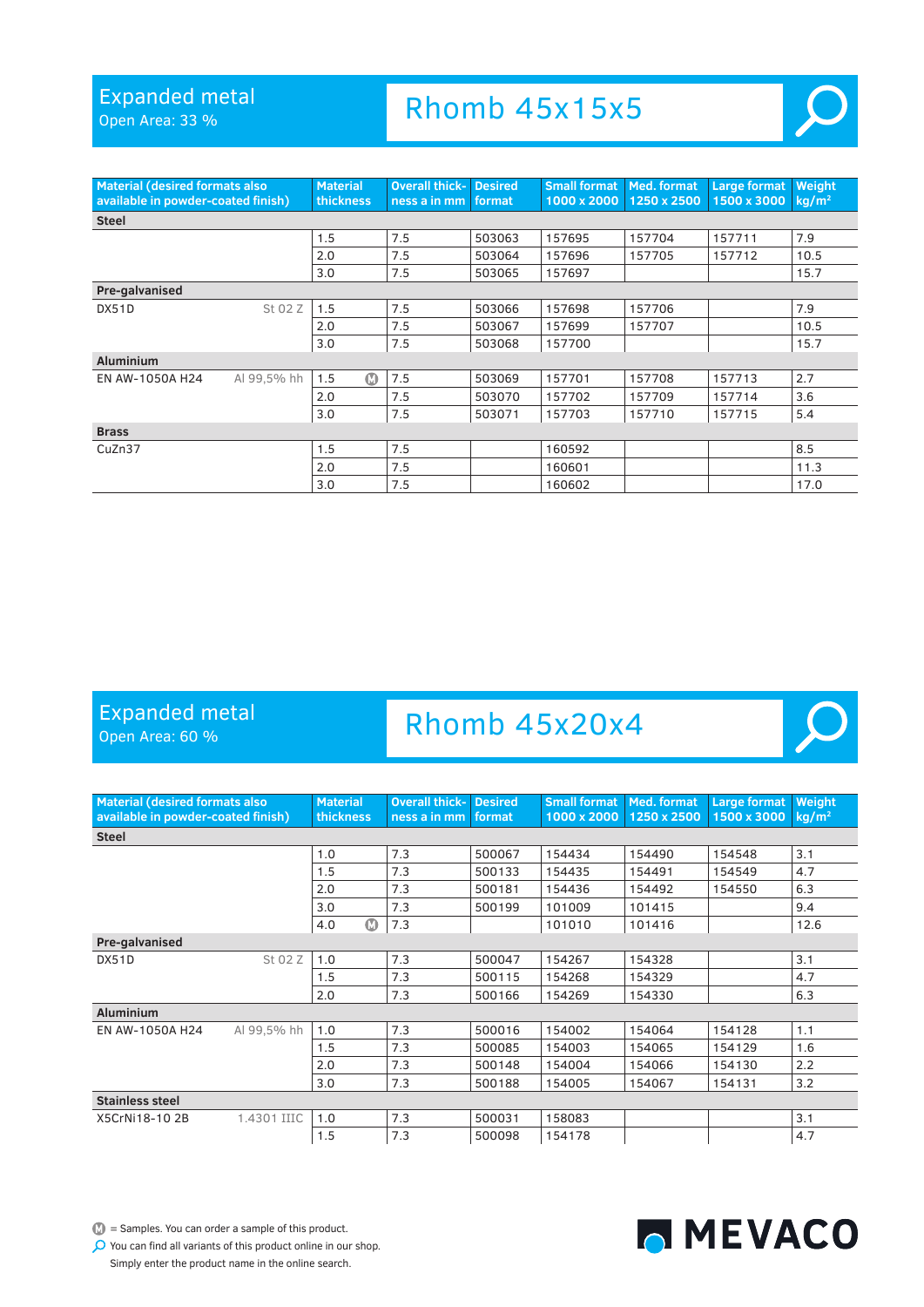Open Area: 50 %

Rhomb 45x20x5



| <b>Material (desired formats also</b><br>available in powder-coated finish) |              | <b>Material</b><br>thickness | <b>Overall thick-</b><br>ness a in mm | <b>Desired</b><br>format | <b>Small format   Med. format</b><br>1000 x 2000 | 1250 x 2500 | <b>Large format</b><br>1500 x 3000 | Weight<br>kg/m <sup>2</sup> |
|-----------------------------------------------------------------------------|--------------|------------------------------|---------------------------------------|--------------------------|--------------------------------------------------|-------------|------------------------------------|-----------------------------|
| <b>Steel</b>                                                                |              |                              |                                       |                          |                                                  |             |                                    |                             |
|                                                                             |              | 1.0                          | 8.7                                   | 502855                   | 157468                                           | 157345      | 157140                             | 3.9                         |
|                                                                             |              | 1.5                          | 8.7                                   | 502856                   | 157469                                           | 157346      | 157141                             | 5.9                         |
|                                                                             |              | 2.0                          | 8.7                                   | 502857                   | 157470                                           | 157347      | 157142                             | 7.9                         |
|                                                                             |              | 3.0                          | 8.7                                   | 502858                   | 157315                                           | 157143      |                                    | 11.8                        |
| Pre-galvanised                                                              |              |                              |                                       |                          |                                                  |             |                                    |                             |
| DX51D                                                                       | St 02 Z      | 1.0                          | 8.7                                   | 502859                   | 157316                                           | 157144      |                                    | 3.9                         |
|                                                                             |              | 1.5                          | 8.7                                   | 502860                   | 157317                                           | 157145      |                                    | 5.9                         |
|                                                                             |              | 2.0                          | 8.7                                   | 502861                   | 157318                                           | 157146      |                                    | 7.9                         |
|                                                                             |              | 3.0                          | 8.7                                   | 502862                   | 157147                                           |             |                                    | 11.8                        |
| <b>Aluminium</b>                                                            |              |                              |                                       |                          |                                                  |             |                                    |                             |
| EN AW-1050A H24                                                             | Al 99,5% hh  | 1.0                          | 8.7                                   | 502863                   | 157471                                           | 157348      | 157148                             | 1.4                         |
|                                                                             |              | $\bf \Phi$<br>1.5            | 8.7                                   | 502864                   | 157472                                           | 157349      | 157149                             | 2.0                         |
|                                                                             |              | 2.0                          | 8.7                                   | 502865                   | 157473                                           | 157350      | 157150                             | 2.7                         |
|                                                                             |              | 3.0                          | 8.7                                   | 502866                   | 157474                                           | 157351      | 157151                             | 4.1                         |
| EN AW-5005 H24 EO                                                           | AlMg 1 hh EQ | 1.5                          | 8.7                                   | 502868                   | 157476                                           | 157353      | 157153                             | 2.0                         |
|                                                                             |              | 2.0                          | 8.7                                   | 502869                   | 157477                                           | 157354      | 157154                             | 2.7                         |

### Expanded metal

Open Area: 20 %

### Rhomb 45x20x8

| <b>Material (desired formats also</b><br>available in powder-coated finish) |              | <b>Material</b><br><b>thickness</b> | <b>Overall thick- Desired</b><br>ness a in mm | format | <b>Small format</b><br>1000 x 2000 | Med. format<br>1250 x 2500 | <b>Large format</b><br>1500 x 3000 | Weight<br>$kq/m^2$ |
|-----------------------------------------------------------------------------|--------------|-------------------------------------|-----------------------------------------------|--------|------------------------------------|----------------------------|------------------------------------|--------------------|
| <b>Steel</b>                                                                |              |                                     |                                               |        |                                    |                            |                                    |                    |
|                                                                             |              | 1.5                                 | 9.6                                           | 502871 | 157479                             | 157356                     | 157156                             | 9.4                |
|                                                                             |              | 2.0                                 | 9.6                                           | 502872 | 157319                             | 157157                     |                                    | 12.6               |
|                                                                             |              | 3.0                                 | 9.6                                           | 502873 | 157158                             |                            |                                    | 18.8               |
| Pre-galvanised                                                              |              |                                     |                                               |        |                                    |                            |                                    |                    |
| DX51D                                                                       | St 02 Z      | 1.5                                 | 9.6                                           | 502874 | 157480                             | 157357                     | 157159                             | 9.4                |
|                                                                             |              | 2.0                                 | 9.6                                           | 502875 | 157320                             | 157160                     |                                    | 12.6               |
|                                                                             |              | 3.0                                 | 9.6                                           | 502876 | 157161                             |                            |                                    | 18.8               |
| <b>Aluminium</b>                                                            |              |                                     |                                               |        |                                    |                            |                                    |                    |
| EN AW-1050A H24                                                             | Al 99.5% hh  | $\bf \Phi$<br>1.5                   | 9.6                                           | 502877 | 157481                             | 157358                     | 157162                             | 3.2                |
|                                                                             |              | 2.0                                 | 9.6                                           | 502878 | 157482                             | 157359                     | 157163                             | 4.3                |
|                                                                             |              | 3.0                                 | 9.6                                           | 502879 | 157483                             | 157360                     | 157164                             | 6.5                |
| EN AW-5005 H24 EO                                                           | AlMg 1 hh EQ | 1.5                                 | 9.6                                           | 502880 | 157484                             | 157361                     | 157165                             | 3.2                |
|                                                                             |              | 2.0                                 | 9.6                                           | 502881 | 157485                             | 157362                     | 157166                             | 4.3                |



 $\bullet$  = Samples. You can order a sample of this product.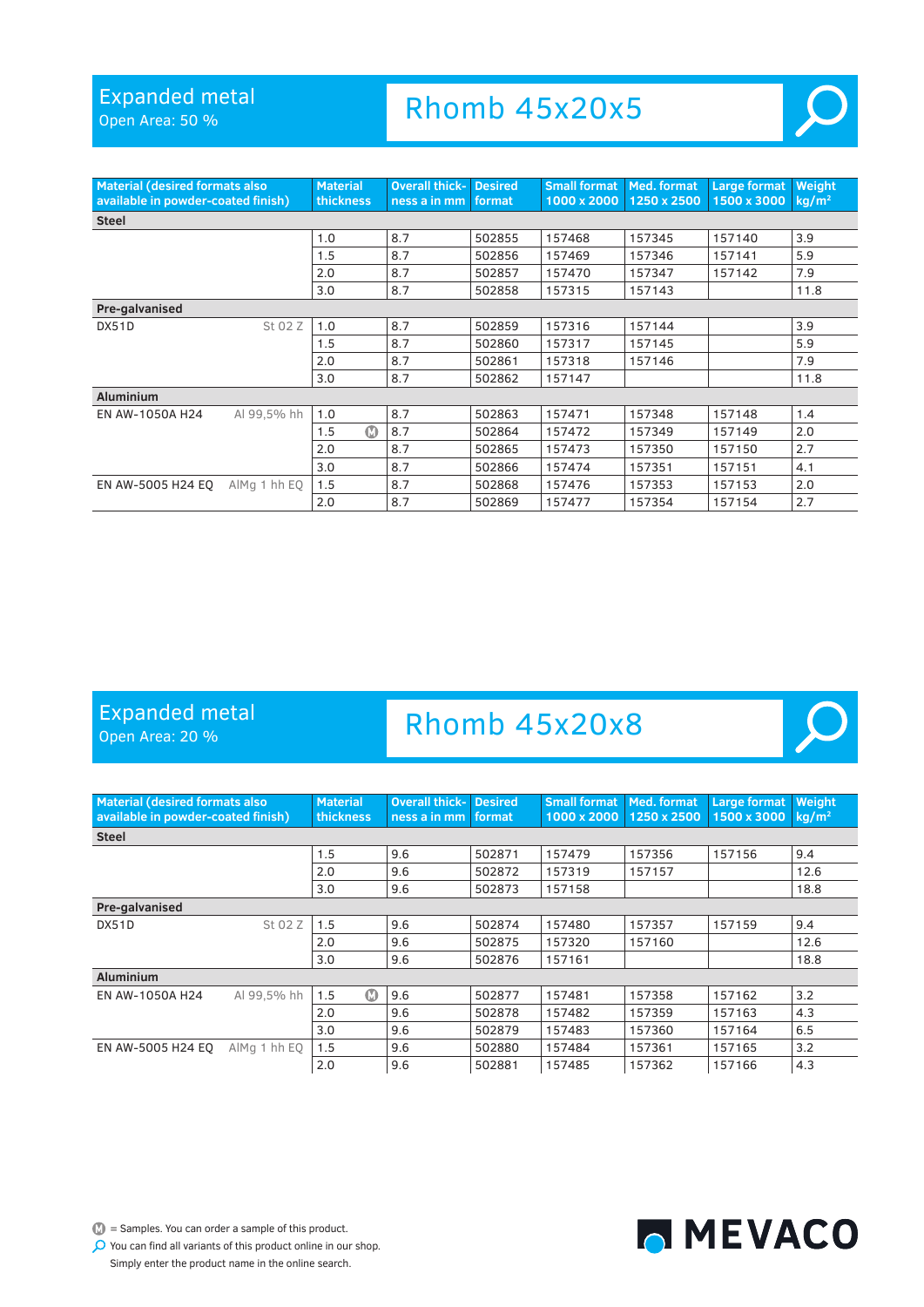Open Area: 64 %

Rhomb 50x22x4



 $\mathcal{L}$ 

| <b>Material (desired formats also)</b><br>available in powder-coated finish) |             | <b>Material</b><br>thickness | <b>Overall thick-</b><br>ness a in mm | <b>Desired</b><br>format | Small format<br>1000 x 2000 | Med. format<br>1250 x 2500 | Large format<br>1500 x 3000 | Weight<br>kg/m <sup>2</sup> |
|------------------------------------------------------------------------------|-------------|------------------------------|---------------------------------------|--------------------------|-----------------------------|----------------------------|-----------------------------|-----------------------------|
| <b>Steel</b>                                                                 |             |                              |                                       |                          |                             |                            |                             |                             |
|                                                                              |             | 1.0                          | 7.5                                   | 500068                   | 154437                      | 154493                     | 154551                      | 2.9                         |
|                                                                              |             | 1.5                          | 7.5                                   | 500134                   | 154438                      | 154494                     | 154552                      | 4.3                         |
|                                                                              |             | 2.0                          | 7.5                                   | 500182                   | 154439                      | 154495                     | 154553                      | 5.7                         |
|                                                                              |             | 3.0                          | 7.5                                   | 500200                   | 101269                      | 154496                     |                             | 8.6                         |
| Pre-galvanised                                                               |             |                              |                                       |                          |                             |                            |                             |                             |
| DX51D                                                                        | St 02 Z     | 1.0                          | 7.5                                   | 500048                   | 154270                      | 154331                     | 154389                      | 2.9                         |
|                                                                              |             | 1.5                          | 7.5                                   | 500116                   | 154271                      | 154332                     | 154390                      | 4.3                         |
|                                                                              |             | 2.0                          | 7.5                                   | 500167                   | 154272                      | 154333                     | 154391                      | 5.7                         |
| <b>Aluminium</b>                                                             |             |                              |                                       |                          |                             |                            |                             |                             |
| EN AW-1050A H24                                                              | Al 99.5% hh | 1.0                          | 7.5                                   | 500017                   | 154006                      | 154068                     | 154132                      | 1.0                         |
|                                                                              |             | 1.5                          | 7.5                                   | 500086                   | 154007                      | 154069                     | 154133                      | 1.5                         |
|                                                                              |             | 2.0                          | 7.5                                   | 500149                   | 154008                      | 154070                     | 154134                      | 2.0                         |
|                                                                              |             | ത<br>3.0                     | 7.5                                   | 500189                   | 101479                      | 154071                     | 154135                      | 2.9                         |
| <b>Stainless steel</b>                                                       |             |                              |                                       |                          |                             |                            |                             |                             |
| X5CrNi18-102B                                                                | 1.4301 IIIC | 1.5                          | 7.5                                   | 500099                   | 154180                      | 154214                     |                             | 4.3                         |

#### Expanded metal

Open Area: 52 %

# Rhomb 60x25x6

| <b>Material (desired formats also)</b><br>available in powder-coated finish) |             | <b>Material</b><br>thickness | Overall thick-<br>ness a in mm | <b>Desired</b><br>format | <b>Small format</b><br>1000 x 2000 | Med. format<br>1250 x 2500 | <b>Large format</b><br>1500 x 3000 | Weight<br>$kq/m^2$ |
|------------------------------------------------------------------------------|-------------|------------------------------|--------------------------------|--------------------------|------------------------------------|----------------------------|------------------------------------|--------------------|
| <b>Steel</b>                                                                 |             |                              |                                |                          |                                    |                            |                                    |                    |
|                                                                              |             | 1.5                          | 10.5                           | 503921                   | 160481                             | 160482                     | 160483                             | 5.7                |
|                                                                              |             | 2.0                          | 10.5                           | 503922                   | 160484                             | 160485                     | 160486                             | 7.5                |
|                                                                              |             | 3.0                          | 10.5                           | 503923                   | 160487                             | 160488                     |                                    | 11.3               |
| Pre-galvanised                                                               |             |                              |                                |                          |                                    |                            |                                    |                    |
| DX51D                                                                        | St 02 Z     | 2.0                          | 10.5                           | 503925                   | 160492                             | 160493                     |                                    | 7.5                |
|                                                                              |             | 3.0                          | 10.5                           | 503926                   | 160494                             |                            |                                    | 11.3               |
| <b>Aluminium</b>                                                             |             |                              |                                |                          |                                    |                            |                                    |                    |
| EN AW-1050A H24                                                              | Al 99.5% hh | 1.5                          | 10.5                           | 503927                   | 160495                             | 160496                     | 160497                             | 1.9                |
|                                                                              |             | 2.0                          | 10.5                           | 503928                   | 160498                             | 160499                     | 160500                             | 2.6                |
|                                                                              |             | 3.0                          | 10.5                           | 503929                   | 160501                             | 160502                     | 160503                             | 3.9                |
| EN AW-5005 H111 EO AlMa 1 hh EO                                              |             | 2.0                          | 10.5                           | 503931                   | 160507                             | 160508                     | 160509                             | 2.6                |

 $\bullet$  = Samples. You can order a sample of this product. You can find all variants of this product online in our shop. Simply enter the product name in the online search.

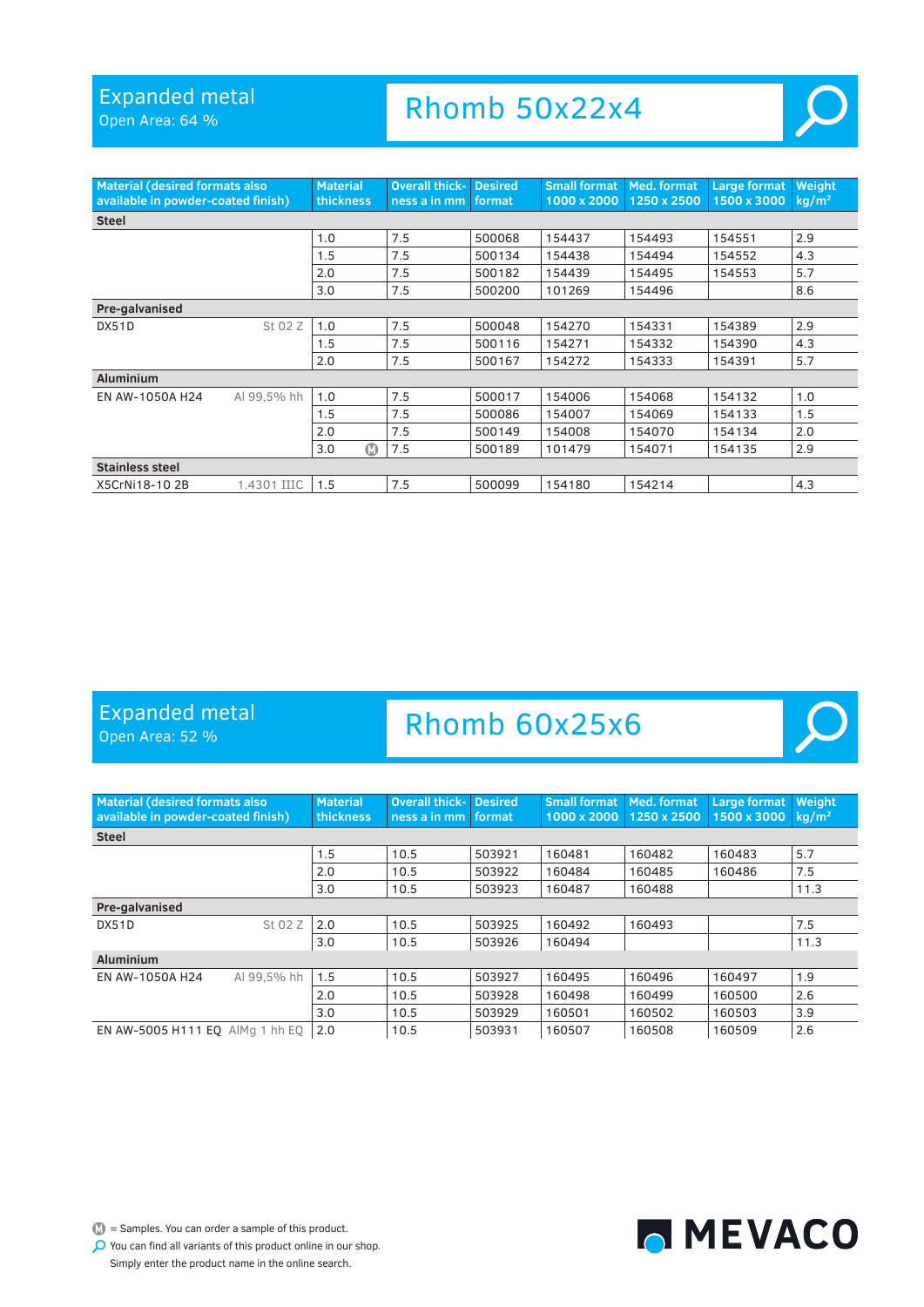Open Area: 70 %

### Rhomb 62x20x3



 $\overline{O}$ 

| <b>Material (desired formats also</b><br>available in powder-coated finish) |              | <b>Material</b><br>thickness | <b>Overall thick-</b><br>ness a in mm | <b>Desired</b><br>format | <b>Small format</b><br>1000 x 2000 | Med. format<br>1250 x 2500 | <b>Large format</b><br>1500 x 3000 | Weight<br>kg/m <sup>2</sup> |  |
|-----------------------------------------------------------------------------|--------------|------------------------------|---------------------------------------|--------------------------|------------------------------------|----------------------------|------------------------------------|-----------------------------|--|
| <b>Steel</b>                                                                |              |                              |                                       |                          |                                    |                            |                                    |                             |  |
|                                                                             |              | 1.0                          | 5.7                                   | 503935                   | 160519                             | 160522                     | 160525                             | 2.4                         |  |
|                                                                             |              | 1.5                          | 5.7                                   | 503936                   | 160520                             | 160523                     | 160526                             | 3.5                         |  |
|                                                                             |              | 2.0                          | 5.7                                   | 503937                   | 160521                             | 160524                     | 160527                             | 4.7                         |  |
|                                                                             |              | 3.0                          | 5.7                                   | 503938                   | 160528                             | 160529                     | 160530                             | 7.1                         |  |
| Pre-galvanised                                                              |              |                              |                                       |                          |                                    |                            |                                    |                             |  |
| DX51D                                                                       | St 02 Z      | 1.0                          | 5.7                                   | 503939                   | 160531                             | 160535                     | 160538                             | 2.4                         |  |
|                                                                             |              | 1.5                          | 5.7                                   | 503940                   | 160532                             | 160536                     | 160539                             | 3.5                         |  |
|                                                                             |              | 2.0                          | 5.7                                   | 503941                   | 160533                             | 160537                     | 160540                             | 4.7                         |  |
|                                                                             |              | 3.0                          | 5.7                                   | 503942                   | 160534                             |                            | 160541                             | 7.1                         |  |
| <b>Aluminium</b>                                                            |              |                              |                                       |                          |                                    |                            |                                    |                             |  |
| EN AW-1050A H24                                                             | Al 99.5% hh  | 1.0                          | 5.7                                   | 503943                   | 160542                             | 160546                     | 160550                             | 0.8                         |  |
|                                                                             |              | 1.5                          | 5.7                                   | 503944                   | 160543                             | 160547                     | 160551                             | 1.2                         |  |
|                                                                             |              | 2.0                          | 5.7                                   | 503945                   | 160544                             | 160548                     | 160552                             | 1.6                         |  |
|                                                                             |              | 3.0                          | 5.7                                   | 503946                   | 160545                             | 160549                     | 160553                             | 2.4                         |  |
| EN AW-5005 H24 EO                                                           | AlMg 1 hh EQ | 1.5                          | 5.7                                   | 503947                   | 160554                             | 160555                     | 160556                             | 1.2                         |  |
|                                                                             |              | 2.0                          | 5.7                                   | 503948                   | 160557                             | 160558                     | 160559                             | 1.6                         |  |
| <b>Stainless steel</b>                                                      |              |                              |                                       |                          |                                    |                            |                                    |                             |  |
| X5CrNi18-102B                                                               | 1.4301 IIIC  | 1.5                          | 5.7                                   | 503950                   | 160561                             | 160564                     |                                    | 3.5                         |  |
|                                                                             |              | 2.0                          | 5.7                                   | 503951                   | 160562                             |                            |                                    | 4.7                         |  |

#### Expanded metal

Open Area: 30 %

# Rhomb 62x20x7

| <b>Material (desired formats also</b><br>available in powder-coated finish) |             | <b>Material</b><br>thickness | <b>Overall thick-</b><br>ness a in mm | <b>Desired</b><br>format | Small format<br>1000 x 2000 | Med. format<br>1250 x 2500 | Large format<br>1500 x 3000 | Weight<br>kg/m <sup>2</sup> |  |
|-----------------------------------------------------------------------------|-------------|------------------------------|---------------------------------------|--------------------------|-----------------------------|----------------------------|-----------------------------|-----------------------------|--|
| <b>Steel</b>                                                                |             |                              |                                       |                          |                             |                            |                             |                             |  |
|                                                                             |             | 1.0                          | 10.0                                  | 500069                   | 154440                      | 154497                     | 154554                      | 5.5                         |  |
|                                                                             |             | 1.5                          | 10.0                                  | 500135                   | 154441                      | 154498                     | 154555                      | 8.2                         |  |
|                                                                             |             | 2.0                          | 10.0                                  | 500183                   | 154442                      | 154499                     | 154556                      | 11.0                        |  |
|                                                                             |             | $\bullet$<br>3.0             | 10.0                                  | 500201                   | 101441                      | 101672                     |                             | 16.5                        |  |
| Pre-galvanised                                                              |             |                              |                                       |                          |                             |                            |                             |                             |  |
| DX51D                                                                       | St 02 Z     | 1.0                          | 10.0                                  | 500049                   | 154273                      | 154334                     | 154392                      | 5.5                         |  |
|                                                                             |             | 1.5                          | 10.0                                  | 500117                   | 154274                      | 154335                     | 154393                      | 8.2                         |  |
|                                                                             |             | 2.0                          | 10.0                                  | 500168                   | 154275                      | 154336                     | 154394                      | 11.0                        |  |
|                                                                             |             | 3.0                          | 10.0                                  | 500194                   | 154276                      |                            |                             | 16.5                        |  |
| <b>Aluminium</b>                                                            |             |                              |                                       |                          |                             |                            |                             |                             |  |
| EN AW-1050A H24                                                             | Al 99,5% hh | 1.0                          | 10.0                                  | 500018                   | 154009                      | 154072                     | 154136                      | 1.9                         |  |
|                                                                             |             | 1.5                          | 10.0                                  | 500087                   | 154010                      | 154073                     | 154137                      | 2.8                         |  |
|                                                                             |             | 2.0                          | 10.0                                  | 500150                   | 154011                      | 154074                     | 154138                      | 3.8                         |  |
|                                                                             |             | 3.0                          | 10.0                                  | 500190                   | 154012                      | 154075                     | 154139                      | 5.7                         |  |
| Stainless steel                                                             |             |                              |                                       |                          |                             |                            |                             |                             |  |
| X5CrNi18-102B                                                               | 1.4301 IIIC | 1.0                          | 10.0                                  | 500033                   | 154181                      |                            |                             | 5.5                         |  |

 $\bullet$  = Samples. You can order a sample of this product.

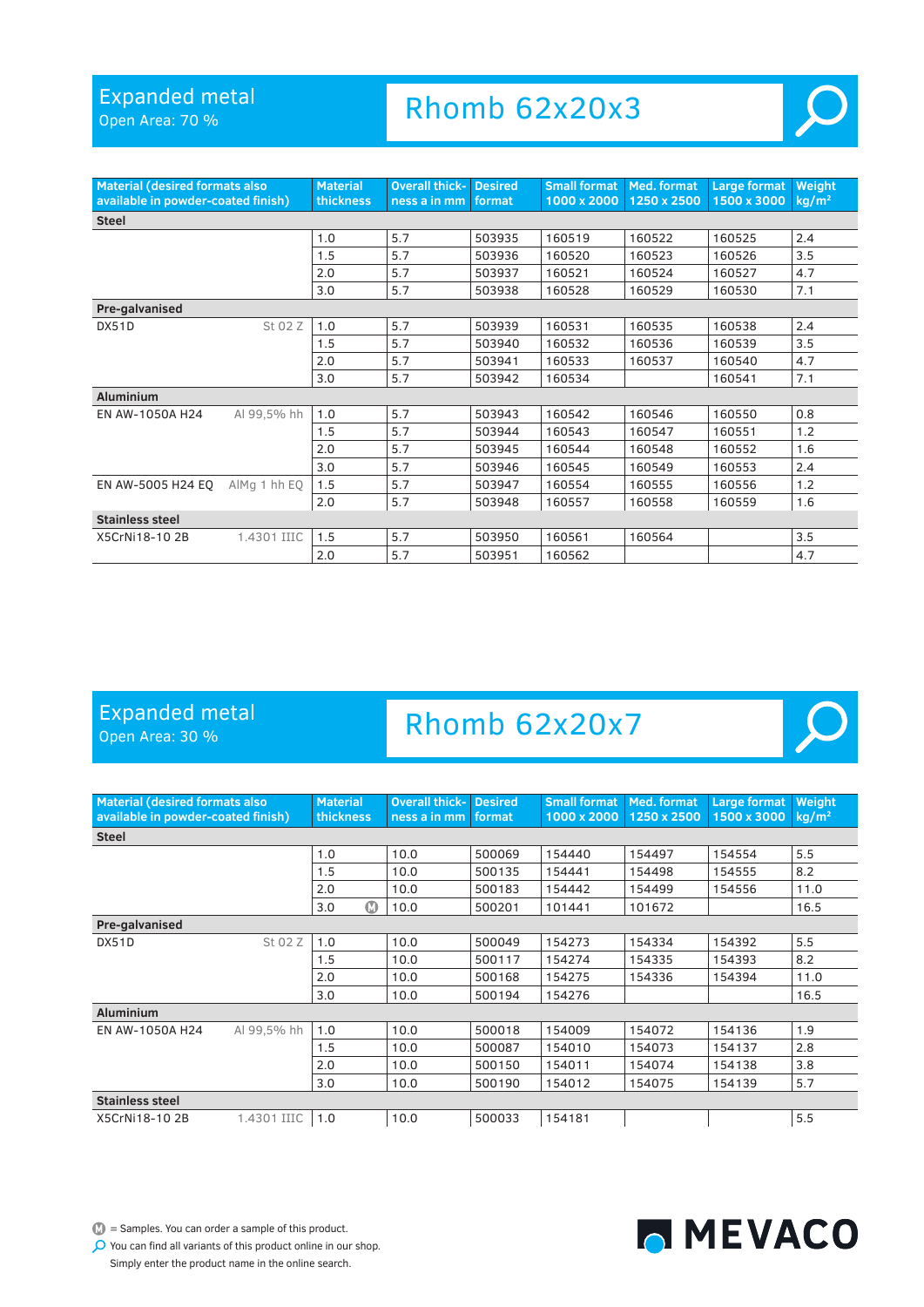Open Area: 25 %

# Rhomb 62x20x7.5



 $\overline{O}$ 

| <b>Material (desired formats also</b><br>available in powder-coated finish) |              | <b>Material</b><br>thickness | <b>Overall thick-</b><br>ness a in mm | <b>Desired</b><br>format | <b>Small format</b><br>1000 x 2000 | <b>Med. format</b><br>1250 x 2500 | Large format<br>1500 x 3000 | Weight<br>kg/m <sup>2</sup> |  |
|-----------------------------------------------------------------------------|--------------|------------------------------|---------------------------------------|--------------------------|------------------------------------|-----------------------------------|-----------------------------|-----------------------------|--|
| <b>Steel</b>                                                                |              |                              |                                       |                          |                                    |                                   |                             |                             |  |
|                                                                             |              | 1.5                          | 9.9                                   | 502883                   | 157487                             | 157364                            | 157168                      | 8.8                         |  |
|                                                                             |              | 2.0                          | 9.9                                   | 502884                   | 157321                             | 101671                            |                             | 11.8                        |  |
|                                                                             |              | 3.0                          | 9.9                                   | 502885                   | 157170                             |                                   |                             | 17.7                        |  |
| Pre-galvanised                                                              |              |                              |                                       |                          |                                    |                                   |                             |                             |  |
| DX51D                                                                       | St 02 Z      | 1.5                          | 9.9                                   | 502886                   | 157488                             | 157365                            | 157171                      | 8.8                         |  |
|                                                                             |              | 2.0                          | 9.9                                   | 502887                   | 157322                             | 157172                            |                             | 11.8                        |  |
|                                                                             |              | 3.0                          | 9.9                                   | 502888                   | 157173                             |                                   |                             | 17.7                        |  |
| <b>Aluminium</b>                                                            |              |                              |                                       |                          |                                    |                                   |                             |                             |  |
| EN AW-1050A H24                                                             | Al 99,5% hh  | $\bf \Phi$<br>1.5            | 9.9                                   | 502889                   | 157489                             | 157366                            | 157174                      | 3.0                         |  |
|                                                                             |              | 2.0                          | 9.9                                   | 502890                   | 157490                             | 157367                            | 157175                      | 4.1                         |  |
|                                                                             |              | 3.0                          | 9.9                                   | 502891                   | 157491                             | 157368                            | 157176                      | 6.1                         |  |
| EN AW-5005 H24 EQ                                                           | AlMg 1 hh EO | 1.5                          | 9.9                                   | 502892                   | 157492                             | 157369                            | 157177                      | 3.0                         |  |
|                                                                             |              | 2.0                          | 9.9                                   | 502893                   | 157493                             | 157370                            | 157178                      | 4.1                         |  |
| <b>Brass</b>                                                                |              |                              |                                       |                          |                                    |                                   |                             |                             |  |
| CuZn37                                                                      |              | 1.0                          | 9.9                                   |                          | 160603                             |                                   |                             | 6.4                         |  |
|                                                                             |              | 1.5                          | 9.9                                   |                          | 160604                             |                                   |                             | 9.6                         |  |
|                                                                             |              | 2.0                          | 9.9                                   |                          | 160610                             |                                   |                             | 12.8                        |  |
|                                                                             |              | 3.0                          | 9.9                                   |                          | 160620                             |                                   |                             | 19.1                        |  |

### Expanded metal

Open Area: 74 %

# Rhomb 62x23x3

| <b>Material (desired formats also</b><br>available in powder-coated finish) |             | <b>Material</b><br>thickness | <b>Overall thick-</b><br>ness a in mm | <b>Desired</b><br>format | <b>Small format</b><br>1000 x 2000 | Med. format<br>1250 x 2500 | Large format<br>1500 x 3000 | Weight<br>kg/m <sup>2</sup> |  |  |
|-----------------------------------------------------------------------------|-------------|------------------------------|---------------------------------------|--------------------------|------------------------------------|----------------------------|-----------------------------|-----------------------------|--|--|
| <b>Steel</b>                                                                |             |                              |                                       |                          |                                    |                            |                             |                             |  |  |
|                                                                             |             | 1.0                          | 5.8                                   | 500070                   | 154443                             | 154501                     | 154557                      | 2.0                         |  |  |
|                                                                             |             | 1.5                          | 5.8                                   | 500136                   | 154444                             | 154502                     | 154558                      | 3.1                         |  |  |
|                                                                             |             | 2.0                          | 5.8                                   | 500184                   | 101270                             | 101412                     | 101675                      | 4.1                         |  |  |
|                                                                             |             | 3.0                          | 5.8                                   | 500202                   | 101598                             | 154503                     |                             | 6.1                         |  |  |
| Pre-galvanised                                                              |             |                              |                                       |                          |                                    |                            |                             |                             |  |  |
| DX51D                                                                       | St 02 Z     | 1.0                          | 5.8                                   | 500050                   | 154277                             | 154338                     | 156460                      | 2.0                         |  |  |
|                                                                             |             | $\Omega$<br>1.5              | 5.8                                   | 500118                   | 101480                             | 154339                     | 156461                      | 3.1                         |  |  |
|                                                                             |             | 2.0                          | 5.8                                   | 500169                   | 154278                             | 154340                     | 156462                      | 4.1                         |  |  |
|                                                                             |             | 3.0                          | 5.8                                   | 500195                   | 154279                             |                            |                             | 6.1                         |  |  |
| <b>Aluminium</b>                                                            |             |                              |                                       |                          |                                    |                            |                             |                             |  |  |
| EN AW-1050A H24                                                             | Al 99,5% hh | 1.0                          | 5.8                                   | 500019                   | 154013                             | 154076                     | 154140                      | 0.7                         |  |  |
|                                                                             |             | 1.5                          | 5.8                                   | 500088                   | 154014                             | 154077                     | 154141                      | 1.1                         |  |  |
|                                                                             |             | 2.0                          | 5.8                                   | 500151                   | 154015                             | 154078                     | 154142                      | 1.4                         |  |  |
|                                                                             |             | 3.0                          | 5.8                                   | 500191                   | 154016                             | 154079                     | 154143                      | 2.1                         |  |  |
| <b>Stainless steel</b>                                                      |             |                              |                                       |                          |                                    |                            |                             |                             |  |  |
| X5CrNi18-10 2B                                                              | 1.4301 IIIC | 1.0                          | 5.8                                   | 500034                   | 154184                             |                            |                             | 2.0                         |  |  |
|                                                                             |             | 1.5                          | 5.8                                   | 500101                   | 154185                             |                            |                             | 3.1                         |  |  |
|                                                                             |             | 2.0                          | 5.8                                   | 500155                   | 101481                             |                            |                             | 4.1                         |  |  |

 $\bullet$  = Samples. You can order a sample of this product.

You can find all variants of this product online in our shop.

Simply enter the product name in the online search.

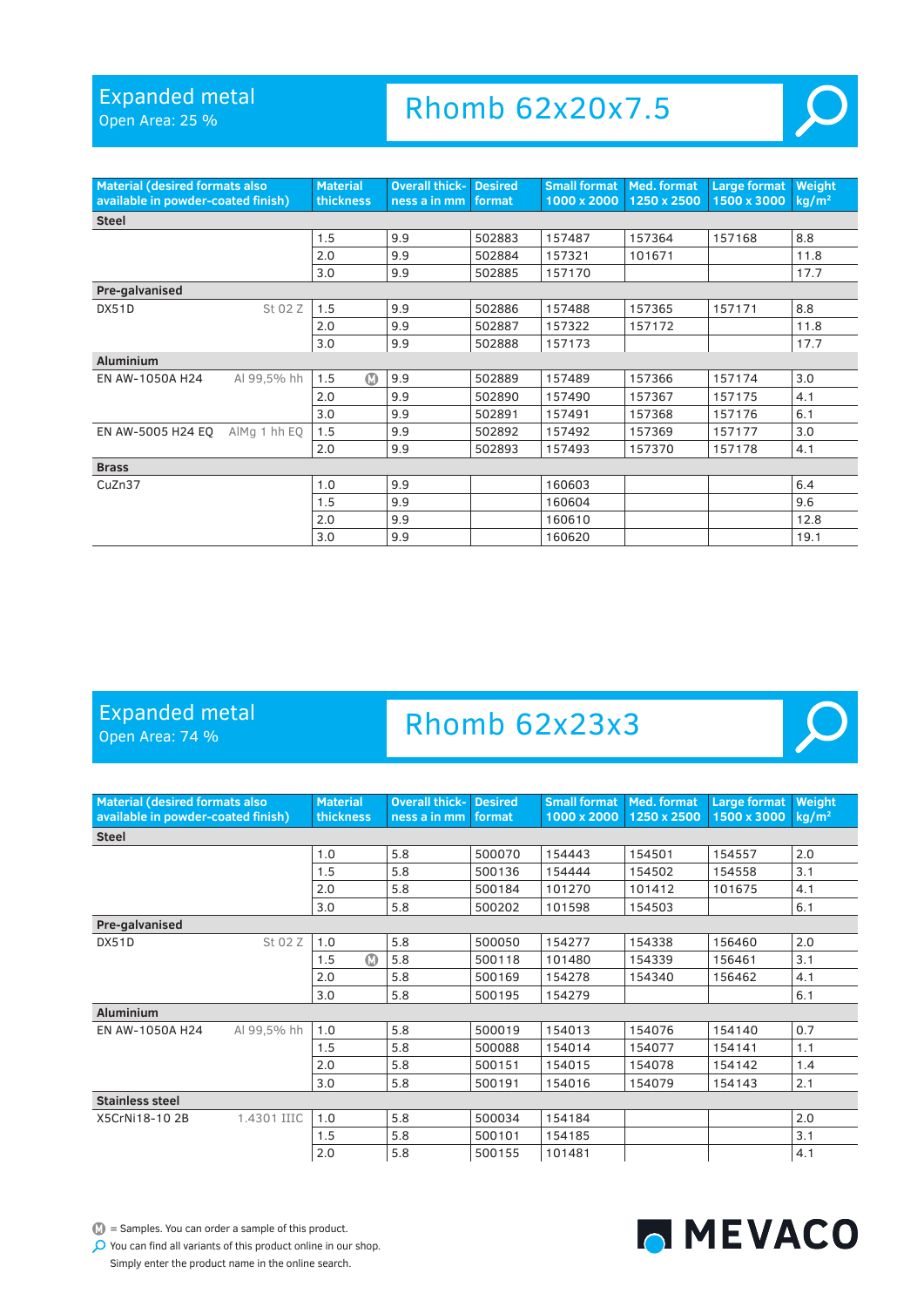Open Area: 29 %

### Rhomb 62x25.5x9.1

| <b>Material (desired formats also</b> |              | <b>Material</b>   | <b>Overall thick-</b> | <b>Desired</b> | <b>Small format</b> | Med. format | Large format | Weight            |
|---------------------------------------|--------------|-------------------|-----------------------|----------------|---------------------|-------------|--------------|-------------------|
| available in powder-coated finish)    |              | thickness         | ness a in mm          | format         | 1000 x 2000         | 1250 x 2500 | 1500 x 3000  | kg/m <sup>2</sup> |
| <b>Steel</b>                          |              |                   |                       |                |                     |             |              |                   |
|                                       |              | 1.5               | 11.0                  | 502895         | 157495              | 157372      | 157180       | 8.4               |
|                                       |              | 2.0               | 11.0                  | 502896         | 157323              | 157181      |              | 11.2              |
|                                       |              | 3.0               | 11.0                  | 502897         | 157182              |             |              | 16.8              |
| Pre-galvanised                        |              |                   |                       |                |                     |             |              |                   |
| DX51D                                 | St 02 Z      | 1.5               | 11.0                  | 502898         | 157324              | 157183      |              | 8.4               |
|                                       |              | 2.0               | 11.0                  | 502899         | 157325              | 157184      |              | 11.2              |
|                                       |              | 3.0               | 11.0                  | 502900         | 157185              |             |              | 16.8              |
| <b>Aluminium</b>                      |              |                   |                       |                |                     |             |              |                   |
| EN AW-1050A H24                       | Al 99.5% hh  | $\bf \Phi$<br>1.5 | 11.0                  | 502901         | 157496              | 157373      | 157186       | 2.9               |
|                                       |              | 2.0               | 11.0                  | 502902         | 157497              | 157374      | 157187       | 3.9               |
|                                       |              | 3.0               | 11.0                  | 502903         | 157498              | 157375      | 157188       | 5.8               |
| EN AW-5005 H24 EO                     | AlMg 1 hh EQ | 1.5               | 11.0                  | 502904         | 157499              | 157376      | 157189       | 2.9               |
|                                       |              | 2.0               | 11.0                  | 502905         | 157500              | 157377      | 157190       | 3.9               |
| <b>Brass</b>                          |              |                   |                       |                |                     |             |              |                   |
| CuZn37                                |              | 1.5               | 11.0                  |                | 160621              |             |              | 9.1               |
|                                       |              | 2.0               | 11.0                  |                | 160622              |             |              | 12.1              |
|                                       |              | 3.0               | 11.0                  |                | 160626              |             |              | 18.2              |

### Expanded metal

Open Area: 5 %

### Rhomb 62x28x14



 $\mathbb{D}$  = Samples. You can order a sample of this product. You can find all variants of this product online in our shop. MEVACO

Simply enter the product name in the online search.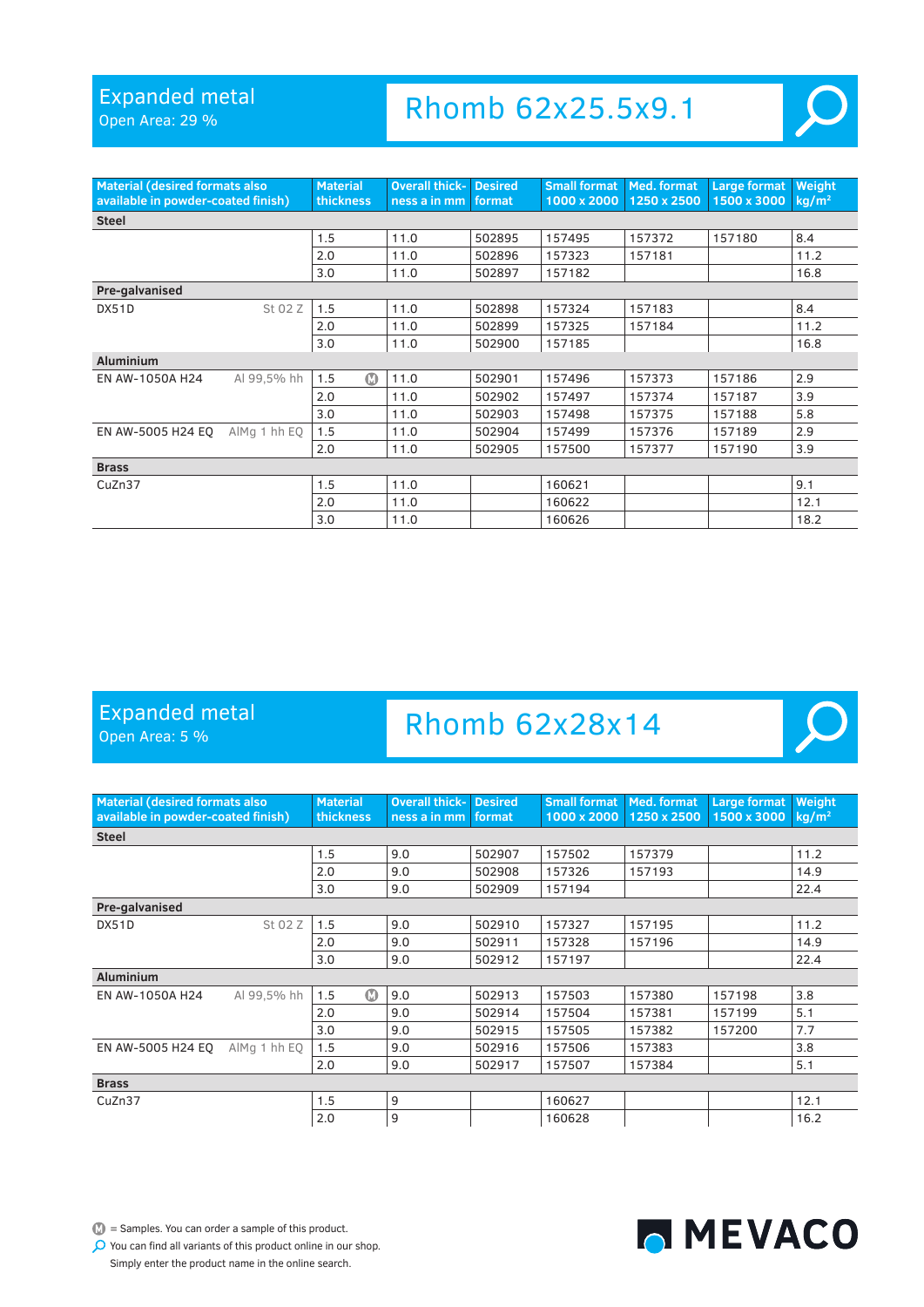Open Area: 80 %

### Rhomb 62x30x3



| <b>Material (desired formats also</b><br>available in powder-coated finish) |             | <b>Material</b><br>thickness | <b>Overall thick- Desired</b><br>ness a in mm   format |        | <b>Small format</b><br>1000 x 2000 | Med. format<br>1250 x 2500 | <b>Large format</b><br>1500 x 3000 | Weight<br>$kq/m^2$ |
|-----------------------------------------------------------------------------|-------------|------------------------------|--------------------------------------------------------|--------|------------------------------------|----------------------------|------------------------------------|--------------------|
| <b>Steel</b>                                                                |             |                              |                                                        |        |                                    |                            |                                    |                    |
|                                                                             |             | 1.5                          | 5.9                                                    | 503072 | 157716                             | 157728                     | 157737                             | 2.4                |
|                                                                             |             | 2.0                          | 5.9                                                    | 503073 | 157717                             | 157729                     | 157738                             | 3.1                |
|                                                                             |             | 3.0                          | 5.9                                                    | 503074 | 157718                             | 157730                     |                                    | 4.7                |
| Pre-galvanised                                                              |             |                              |                                                        |        |                                    |                            |                                    |                    |
| DX51D                                                                       | St 02 Z     | 1.5                          | 5.9                                                    | 503075 | 157719                             | 157731                     | 157739                             | 2.4                |
|                                                                             |             | 2.0                          | 5.9                                                    | 503076 | 157720                             | 157732                     | 157740                             | 3.1                |
|                                                                             |             | 3.0                          | 5.9                                                    | 503077 | 157721                             | 157733                     |                                    | 4.7                |
| <b>Aluminium</b>                                                            |             |                              |                                                        |        |                                    |                            |                                    |                    |
| EN AW-1050A H24                                                             | Al 99.5% hh | 1.5                          | 5.9                                                    | 503078 | 157722                             | 157734                     | 157741                             | 0.8                |
|                                                                             |             | 2.0                          | 5.9                                                    | 503079 | 157723                             | 157735                     | 157742                             | 1.1                |
|                                                                             |             | 3.0                          | 5.9                                                    | 503080 | 157724                             | 157736                     | 157743                             | 1.6                |

### Expanded metal

Open Area: 60 %

### Rhomb 62x30x6



 $\mathbb{D}$  = Samples. You can order a sample of this product.

MEVACO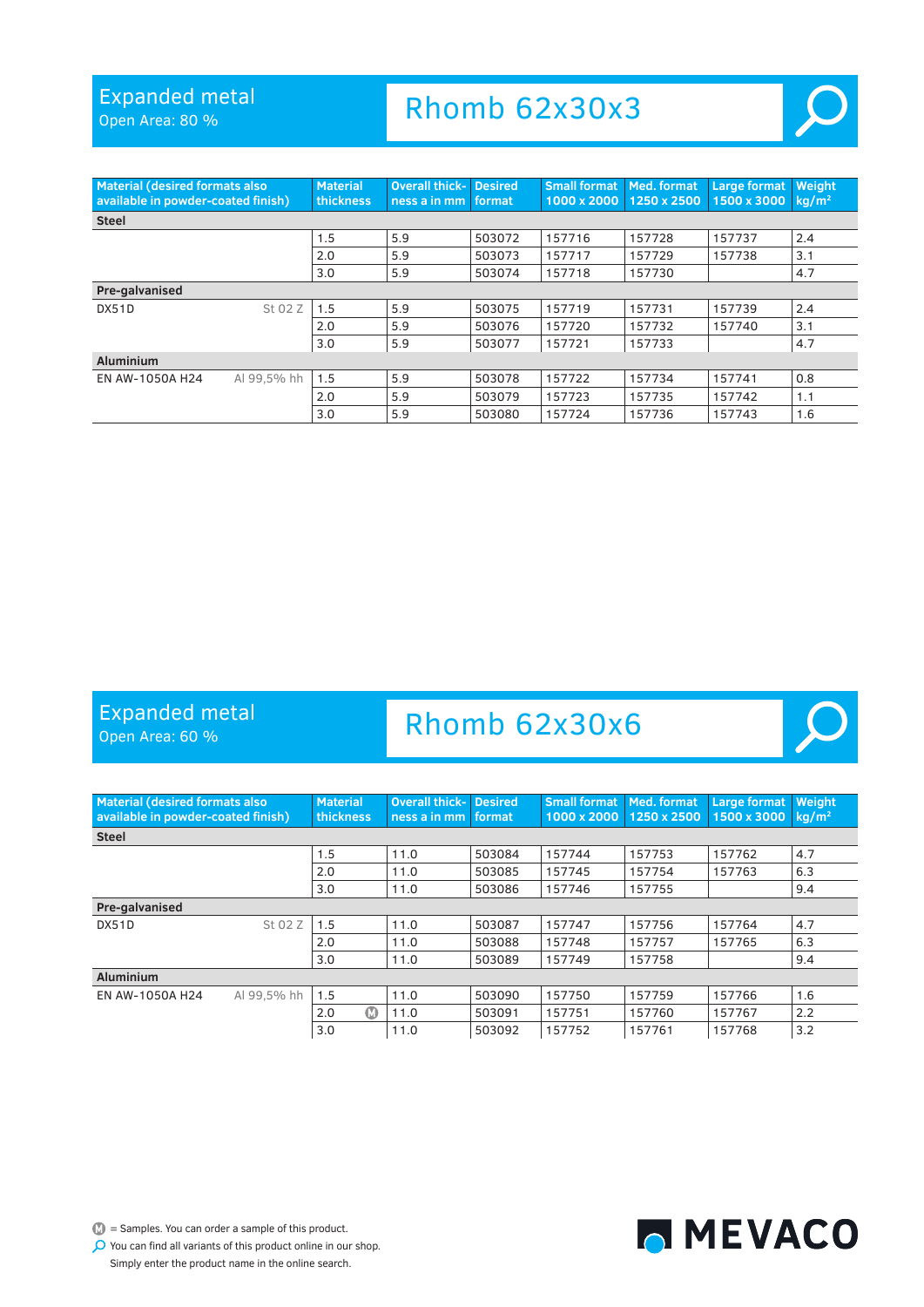Open Area: 8 %

### Rhomb 76x24x11



| <b>Material (desired formats also</b><br>available in powder-coated finish) |              | <b>Material</b><br>thickness | <b>Overall thick-</b><br>ness a in mm format | <b>Desired</b> | <b>Small format</b><br>1000 x 2000 | Med. format<br>1250 x 2500 | <b>Large format</b><br>1500 x 3000 | Weight<br>$kq/m^2$ |
|-----------------------------------------------------------------------------|--------------|------------------------------|----------------------------------------------|----------------|------------------------------------|----------------------------|------------------------------------|--------------------|
| <b>Steel</b>                                                                |              |                              |                                              |                |                                    |                            |                                    |                    |
|                                                                             |              | 1.5                          | 10.0                                         | 502931         | 157517                             | 157394                     | 157216                             | 10.8               |
|                                                                             |              | 2.0                          | 10.0                                         | 502932         | 157331                             | 157217                     |                                    | 14.4               |
|                                                                             |              | 3.0                          | 10.0                                         | 502933         | 157218                             |                            |                                    | 21.6               |
| Pre-galvanised                                                              |              |                              |                                              |                |                                    |                            |                                    |                    |
| DX51D                                                                       | St 02 Z      | 1.5                          | 10.0                                         | 502934         | 157332                             | 157219                     |                                    | 10.8               |
|                                                                             |              | 2.0                          | 10.0                                         | 502935         | 157333                             | 157220                     |                                    | 14.4               |
|                                                                             |              | 3.0                          | 10.0                                         | 502936         | 157221                             |                            |                                    | 21.6               |
| <b>Aluminium</b>                                                            |              |                              |                                              |                |                                    |                            |                                    |                    |
| EN AW-1050A H24                                                             | Al 99.5% hh  | $\Omega$<br>1.5              | 10.0                                         | 502937         | 157518                             | 157395                     | 157222                             | 3.7                |
|                                                                             |              | 2.0                          | 10.0                                         | 502938         | 157519                             | 157396                     | 157223                             | 5.0                |
|                                                                             |              | 3.0                          | 10.0                                         | 502939         | 157520                             | 157397                     | 157224                             | 7.4                |
| EN AW-5005 H24 EO                                                           | AlMa 1 hh EO | 1.5                          | 10.0                                         | 502940         | 157521                             | 157398                     | 157225                             | 3.7                |
|                                                                             |              | 2.0                          | 10.0                                         | 502941         | 157522                             | 157399                     | 157226                             | 5.0                |

#### Expanded metal

Open Area: 77 %

# Rhomb 76x35x4

| <b>Material (desired formats also</b><br>available in powder-coated finish) |             | <b>Material</b><br>thickness | <b>Overall thick-</b><br>ness a in mm | <b>Desired</b><br>format | <b>Small format</b><br>1000 x 2000 | Med. format<br>1250 x 2500 | Large format<br>1500 x 3000 | Weight<br>$kq/m^2$ |  |
|-----------------------------------------------------------------------------|-------------|------------------------------|---------------------------------------|--------------------------|------------------------------------|----------------------------|-----------------------------|--------------------|--|
| <b>Steel</b>                                                                |             |                              |                                       |                          |                                    |                            |                             |                    |  |
|                                                                             |             | 1.0                          | 7.8                                   | 500071                   | 154446                             | 154504                     | 154560                      | 1.8                |  |
|                                                                             |             | 1.5                          | 7.8                                   | 500137                   | 154447                             | 154505                     | 154561                      | 2.7                |  |
|                                                                             |             | 2.0                          | 7.8                                   | 500185                   | 154448                             | 154506                     | 154562                      | 3.6                |  |
|                                                                             |             | $\bullet$<br>3.0             | 7.8                                   | 500203                   | 101484                             | 154507                     |                             | 5.4                |  |
| Pre-galvanised                                                              |             |                              |                                       |                          |                                    |                            |                             |                    |  |
| DX51D                                                                       | St 02 Z     | 1.5                          | 7.8                                   | 500119                   | 154281                             | 154343                     |                             | 2.7                |  |
|                                                                             |             | 2.0                          | 7.8                                   | 500170                   | 154282                             | 154344                     |                             | 3.6                |  |
|                                                                             |             | 3.0                          | 7.8                                   | 500196                   | 154283                             |                            |                             | 5.4                |  |
| <b>Aluminium</b>                                                            |             |                              |                                       |                          |                                    |                            |                             |                    |  |
| EN AW-1050A H24                                                             | Al 99.5% hh | 1.0                          | 7.8                                   | 500020                   | 154017                             | 154080                     | 154144                      | 0.6                |  |
|                                                                             |             | 1.5                          | 7.8                                   | 500089                   | 154018                             | 154081                     | 154145                      | 0.9                |  |
|                                                                             |             | 2.0                          | 7.8                                   | 500152                   | 154019                             | 154082                     | 154146                      | 1.2                |  |
|                                                                             |             | 3.0                          | 7.8                                   | 500192                   | 154020                             | 154083                     | 154147                      | 1.9                |  |
| <b>Stainless steel</b>                                                      |             |                              |                                       |                          |                                    |                            |                             |                    |  |
| X5CrNi18-102B                                                               | 1.4301 IIIC | 1.5                          | 7.8                                   | 500102                   | 154187                             |                            |                             | 2.7                |  |



MEVACO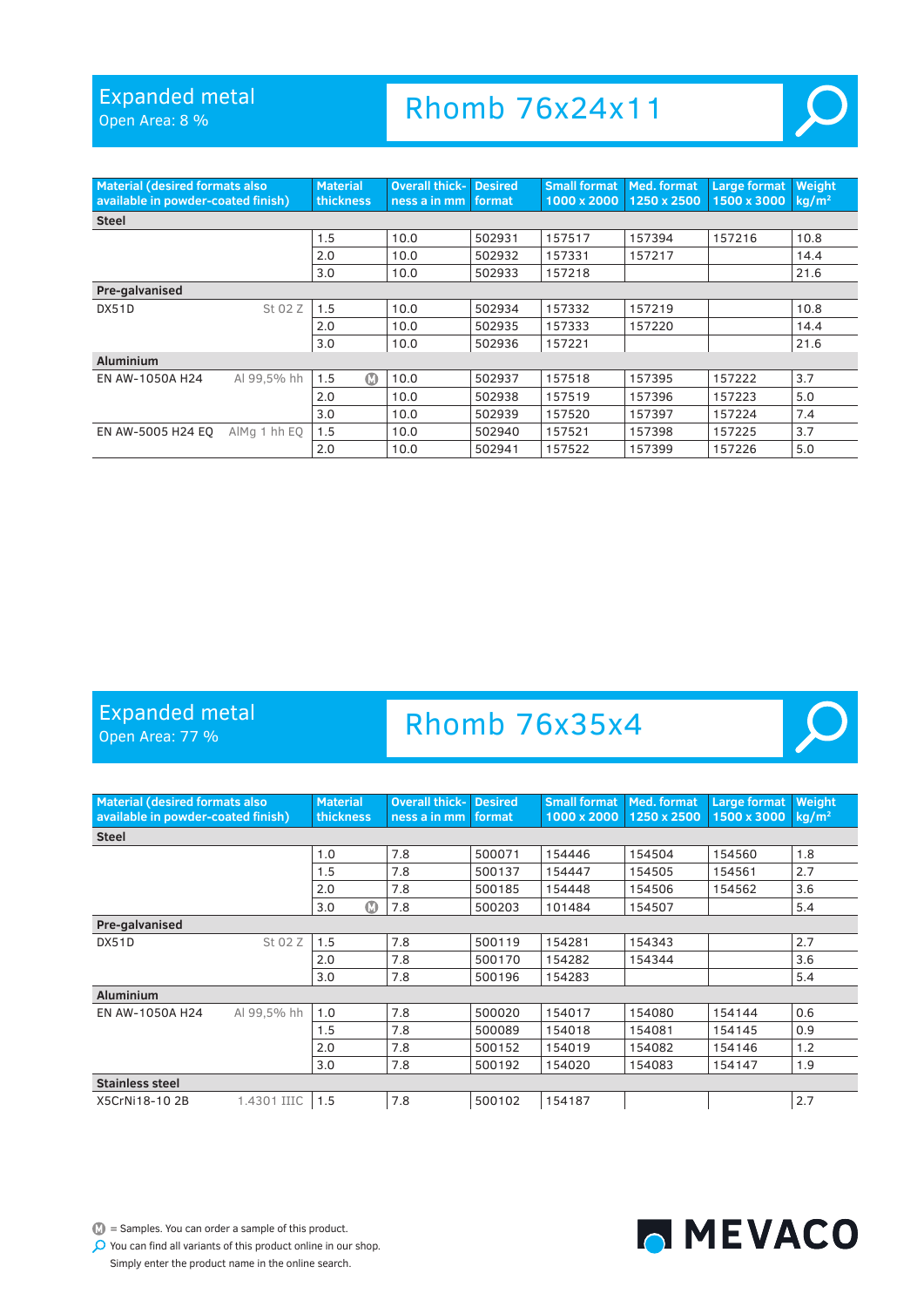Open Area: 37 %

# Rhomb 76x35x11



 $\overline{O}$ 

| <b>Material (desired formats also</b><br>available in powder-coated finish) |              | <b>Material</b><br>thickness | <b>Overall thick-</b><br>ness a in mm format | <b>Desired</b> | <b>Small format Med. format</b> | 1000 x 2000 1250 x 2500 | Large format<br>1500 x 3000 | Weight<br>kg/m <sup>2</sup> |
|-----------------------------------------------------------------------------|--------------|------------------------------|----------------------------------------------|----------------|---------------------------------|-------------------------|-----------------------------|-----------------------------|
| <b>Steel</b>                                                                |              |                              |                                              |                |                                 |                         |                             |                             |
|                                                                             |              | 1.5                          | 15.0                                         | 502919         | 157509                          | 157386                  | 157204                      | 7.4                         |
|                                                                             |              | 2.0                          | 15.0                                         | 502920         | 157510                          | 157387                  | 157205                      | 9.9                         |
|                                                                             |              | 3.0                          | 15.0                                         | 502921         | 157206                          |                         |                             | 14.8                        |
| Pre-galvanised                                                              |              |                              |                                              |                |                                 |                         |                             |                             |
| DX51D                                                                       | St 02 Z      | 1.5                          | 15.0                                         | 502922         | 157329                          | 157207                  |                             | 7.4                         |
|                                                                             |              | 2.0                          | 15.0                                         | 502923         | 157330                          | 157208                  |                             | 9.9                         |
|                                                                             |              | 3.0                          | 15.0                                         | 502924         | 157209                          |                         |                             | 14.8                        |
| <b>Aluminium</b>                                                            |              |                              |                                              |                |                                 |                         |                             |                             |
| EN AW-1050A H24                                                             | Al 99.5% hh  | ത<br>1.5                     | 15.0                                         | 502925         | 157511                          | 157388                  | 157210                      | 2.5                         |
|                                                                             |              | 2.0                          | 15.0                                         | 502926         | 157512                          | 157389                  | 157211                      | 3.4                         |
|                                                                             |              | 3.0                          | 15.0                                         | 502927         | 157513                          | 157390                  | 157212                      | 5.1                         |
| EN AW-5005 H24 EO                                                           | AlMg 1 hh EQ | 1.5                          | 15.0                                         | 502928         | 157514                          | 157391                  | 157213                      | 2.5                         |
|                                                                             |              | 2.0                          | 15.0                                         | 502929         | 157515                          | 157392                  | 157214                      | 3.4                         |
| <b>Brass</b>                                                                |              |                              |                                              |                |                                 |                         |                             |                             |
| CuZn37                                                                      |              | 1.5                          | 15.0                                         |                | 160630                          |                         |                             | 8.0                         |
|                                                                             |              | 2.0                          | 15.0                                         |                | 160631                          |                         |                             | 10.7                        |
|                                                                             |              | 3.0                          | 15.0                                         |                | 160632                          |                         |                             | 16.0                        |

### Expanded metal

Open Area: 80 %

### Rhomb 90x30x3

| <b>Material (desired formats also</b><br>available in powder-coated finish) |             | <b>Material</b><br><b>thickness</b> | <b>Overall thick-</b><br>ness a in mm | <b>Desired</b><br>format | <b>Small format</b><br>1000 x 2000 | Med. format<br>1250 x 2500 | Large format<br>1500 x 3000 | Weight<br>kg/m <sup>2</sup> |
|-----------------------------------------------------------------------------|-------------|-------------------------------------|---------------------------------------|--------------------------|------------------------------------|----------------------------|-----------------------------|-----------------------------|
| <b>Steel</b>                                                                |             |                                     |                                       |                          |                                    |                            |                             |                             |
|                                                                             |             | 1.0                                 | 5.9                                   | 500072                   | 154449                             | 154508                     | 154563                      | 1.6                         |
|                                                                             |             | 1.5                                 | 5.9                                   | 500138                   | 154450                             | 154509                     | 154564                      | 2.4                         |
|                                                                             |             | 2.0                                 | 5.9                                   | 500186                   | 154451                             | 154510                     | 154565                      | 3.1                         |
|                                                                             |             | 3.0                                 | 5.9                                   | 500204                   | 101485                             | 154511                     |                             | 4.7                         |
| Pre-galvanised                                                              |             |                                     |                                       |                          |                                    |                            |                             |                             |
| DX51D                                                                       | St 02 Z     | 1.0                                 | 5.9                                   | 500051                   | 154284                             | 154346                     |                             | 1.6                         |
|                                                                             |             | 1.5                                 | 5.9                                   | 500120                   | 154285                             | 154347                     |                             | 2.4                         |
|                                                                             |             | 2.0                                 | 5.9                                   | 500171                   | 154286                             | 154348                     |                             | 3.1                         |
|                                                                             |             | 3.0                                 | 5.9                                   | 500197                   | 154287                             |                            |                             | 4.7                         |
| <b>Aluminium</b>                                                            |             |                                     |                                       |                          |                                    |                            |                             |                             |
| EN AW-1050A H24                                                             | Al 99.5% hh | 1.0                                 | 5.9                                   | 500021                   | 154021                             | 154084                     | 154148                      | 0.5                         |
|                                                                             |             | 1.5                                 | 5.9                                   | 500090                   | 154022                             | 154085                     | 154149                      | 0.8                         |
|                                                                             |             | $\Omega$<br>2.0                     | 5.9                                   | 500153                   | 156779                             | 154086                     | 154150                      | 1.1                         |
|                                                                             |             | 3.0                                 | 5.9                                   | 500193                   | 154023                             | 154087                     | 154151                      | 1.6                         |

 $\bullet$  = Samples. You can order a sample of this product.

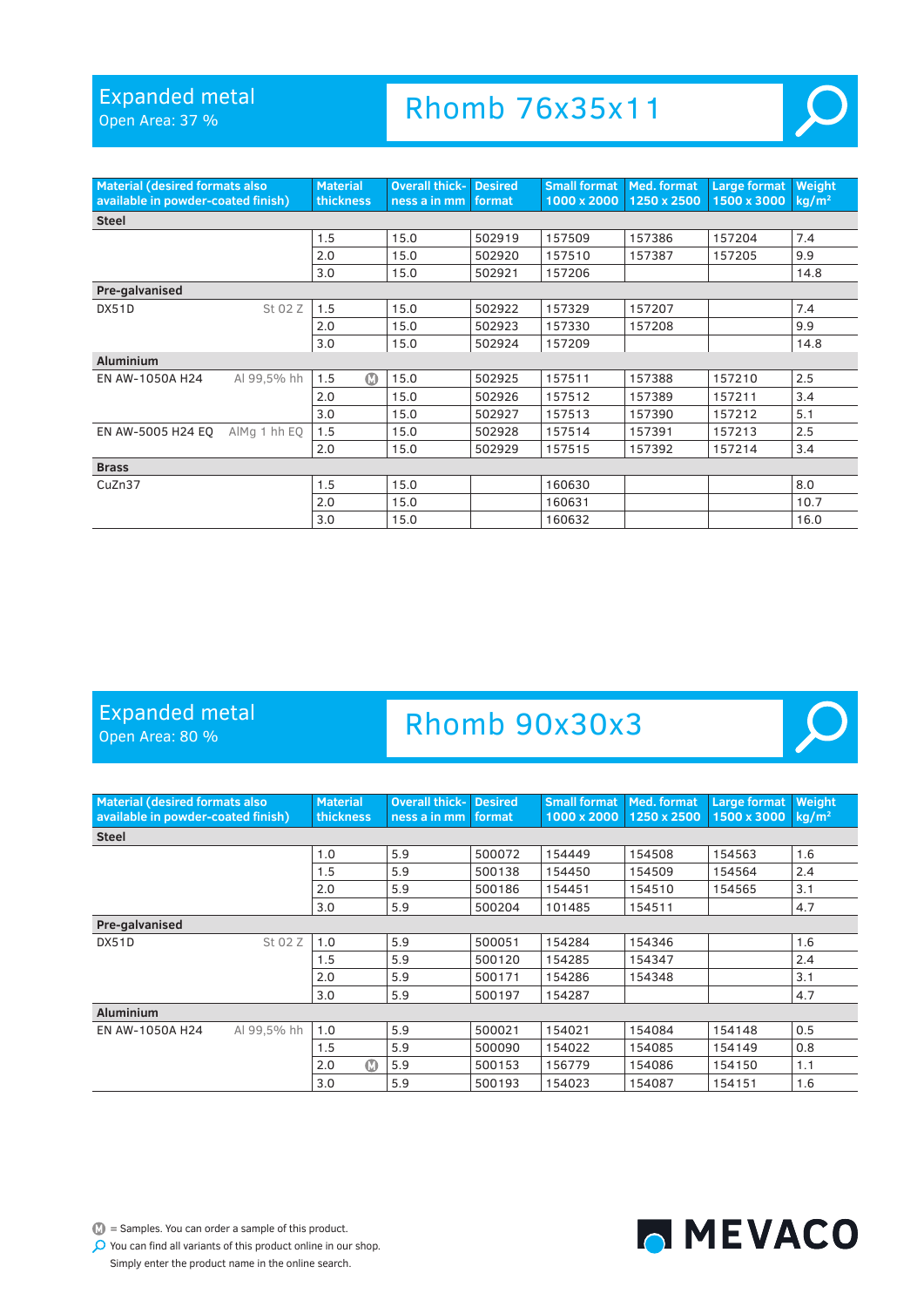Open Area: 5 %

### Rhomb 90x30x15



 $\mathcal{L}$ 

MEVACO

| <b>Material (desired formats also</b><br>available in powder-coated finish) |              | <b>Material</b><br>thickness | <b>Overall thick-</b><br>ness a in mm | <b>Desired</b><br>format | <b>Small format</b><br>1000 x 2000 | Med. format<br>1250 x 2500 | <b>Large format</b><br>1500 x 3000 | Weight<br>$kq/m^2$ |
|-----------------------------------------------------------------------------|--------------|------------------------------|---------------------------------------|--------------------------|------------------------------------|----------------------------|------------------------------------|--------------------|
| <b>Steel</b>                                                                |              |                              |                                       |                          |                                    |                            |                                    |                    |
|                                                                             |              | 1.5                          | 9.5                                   | 502943                   | 157524                             | 157401                     |                                    | 11.2               |
|                                                                             |              | 2.0                          | 9.5                                   | 502944                   | 157334                             | 157229                     |                                    | 14.9               |
|                                                                             |              | 3.0                          | 9.5                                   | 502945                   | 157230                             |                            |                                    | 22.4               |
| Pre-galvanised                                                              |              |                              |                                       |                          |                                    |                            |                                    |                    |
| DX51D                                                                       | St 02 Z      | 1.5                          | 9.5                                   | 502946                   | 157335                             | 157231                     |                                    | 11.2               |
|                                                                             |              | 2.0                          | 9.5                                   | 502947                   | 157336                             | 157232                     |                                    | 14.9               |
|                                                                             |              | 3.0                          | 9.5                                   | 502948                   | 157233                             |                            |                                    | 22.4               |
| <b>Aluminium</b>                                                            |              |                              |                                       |                          |                                    |                            |                                    |                    |
| EN AW-1050A H24                                                             | Al 99.5% hh  | $\bf \Phi$<br>1.5            | 9.5                                   | 502949                   | 157525                             | 157402                     | 157234                             | 3.8                |
|                                                                             |              | 2.0                          | 9.5                                   | 502950                   | 157526                             | 157403                     | 157235                             | 5.1                |
|                                                                             |              | 3.0                          | 9.5                                   | 502951                   | 157527                             | 157404                     | 157236                             | 7.7                |
| EN AW-5005 H24 EO                                                           | AlMg 1 hh EQ | 1.5                          | 9.5                                   | 502952                   | 157528                             | 157405                     |                                    | 3.8                |
|                                                                             |              | 2.0                          | 9.5                                   | 502953                   | 157529                             | 157406                     |                                    | 5.1                |

#### Expanded metal

Open Area: 10 %

### Rhomb 90x38x18

| <b>Material (desired formats also</b><br>available in powder-coated finish) |              | <b>Material</b><br>thickness | <b>Overall thick-</b><br>ness a in mm | <b>Desired</b><br>format | <b>Small format</b><br>1000 x 2000 | Med. format<br>1250 x 2500 | <b>Large format</b><br>1500 x 3000 | Weight<br>$kq/m^2$ |
|-----------------------------------------------------------------------------|--------------|------------------------------|---------------------------------------|--------------------------|------------------------------------|----------------------------|------------------------------------|--------------------|
| <b>Steel</b>                                                                |              |                              |                                       |                          |                                    |                            |                                    |                    |
|                                                                             |              | 1.5                          | 12.0                                  | 502955                   | 157531                             | 157408                     | 157240                             | 10.6               |
|                                                                             |              | 2.0                          | 12.0                                  | 502956                   | 157337                             | 157241                     |                                    | 14.1               |
|                                                                             |              | 3.0                          | 12.0                                  | 502957                   | 157242                             |                            |                                    | 21.2               |
| Pre-galvanised                                                              |              |                              |                                       |                          |                                    |                            |                                    |                    |
| DX51D                                                                       | St 02 Z      | 1.5                          | 12.0                                  | 502958                   | 157532                             | 157409                     | 157243                             | 10.6               |
|                                                                             |              | 2.0                          | 12.0                                  | 502959                   | 157338                             | 157244                     |                                    | 14.1               |
|                                                                             |              | 3.0                          | 12.0                                  | 502960                   | 157245                             |                            |                                    | 21.2               |
| <b>Aluminium</b>                                                            |              |                              |                                       |                          |                                    |                            |                                    |                    |
| EN AW-1050A H24                                                             | Al 99.5% hh  | $\Omega$<br>1.5              | 12.0                                  | 502961                   | 157533                             | 157410                     | 157246                             | 3.6                |
|                                                                             |              | 2.0                          | 12.0                                  | 502962                   | 157534                             | 157411                     | 157247                             | 4.9                |
|                                                                             |              | 3.0                          | 12.0                                  | 502963                   | 157535                             | 157412                     | 157248                             | 7.3                |
| EN AW-5005 H24 EO                                                           | AlMg 1 hh EQ | 1.5                          | 12.0                                  | 502964                   | 157536                             | 157413                     | 157249                             | 3.6                |
|                                                                             |              | 2.0                          | 12.0                                  | 502965                   | 157537                             | 157414                     | 157250                             | 4.9                |

 $\bullet$  = Samples. You can order a sample of this product.

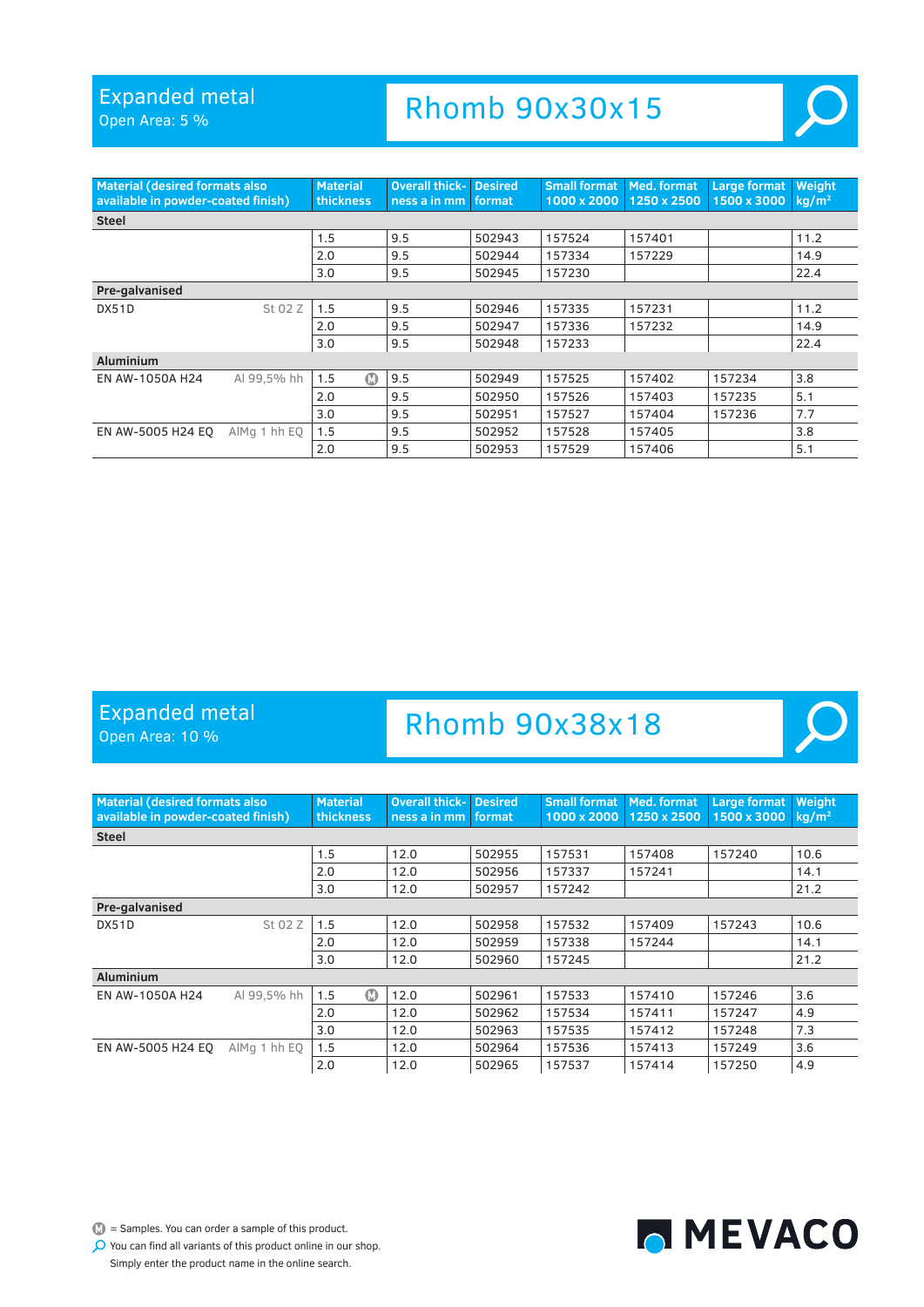Open Area: 5 %

### Rhomb 90x40x20



| <b>Material (desired formats also</b><br>available in powder-coated finish) |              | <b>Material</b><br>thickness | <b>Overall thick-</b><br>ness a in mm   format | <b>Desired</b> | <b>Small format</b><br>1000 x 2000 | Med. format<br>1250 x 2500 | <b>Large format</b><br>1500 x 3000 | Weight<br>$kq/m^2$ |
|-----------------------------------------------------------------------------|--------------|------------------------------|------------------------------------------------|----------------|------------------------------------|----------------------------|------------------------------------|--------------------|
| <b>Steel</b>                                                                |              |                              |                                                |                |                                    |                            |                                    |                    |
|                                                                             |              | 1.5                          | 12.5                                           | 502967         | 157539                             | 157416                     |                                    | 11.2               |
|                                                                             |              | 2.0                          | 12.5                                           | 502968         | 157339                             | 157253                     |                                    | 14.9               |
|                                                                             |              | 3.0                          | 12.5                                           | 502969         | 157254                             |                            |                                    | 22.4               |
| Pre-galvanised                                                              |              |                              |                                                |                |                                    |                            |                                    |                    |
| DX51D                                                                       | St 02 Z      | 1.5                          | 12.5                                           | 502970         | 157340                             | 157255                     |                                    | 11.2               |
|                                                                             |              | 2.0                          | 12.5                                           | 502971         | 157341                             | 157256                     |                                    | 14.9               |
|                                                                             |              | 3.0                          | 12.5                                           | 502972         | 157257                             |                            |                                    | 22.4               |
| <b>Aluminium</b>                                                            |              |                              |                                                |                |                                    |                            |                                    |                    |
| EN AW-1050A H24                                                             | Al 99.5% hh  | $\Omega$<br>1.5              | 12.5                                           | 502973         | 157540                             | 157417                     | 157258                             | 3.8                |
|                                                                             |              | 2.0                          | 12.5                                           | 502974         | 157541                             | 157418                     | 157259                             | 5.1                |
|                                                                             |              | 3.0                          | 12.5                                           | 502975         | 157542                             | 157419                     | 157260                             | 7.7                |
| EN AW-5005 H24 EO                                                           | AlMa 1 hh EO | 1.5                          | 12.5                                           | 502976         | 157543                             | 157420                     |                                    | 3.8                |
|                                                                             |              | 2.0                          | 12.5                                           | 502977         | 157544                             | 157421                     |                                    | 5.1                |

### Expanded metal

Open Area: 27 %

### Rhomb 110x30x11





 $\mathbb{D}$  = Samples. You can order a sample of this product.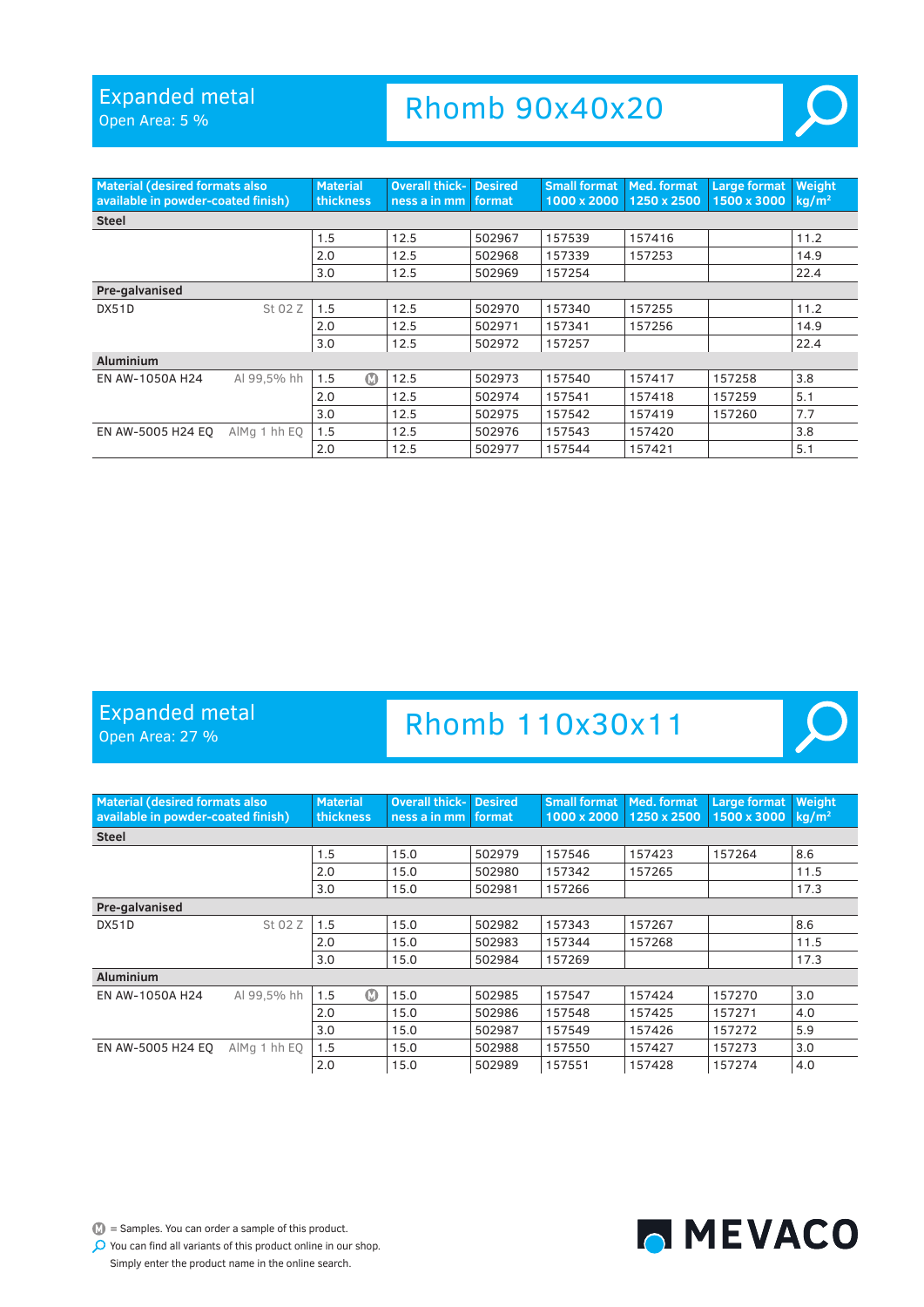Open Area: 8 %

# Rhomb 110x52x24



 $\overline{O}$ 

| <b>Material (desired formats also</b><br>available in powder-coated finish) |              | <b>Material</b><br>thickness | <b>Overall thick-</b><br>ness a in mm | <b>Desired</b><br>format | <b>Small format</b><br>1000 x 2000 | Med. format<br>1250 x 2500 | Large format<br>1500 x 3000 | Weight<br>$kq/m^2$ |
|-----------------------------------------------------------------------------|--------------|------------------------------|---------------------------------------|--------------------------|------------------------------------|----------------------------|-----------------------------|--------------------|
| <b>Steel</b>                                                                |              |                              |                                       |                          |                                    |                            |                             |                    |
|                                                                             |              | 1.0                          | 18.5                                  | 503187                   | 154452                             | 154512                     | 154566                      | 7.2                |
|                                                                             |              | 1.5                          | 18.5                                  | 503186                   | 154453                             | 154513                     | 154567                      | 10.9               |
| Pre-galvanised                                                              |              |                              |                                       |                          |                                    |                            |                             |                    |
| DX51D                                                                       | St 02 Z      | 1.0                          | 18.5                                  | 503189                   | 154288                             | 154350                     |                             | 7.2                |
|                                                                             |              | 1.5                          | 18.5                                  | 503188                   | 154289                             | 154351                     |                             | 10.9               |
| <b>Aluminium</b>                                                            |              |                              |                                       |                          |                                    |                            |                             |                    |
| EN AW-1050A H24                                                             | Al 99.5% hh  | 1.0                          | 18.5                                  | 503190                   | 154024                             | 154088                     | 154152                      | 2.5                |
|                                                                             |              | 1.5                          | 18.5                                  | 503191                   | 154025                             | 154089                     | 101596                      | 3.7                |
|                                                                             |              | 2.0                          | 18.5                                  | 503192                   | 101661                             | 154090                     | 154154                      | 5.0                |
| EN AW-5005 H24 EQ                                                           | AlMa 1 hh EO | $\Omega$<br>1.5              | 18.5                                  | 503193                   | 157948                             | 158085                     | 158084                      | 3.7                |
|                                                                             |              | 2.0                          | 18.5                                  | 503194                   | 158088                             | 158087                     | 158086                      | 5.0                |
| Stainless steel                                                             |              |                              |                                       |                          |                                    |                            |                             |                    |
| X5CrNi18-102B                                                               | 1.4301 IIIC  | 1.0                          | 18.5                                  |                          | 154192                             |                            |                             | 7.2                |
| <b>Brass</b>                                                                |              |                              |                                       |                          |                                    |                            |                             |                    |
| CuZn37                                                                      |              | 1.0                          | 18.5                                  |                          | 160635                             |                            |                             | 7.8                |
|                                                                             |              | 1.5                          | 18.5                                  |                          | 160636                             |                            |                             | 11.8               |
|                                                                             |              | 2.0                          | 18.5                                  |                          | 160637                             |                            |                             | 15.7               |

### Expanded metal

Open Area: 85 %

### Rhomb 115x40x3

| <b>Material (desired formats also</b><br>available in powder-coated finish) |             | <b>Material</b><br>thickness | <b>Overall thick- Desired</b><br>ness a in mm | format | <b>Small format Med. format</b><br>1000 x 2000 1250 x 2500 |        | <b>Large format</b><br>1500 x 3000 | Weight<br>kg/m <sup>2</sup> |
|-----------------------------------------------------------------------------|-------------|------------------------------|-----------------------------------------------|--------|------------------------------------------------------------|--------|------------------------------------|-----------------------------|
| <b>Steel</b>                                                                |             |                              |                                               |        |                                                            |        |                                    |                             |
|                                                                             |             | 1.5                          | 5.9                                           | 503093 | 157769                                                     | 157778 | 157787                             | 1.8                         |
|                                                                             |             | 2.0                          | 5.9                                           | 503094 | 157770                                                     | 157779 | 157788                             | 2.4                         |
|                                                                             |             | 3.0                          | 5.9                                           | 503095 | 157771                                                     | 157780 | 157789                             | 3.5                         |
| Pre-galvanised                                                              |             |                              |                                               |        |                                                            |        |                                    |                             |
| DX51D                                                                       | St 02 Z     | 1.5                          | 5.9                                           | 503096 | 157772                                                     | 157781 | 157790                             | 1.8                         |
|                                                                             |             | 2.0                          | 5.9                                           | 503097 | 157773                                                     | 157782 |                                    | 2.4                         |
|                                                                             |             | 3.0                          | 5.9                                           | 503098 | 157774                                                     | 157783 |                                    | 3.5                         |
| <b>Aluminium</b>                                                            |             |                              |                                               |        |                                                            |        |                                    |                             |
| EN AW-1050A H24                                                             | Al 99.5% hh | $\Omega$<br>1.5              | 5.9                                           | 503099 | 157775                                                     | 157784 | 157791                             | 0.6                         |
|                                                                             |             | 2.0                          | 5.9                                           | 503100 | 157776                                                     | 157785 | 157792                             | 0.8                         |
|                                                                             |             | 3.0                          | 5.9                                           | 503101 | 157777                                                     | 157786 | 157793                             | 1.2                         |

 $\mathbb{D}$  = Samples. You can order a sample of this product.

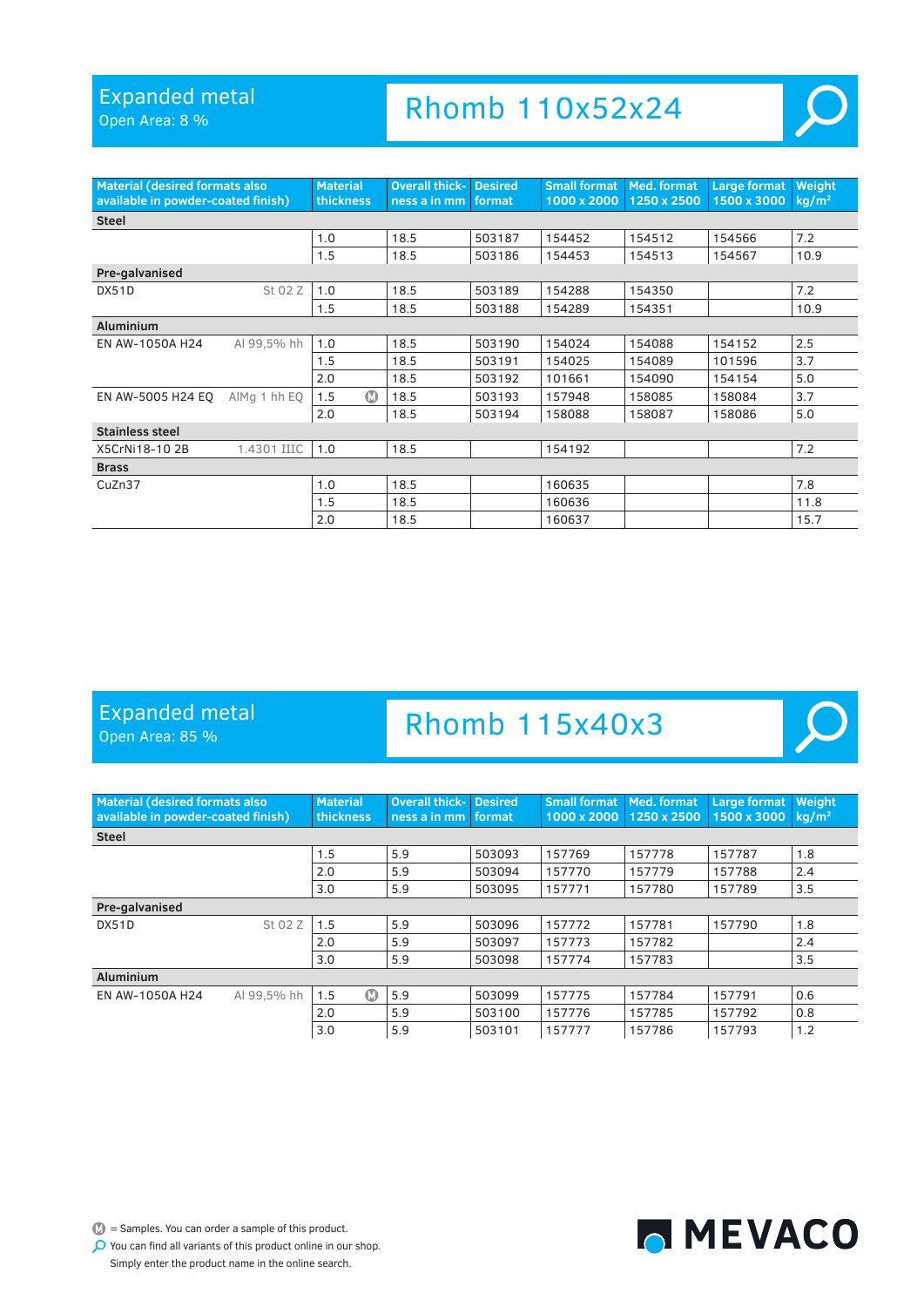Open Area: 25 %

# Rhomb 115x48x18



 $\overline{O}$ 

| <b>Material (desired formats also</b><br>available in powder-coated finish) |              | <b>Material</b><br><b>thickness</b> | <b>Overall thick-</b><br>ness a in mm | <b>Desired</b><br>format | <b>Small format</b><br>1000 x 2000 | Med. format<br>1250 x 2500 | Large format<br>1500 x 3000 | Weight<br>$kq/m^2$ |
|-----------------------------------------------------------------------------|--------------|-------------------------------------|---------------------------------------|--------------------------|------------------------------------|----------------------------|-----------------------------|--------------------|
| <b>Steel</b>                                                                |              |                                     |                                       |                          |                                    |                            |                             |                    |
|                                                                             |              | 1.0                                 | 23.8                                  | 503195                   | 154454                             | 154514                     | 154568                      | 5.9                |
|                                                                             |              | 1.5                                 | 23.8                                  | 503196                   | 154455                             | 154515                     | 154569                      | 8.8                |
|                                                                             |              | 2.0                                 | 23.8                                  | 503197                   | 156867                             | 154516                     |                             | 11.8               |
| Pre-galvanised                                                              |              |                                     |                                       |                          |                                    |                            |                             |                    |
| DX51D                                                                       | St 02 Z      | 1.0                                 | 23.8                                  | 503198                   | 154290                             | 154352                     |                             | 5.9                |
|                                                                             |              | 1.5                                 | 23.8                                  | 503199                   | 154291                             | 154353                     |                             | 8.8                |
|                                                                             |              | 2.0                                 | 23.8                                  | 503200                   | 154292                             | 154354                     |                             | 11.8               |
| <b>Aluminium</b>                                                            |              |                                     |                                       |                          |                                    |                            |                             |                    |
| EN AW-1050A H24                                                             | Al 99,5% hh  | 1.0                                 | 23.8                                  | 503201                   | 154027                             | 154091                     | 154155                      | 2.0                |
|                                                                             |              | 1.5                                 | 23.8                                  | 503202                   | 154028                             | 154092                     | 154156                      | 3.0                |
|                                                                             |              | $\bf \Omega$<br>2.0                 | 23.8                                  | 503203                   | 156780                             | 154093                     | 101597                      | 4.1                |
| EN AW-5005 H24 EQ                                                           | AlMg 1 hh EQ | 1.5                                 | 23.8                                  | 503205                   | 158091                             | 158090                     | 158089                      | 3.0                |
|                                                                             |              | 2.0                                 | 23.8                                  | 503206                   | 158094                             | 158093                     | 158092                      | 4.1                |
| <b>Stainless steel</b>                                                      |              |                                     |                                       |                          |                                    |                            |                             |                    |
| X5CrNi18-102B                                                               | 1.4301 IIIC  | 1.0                                 | 23.8                                  |                          | 154193                             |                            |                             | 5.9                |
| <b>Brass</b>                                                                |              |                                     |                                       |                          |                                    |                            |                             |                    |
| CuZn37                                                                      |              | 1.0                                 | 23.8                                  |                          | 160638                             |                            |                             | 6.4                |
|                                                                             |              | 1.5                                 | 23.8                                  |                          | 160639                             |                            |                             | 9.6                |
|                                                                             |              | 2.0                                 | 23.8                                  |                          | 160640                             |                            |                             | 12.8               |

### Expanded metal

Open Area: 17 %

# Rhomb 115x48x20

| <b>Material (desired formats also</b><br>available in powder-coated finish) |             | <b>Material</b><br>thickness | <b>Overall thick-II</b><br>ness a in mm | <b>Desired</b><br>format | Small format<br>1000 x 2000 | Med. format<br>1250 x 2500 | <b>Large format</b><br>1500 x 3000 | Weight<br>$kq/m^2$ |
|-----------------------------------------------------------------------------|-------------|------------------------------|-----------------------------------------|--------------------------|-----------------------------|----------------------------|------------------------------------|--------------------|
| <b>Steel</b>                                                                |             |                              |                                         |                          |                             |                            |                                    |                    |
|                                                                             |             | 1.5                          | 22.1                                    | 503952                   | 160566                      | 160568                     | 160570                             | 9.8                |
|                                                                             |             | 2.0                          | 22.1                                    | 503953                   | 160567                      | 160569                     |                                    | 13.1               |
| Pre-galvanised                                                              |             |                              |                                         |                          |                             |                            |                                    |                    |
| DX51D                                                                       | St 02 Z     | 1.5                          | 22.1                                    | 503955                   | 160575                      | 160577                     | 160579                             | 9.8                |
|                                                                             |             | 2.0                          | 22.1                                    | 503956                   | 160576                      | 160578                     |                                    | 13.1               |
| <b>Aluminium</b>                                                            |             |                              |                                         |                          |                             |                            |                                    |                    |
| EN AW-1050A H24                                                             | Al 99.5% hh | 1.5                          | 22.1                                    | 503957                   | 160581                      | 160584                     | 160587                             | 3.4                |
|                                                                             |             | 2.0                          | 22.1                                    | 503958                   | 160582                      | 160585                     | 160588                             | 4.5                |
|                                                                             |             | 3.0                          | 22.1                                    | 503959                   | 160583                      | 160586                     | 160589                             | 6.7                |
| EN AW-5005 H111 EO AlMa 1 hh EO                                             |             | 2.0                          | 22.1                                    | 503410                   | 158985                      | 158986                     | 158987                             | 4.5                |
| <b>Brass</b>                                                                |             |                              |                                         |                          |                             |                            |                                    |                    |
| CuZn37                                                                      |             | 1.5                          | 22.1                                    |                          | 160641                      |                            |                                    | 10.6               |
|                                                                             |             | 2.0                          | 22.1                                    |                          | 160642                      |                            |                                    | 14.2               |



 $\mathbb{D}$  = Samples. You can order a sample of this product.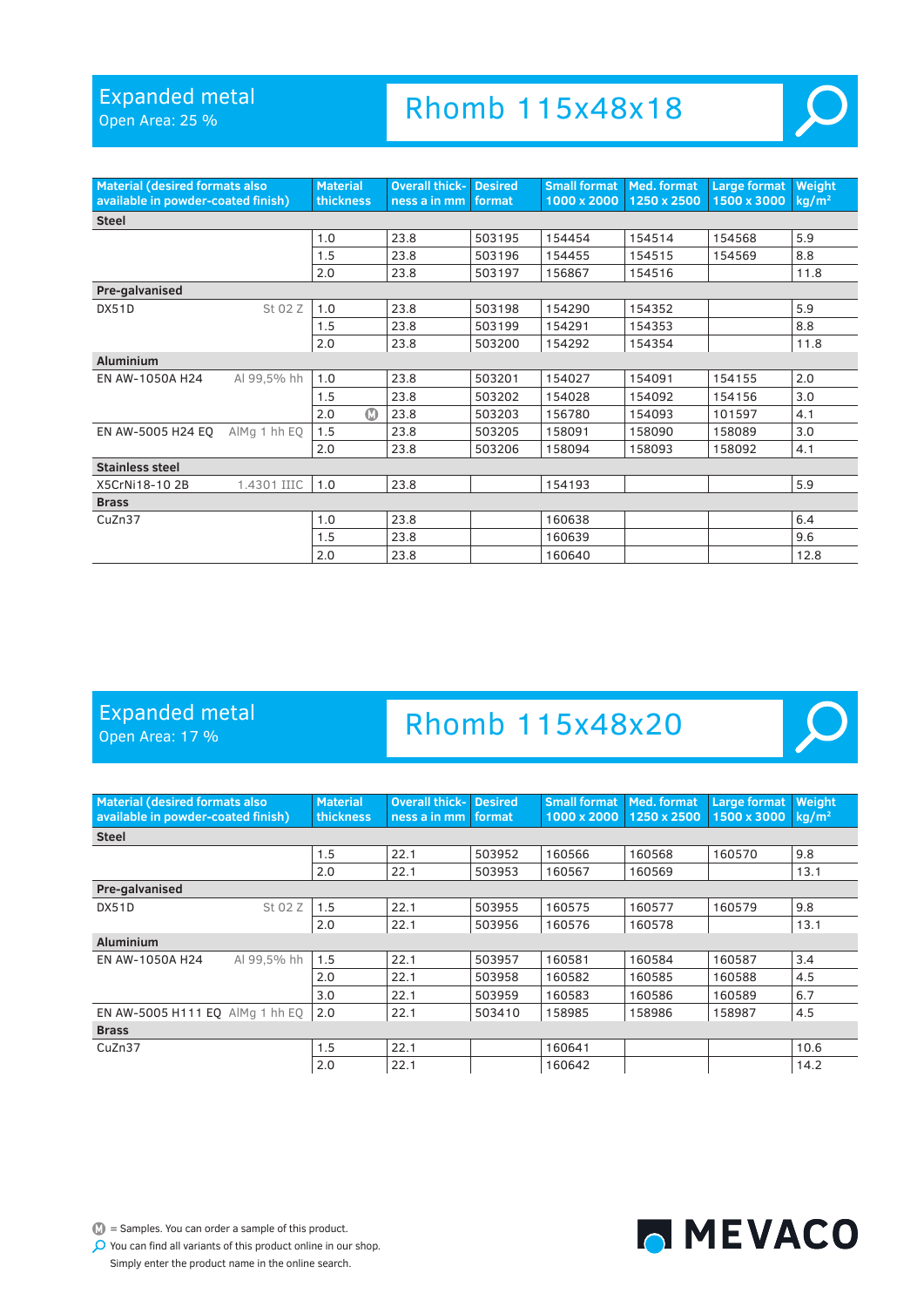Open Area: 89 %

# Rhomb 115x55x3



 $\mathcal{L}$ 

| <b>Material (desired formats also</b><br>available in powder-coated finish) |              | <b>Material</b><br><b>thickness</b> | <b>Overall thick-</b><br>ness a in mm | <b>Desired</b><br>format | <b>Small format</b><br>1000 x 2000 | <b>Med. format</b><br>1250 x 2500 | Large format<br>1500 x 3000 | Weight<br>kg/m <sup>2</sup> |
|-----------------------------------------------------------------------------|--------------|-------------------------------------|---------------------------------------|--------------------------|------------------------------------|-----------------------------------|-----------------------------|-----------------------------|
| <b>Steel</b>                                                                |              |                                     |                                       |                          |                                    |                                   |                             |                             |
|                                                                             |              | 1.5                                 | 6.0                                   | 503173                   | 158058                             | 158054                            | 158051                      | 1.3                         |
|                                                                             |              | 2.0                                 | 6.0                                   | 503177                   | 158069                             | 158065                            | 158062                      | 1.7                         |
|                                                                             |              | 3.0                                 | 6.0                                   | 503181                   | 158078                             | 158075                            | 158073                      | 2.6                         |
| Pre-galvanised                                                              |              |                                     |                                       |                          |                                    |                                   |                             |                             |
| DX51D                                                                       | St 02 Z      | 1.5                                 | 6.0                                   | 503174                   | 158059                             | 158055                            |                             | 1.3                         |
|                                                                             |              | 2.0                                 | 6.0                                   | 503178                   | 158070                             | 158066                            |                             | 1.7                         |
|                                                                             |              | 3.0                                 | 6.0                                   | 503182                   | 158079                             | 158076                            |                             | 2.6                         |
| <b>Aluminium</b>                                                            |              |                                     |                                       |                          |                                    |                                   |                             |                             |
| EN AW-1050A H24                                                             | Al 99,5% hh  | 1.5                                 | 6.0                                   | 503175                   | 158060                             | 158056                            | 158052                      | 0.4                         |
|                                                                             |              | 2.0                                 | 6.0                                   | 503179                   | 158071                             | 158067                            | 158063                      | 0.6                         |
|                                                                             |              | 3.0                                 | 6.0                                   | 503183                   | 158080                             | 158077                            | 158074                      | 0.9                         |
| EN AW-5005 H24 EO                                                           | AlMg 1 hh EQ | 1.5                                 | 6.0                                   | 503176                   | 158061                             | 158057                            | 158053                      | 0.4                         |
|                                                                             |              | 2.0                                 | 6.0                                   | 503180                   | 158072                             | 158068                            | 158064                      | 0.6                         |

#### Expanded metal

Open Area: 57 %

### Rhomb 160x42x9

| <b>Material (desired formats also</b><br>available in powder-coated finish) |             | <b>Material</b><br><b>thickness</b> | <b>Overall thick-</b><br>ness a in mm | <b>Desired</b><br>format | <b>Small format</b><br>1000 x 2000 | Med. format<br>1250 x 2500 | <b>Large format</b><br>1500 x 3000 | Weight<br>$kq/m^2$ |
|-----------------------------------------------------------------------------|-------------|-------------------------------------|---------------------------------------|--------------------------|------------------------------------|----------------------------|------------------------------------|--------------------|
| <b>Steel</b>                                                                |             |                                     |                                       |                          |                                    |                            |                                    |                    |
|                                                                             |             | 1.5                                 | 16.3                                  | 503111                   | 157819                             | 157828                     | 157837                             | 5.0                |
|                                                                             |             | 2.0                                 | 16.3                                  | 503112                   | 157820                             | 157829                     | 157838                             | 6.7                |
|                                                                             |             | 3.0                                 | 16.3                                  | 503113                   | 157821                             | 157830                     | 157839                             | 10.1               |
| Pre-galvanised                                                              |             |                                     |                                       |                          |                                    |                            |                                    |                    |
| DX51D                                                                       | St 02 Z     | 1.5                                 | 16.3                                  | 503114                   | 157822                             | 157831                     | 157840                             | 5.0                |
|                                                                             |             | 2.0                                 | 16.3                                  | 503115                   | 157823                             | 157832                     |                                    | 6.7                |
|                                                                             |             | 3.0                                 | 16.3                                  | 503116                   | 157824                             | 157833                     |                                    | 10.1               |
| <b>Aluminium</b>                                                            |             |                                     |                                       |                          |                                    |                            |                                    |                    |
| EN AW-1050A H24                                                             | Al 99,5% hh | $\boldsymbol{\Omega}$<br>1.5        | 16.3                                  | 503117                   | 157825                             | 157834                     | 157841                             | 1.7                |
|                                                                             |             | 2.0                                 | 16.3                                  | 503118                   | 157826                             | 157835                     | 157842                             | 2.3                |
|                                                                             |             | 3.0                                 | 16.3                                  | 503119                   | 157827                             | 157836                     | 157843                             | 3.5                |
| <b>Brass</b>                                                                |             |                                     |                                       |                          |                                    |                            |                                    |                    |
| CuZn37                                                                      |             | 1.5                                 | 16.3                                  |                          | 160646                             |                            |                                    | 5.5                |
|                                                                             |             | 2.0                                 | 16.3                                  |                          | 160647                             |                            |                                    | 7.3                |
|                                                                             |             | 3.0                                 | 16.3                                  |                          | 160648                             |                            |                                    | 10.9               |

 $\mathbb{D}$  = Samples. You can order a sample of this product.

MEVACO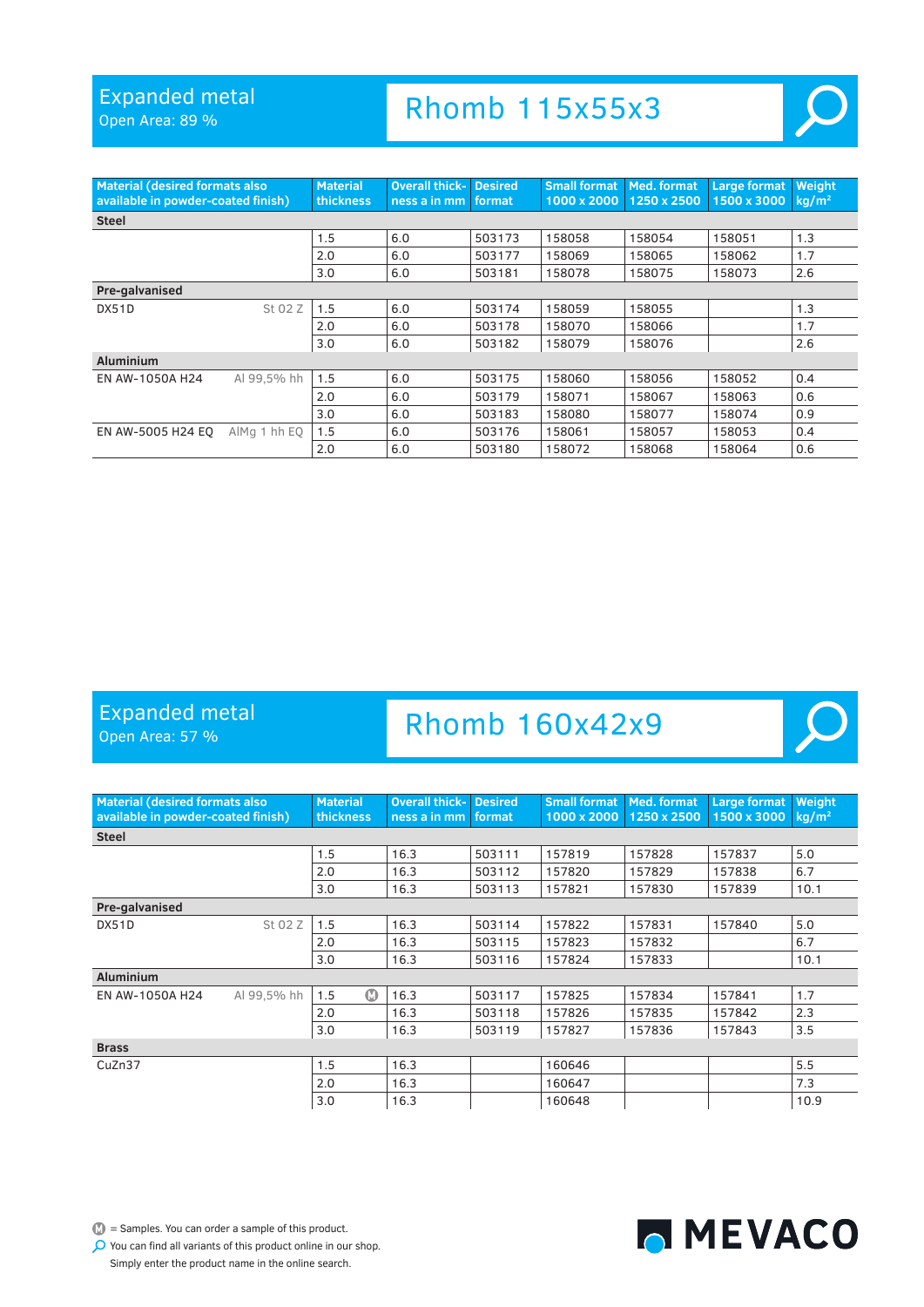Open Area: 8 %

# Rhomb 160x52x24



 $\blacksquare$ 

| <b>Material (desired formats also</b><br>available in powder-coated finish) |              | <b>Material</b><br>thickness | <b>Overall thick-</b><br>ness a in mm | <b>Desired</b><br>format | <b>Small format</b><br>1000 x 2000 | <b>Med. format</b><br>1250 x 2500 | <b>Large format</b><br>1500 x 3000 | Weight<br>$kq/m^2$ |  |  |
|-----------------------------------------------------------------------------|--------------|------------------------------|---------------------------------------|--------------------------|------------------------------------|-----------------------------------|------------------------------------|--------------------|--|--|
| <b>Steel</b>                                                                |              |                              |                                       |                          |                                    |                                   |                                    |                    |  |  |
|                                                                             |              | 1.5                          | 15.0                                  | 503023                   | 157584                             | 157461                            | 157308                             | 10.9               |  |  |
|                                                                             |              | 2.0                          | 15.0                                  | 503024                   | 157585                             | 157462                            |                                    | 14.5               |  |  |
| Pre-galvanised                                                              |              |                              |                                       |                          |                                    |                                   |                                    |                    |  |  |
| DX51D                                                                       | St 02 Z      | 1.5                          | 15.0                                  | 503025                   | 157586                             | 157463                            | 157310                             | 10.9               |  |  |
|                                                                             |              | 2.0                          | 15.0                                  | 503026                   | 157587                             | 157464                            |                                    | 14.5               |  |  |
| <b>Aluminium</b>                                                            |              |                              |                                       |                          |                                    |                                   |                                    |                    |  |  |
| EN AW-1050A H24                                                             | Al 99.5% hh  | ത<br>1.5                     | 15.0                                  | 503039                   | 157624                             | 157612                            | 157600                             | 3.7                |  |  |
|                                                                             |              | 2.0                          | 15.0                                  | 503040                   | 157625                             | 157613                            | 157601                             | 5.0                |  |  |
|                                                                             |              | 3.0                          | 15.0                                  | 503041                   | 157626                             | 157614                            | 157602                             | 7.5                |  |  |
| EN AW-5005 H24 EO                                                           | AlMg 1 hh EQ | 1.5                          | 15.0                                  | 503027                   | 157588                             | 157465                            | 157312                             | 3.7                |  |  |
|                                                                             |              | 2.0                          | 15.0                                  | 503028                   | 157589                             | 157466                            | 157313                             | 5.0                |  |  |
| <b>Brass</b>                                                                |              |                              |                                       |                          |                                    |                                   |                                    |                    |  |  |
| CuZn37                                                                      |              | 1.5                          | 15                                    |                          | 160649                             |                                   |                                    | 11.8               |  |  |
|                                                                             |              | 2.0                          | 15                                    |                          | 160650                             |                                   |                                    | 15.7               |  |  |

#### Expanded metal

Open Area: 78 %

### Rhomb 200x55x6

| <b>Material (desired formats also</b><br>available in powder-coated finish) |             | <b>Material</b><br>thickness |  | Overall thick- Desired<br>ness a in mm format |        | <b>Small format   Med. format</b><br>1000 x 2000 1250 x 2500 |        | Large format Weight<br>1500 x 3000 $\,$ kg/m <sup>2</sup> |     |
|-----------------------------------------------------------------------------|-------------|------------------------------|--|-----------------------------------------------|--------|--------------------------------------------------------------|--------|-----------------------------------------------------------|-----|
| <b>Steel</b>                                                                |             |                              |  |                                               |        |                                                              |        |                                                           |     |
|                                                                             |             | 3.0                          |  | 11.5                                          | 503170 | 101491                                                       | 158046 | 158043                                                    | 5.1 |
| Pre-galvanised                                                              |             |                              |  |                                               |        |                                                              |        |                                                           |     |
| DX51D                                                                       | St 02 Z     | 3.0                          |  | 11.5                                          | 503171 | 158049                                                       | 158047 | 158044                                                    | 5.1 |
| <b>Aluminium</b>                                                            |             |                              |  |                                               |        |                                                              |        |                                                           |     |
| EN AW-1050A H24                                                             | Al 99.5% hh | 3.0                          |  | 11.5                                          | 503172 | 158050                                                       | 158048 | 158045                                                    | 1.8 |



 $\mathbb{D}$  = Samples. You can order a sample of this product.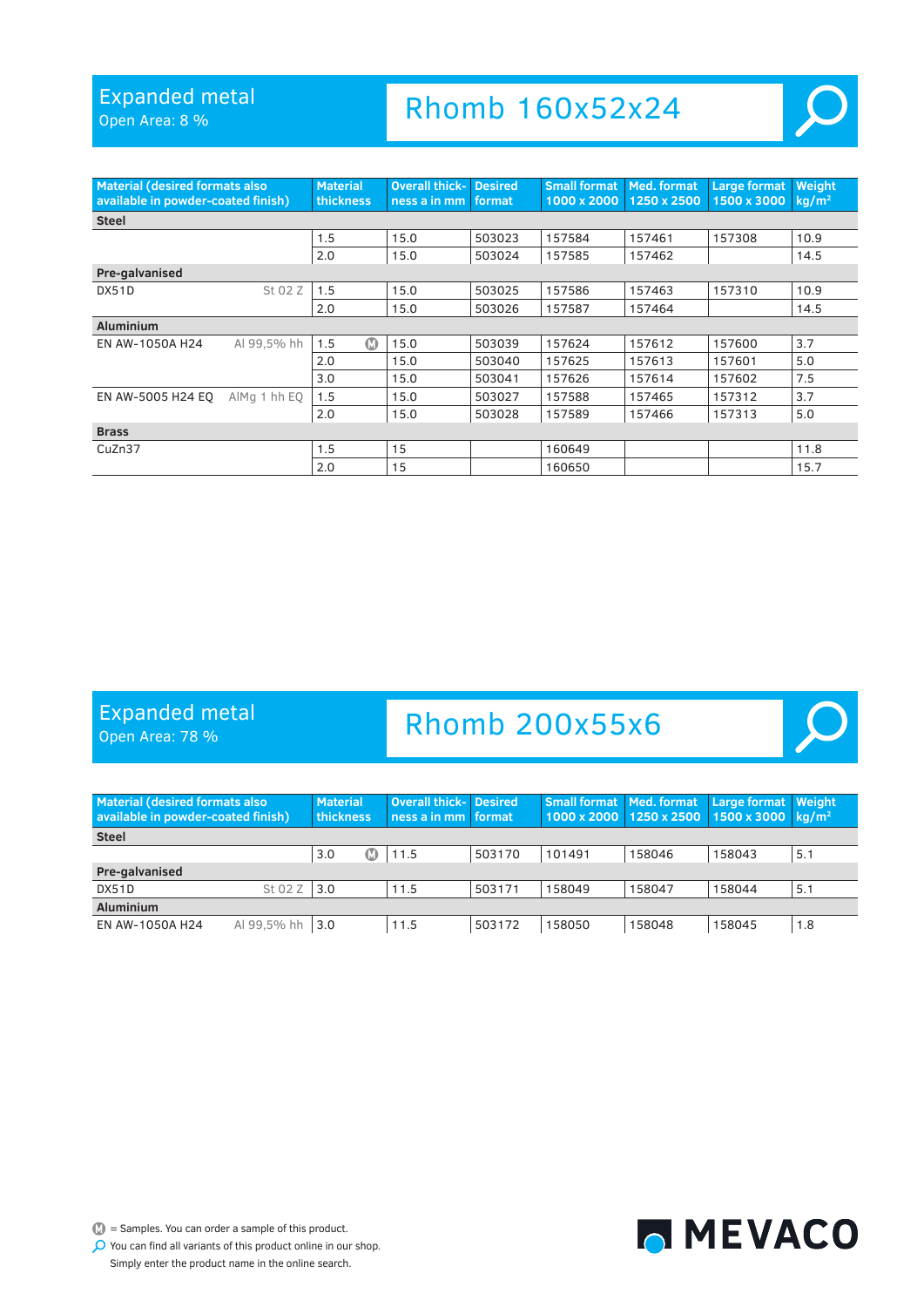Open Area: 75 %

# Hexagon 43x20x2.5

<span id="page-23-0"></span>

| <b>Material (desired formats also</b><br>available in powder-coated finish) |             | <b>Material</b><br><b>thickness</b> | <b>Overall thick- Desired</b><br>ness a in mm | format | <b>Small format Med. format</b> | 1000 x 2000 1250 x 2500 | <b>Large format</b><br>$1500 \times 3000$ kg/m <sup>2</sup> | <b>Weight</b> |  |  |
|-----------------------------------------------------------------------------|-------------|-------------------------------------|-----------------------------------------------|--------|---------------------------------|-------------------------|-------------------------------------------------------------|---------------|--|--|
| <b>Steel</b>                                                                |             |                                     |                                               |        |                                 |                         |                                                             |               |  |  |
|                                                                             |             | 1.5                                 | 4.8                                           | 503051 | 157659                          | 157665                  | 157671                                                      | 2.9           |  |  |
|                                                                             |             | 2.0                                 | 4.8                                           | 503052 | 157660                          | 157666                  | 157672                                                      | 3.9           |  |  |
| Pre-galvanised                                                              |             |                                     |                                               |        |                                 |                         |                                                             |               |  |  |
| DX51D                                                                       | St 02 Z     | 2.0                                 | 4.8                                           | 503054 | 157662                          | 157668                  | 157674                                                      | 3.9           |  |  |
| <b>Aluminium</b>                                                            |             |                                     |                                               |        |                                 |                         |                                                             |               |  |  |
| EN AW-1050A H24                                                             | Al 99,5% hh | 1.5                                 | 4.8                                           | 503055 | 157663                          | 157669                  | 157675                                                      | 1.0           |  |  |
|                                                                             |             | 2.0                                 | 4.8                                           | 503056 | 157664                          | 157670                  | 157676                                                      | 1.4           |  |  |

#### Expanded metal

Open Area: 78 %

### Hexagon 43x23x2.5

| <b>Material (desired formats also)</b><br>available in powder-coated finish) |             | <b>Material</b><br>thickness | <b>Overall thick-</b><br>ness a in mm. | <b>Desired</b><br>format | <b>Small format Med. format</b> | 1000 x 2000 1250 x 2500 | Large format<br>1500 x 3000 | <b>Weight</b><br>ka/m <sup>2</sup> |  |  |
|------------------------------------------------------------------------------|-------------|------------------------------|----------------------------------------|--------------------------|---------------------------------|-------------------------|-----------------------------|------------------------------------|--|--|
| <b>Steel</b>                                                                 |             |                              |                                        |                          |                                 |                         |                             |                                    |  |  |
|                                                                              |             | 1.5                          | 4.9                                    | 503057                   | 157677                          | 157683                  | 157689                      | 2.6                                |  |  |
|                                                                              |             | 2.0                          | 4.9                                    | 503058                   | 157678                          | 157684                  | 157690                      | 3.4                                |  |  |
| Pre-galvanised                                                               |             |                              |                                        |                          |                                 |                         |                             |                                    |  |  |
| DX51D                                                                        | St 02 Z     | 1.5                          | 4.9                                    | 503059                   | 157679                          | 157685                  | 157691                      | 2.6                                |  |  |
|                                                                              |             | 2.0                          | 4.9                                    | 503060                   | 157680                          | 157686                  | 157692                      | 3.4                                |  |  |
| <b>Aluminium</b>                                                             |             |                              |                                        |                          |                                 |                         |                             |                                    |  |  |
| EN AW-1050A H24                                                              | Al 99.5% hh | 1.5                          | 4.9                                    | 503061                   | 157681                          | 157687                  | 157693                      | 0.9                                |  |  |
|                                                                              |             | 2.0                          | 4.9                                    | 503062                   | 157682                          | 157688                  | 157694                      | 1.2                                |  |  |



 $\mathbb{D}$  = Samples. You can order a sample of this product.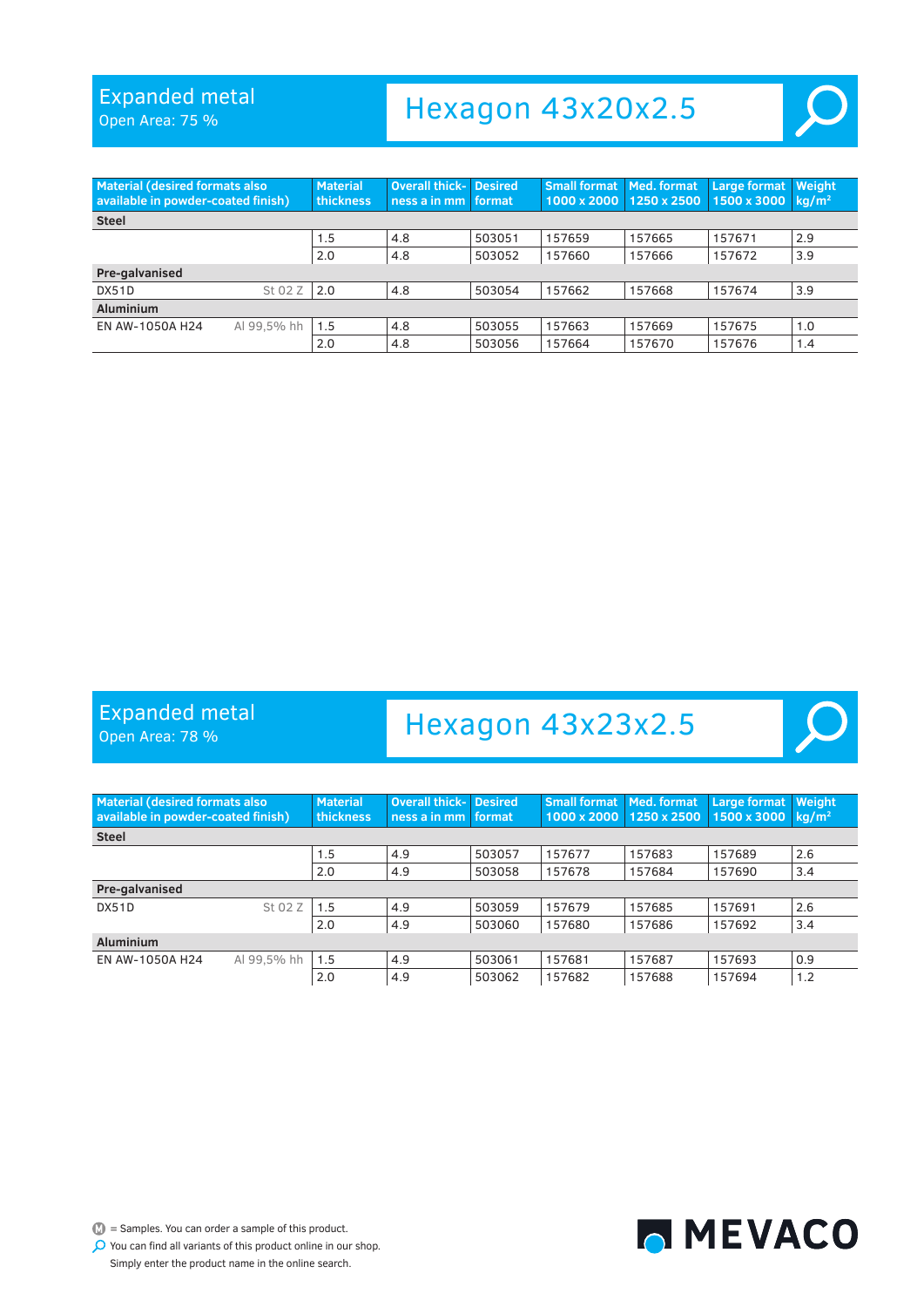Open Area: 26 %

### Hexagon 45x13.5x5

| <b>Material (desired formats also</b><br>available in powder-coated finish) |              | <b>Material</b><br>thickness | <b>Overall thick-</b><br>ness a in mm | <b>Desired</b><br>format | <b>Small format</b><br>1000 x 2000 | Med. format<br>1250 x 2500 | Large format<br>1500 x 3000 | Weight<br>kg/m <sup>2</sup> |
|-----------------------------------------------------------------------------|--------------|------------------------------|---------------------------------------|--------------------------|------------------------------------|----------------------------|-----------------------------|-----------------------------|
|                                                                             |              |                              |                                       |                          |                                    |                            |                             |                             |
| <b>Steel</b>                                                                |              |                              |                                       |                          |                                    |                            |                             |                             |
|                                                                             |              | 1.5                          | 6.7                                   | 502991                   | 157553                             | 157430                     | 157276                      | 8.7                         |
|                                                                             |              | 2.0                          | 6.7                                   | 502992                   | 157554                             | 157431                     | 157277                      | 11.6                        |
|                                                                             |              | $\bf \Phi$<br>3.0            | 6.7                                   | 502993                   | 101439                             |                            |                             | 17.4                        |
| Pre-galvanised                                                              |              |                              |                                       |                          |                                    |                            |                             |                             |
| DX51D                                                                       | St 02 Z      | 1.5                          | 6.7                                   | 502994                   | 157555                             | 157432                     | 157279                      | 8.7                         |
|                                                                             |              | 2.0                          | 6.7                                   | 502995                   | 157556                             | 157433                     |                             | 11.6                        |
| <b>Aluminium</b>                                                            |              |                              |                                       |                          |                                    |                            |                             |                             |
| EN AW-1050A H24                                                             | Al 99.5% hh  | $\bf \Omega$<br>1.5          | 6.7                                   | 502996                   | 157557                             | 157434                     | 157281                      | 3.0                         |
|                                                                             |              | 2.0                          | 6.7                                   | 502997                   | 157558                             | 157435                     | 157282                      | 4.0                         |
|                                                                             |              | 3.0                          | 6.7                                   | 502998                   | 157559                             | 157436                     | 157283                      | 6.0                         |
| EN AW-5005 H24 EQ                                                           | AlMg 1 hh EQ | 1.5                          | 6.7                                   | 502999                   | 157560                             | 157437                     | 157284                      | 3.0                         |
|                                                                             |              | 2.0                          | 6.7                                   | 503000                   | 157561                             | 157438                     | 157285                      | 4.0                         |
| <b>Brass</b>                                                                |              |                              |                                       |                          |                                    |                            |                             |                             |
| CuZn37                                                                      |              | 1.5                          | 6.7                                   |                          | 160654                             |                            |                             | 9.4                         |
|                                                                             |              | 2.0                          | 6.7                                   |                          | 160655                             |                            |                             | 12.6                        |

#### Expanded metal

Open Area: 41 %

### Hexagon 100x34x10



 $\mathbb{D}$  = Samples. You can order a sample of this product.

MEVACO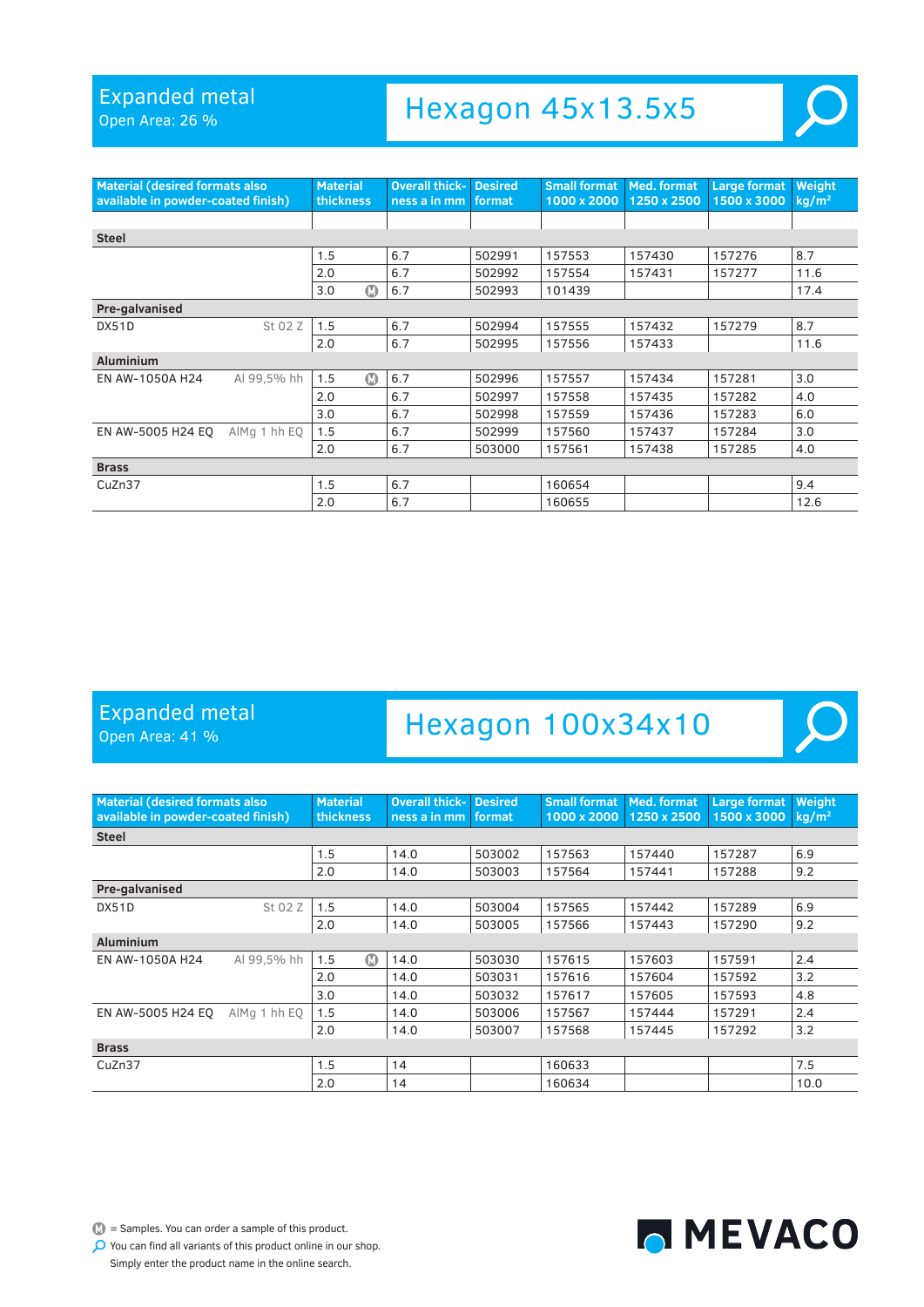Open Area: 12 %

# Hexagon 100x34x15

| <b>Material (desired formats also</b><br>available in powder-coated finish) |              | <b>Material</b><br>thickness | Overall thick-<br>ness a in mm | <b>Desired</b><br>format | <b>Small format</b><br>1000 x 2000 | Med. format<br>1250 x 2500 | <b>Large format</b><br>1500 x 3000 | Weight<br>$kq/m^2$ |
|-----------------------------------------------------------------------------|--------------|------------------------------|--------------------------------|--------------------------|------------------------------------|----------------------------|------------------------------------|--------------------|
| <b>Steel</b>                                                                |              |                              |                                |                          |                                    |                            |                                    |                    |
|                                                                             |              | 1.5                          | 13.0                           | 503009                   | 157570                             | 157447                     | 157294                             | 10.4               |
|                                                                             |              | 2.0                          | 13.0                           | 503010                   | 157571                             | 157448                     |                                    | 13.9               |
| Pre-galvanised                                                              |              |                              |                                |                          |                                    |                            |                                    |                    |
| <b>DX51D</b>                                                                | St 02 Z      | 1.5                          | 13.0                           | 503011                   | 157572                             | 157449                     | 157296                             | 10.4               |
|                                                                             |              | 2.0                          | 13.0                           | 503012                   | 157573                             | 157450                     |                                    | 13.9               |
| <b>Aluminium</b>                                                            |              |                              |                                |                          |                                    |                            |                                    |                    |
| EN AW-1050A H24                                                             | Al 99.5% hh  | ത<br>1.5                     | 13.0                           | 503033                   | 157618                             | 157606                     | 157594                             | 3.6                |
|                                                                             |              | 2.0                          | 13.0                           | 503034                   | 157619                             | 157607                     | 157595                             | 4.8                |
|                                                                             |              | 3.0                          | 13.0                           | 503035                   | 157620                             | 157608                     | 157596                             | 7.1                |
| EN AW-5005 H24 EO                                                           | AlMg 1 hh EQ | 1.5                          | 13.0                           | 503013                   | 157574                             | 157451                     | 157298                             | 3.6                |
|                                                                             |              | 2.0                          | 13.0                           | 503014                   | 157575                             | 157452                     | 157299                             | 4.8                |

#### Expanded metal

Open Area: 50 %

### Hexagon 150x40x10

| <b>Material (desired formats also</b><br>available in powder-coated finish) |             | <b>Material</b><br>thickness | <b>Overall thick-</b><br>ness a in mm | <b>Desired</b><br>format | <b>Small format</b><br>1000 x 2000 | Med. format<br>1250 x 2500 | Large format<br>1500 x 3000 | Weight<br>kg/m <sup>2</sup> |  |
|-----------------------------------------------------------------------------|-------------|------------------------------|---------------------------------------|--------------------------|------------------------------------|----------------------------|-----------------------------|-----------------------------|--|
| <b>Steel</b>                                                                |             |                              |                                       |                          |                                    |                            |                             |                             |  |
|                                                                             |             | 1.5                          | 17.3                                  | 503102                   | 157794                             | 157803                     | 157812                      | 5.9                         |  |
|                                                                             |             | 2.0                          | 17.3                                  | 503103                   | 157795                             | 157804                     | 157813                      | 7.9                         |  |
|                                                                             |             | 3.0                          | 17.3                                  | 503104                   | 157796                             | 157805                     |                             | 11.8                        |  |
| Pre-galvanised                                                              |             |                              |                                       |                          |                                    |                            |                             |                             |  |
| DX51D                                                                       | St 02 Z     | 1.5                          | 17.3                                  | 503105                   | 157797                             | 157806                     | 157814                      | 5.9                         |  |
|                                                                             |             | 2.0                          | 17.3                                  | 503106                   | 157798                             | 157807                     | 157815                      | 7.9                         |  |
|                                                                             |             | 3.0                          | 17.3                                  | 503107                   | 157799                             | 157808                     |                             | 11.8                        |  |
| <b>Aluminium</b>                                                            |             |                              |                                       |                          |                                    |                            |                             |                             |  |
| EN AW-1050A H24                                                             | Al 99,5% hh | $\Omega$<br>1.5              | 17.3                                  | 503108                   | 157800                             | 157809                     | 157816                      | 2.0                         |  |
|                                                                             |             | 2.0                          | 17.3                                  | 503109                   | 157801                             | 157810                     | 157817                      | 2.7                         |  |
|                                                                             |             | 3.0                          | 17.3                                  | 503110                   | 157802                             | 157811                     | 157818                      | 4.1                         |  |
| EN AW-5005 H111 EO AlMq 1 hh EO                                             |             | 2.0                          | 17.3                                  | 503961                   | 160593                             | 160594                     | 160595                      | 2.7                         |  |
| <b>Brass</b>                                                                |             |                              |                                       |                          |                                    |                            |                             |                             |  |
| CuZn37                                                                      |             | 1.5                          | 17.3                                  |                          | 160643                             |                            |                             | 6.4                         |  |
|                                                                             |             | 2.0                          | 17.3                                  |                          | 160644                             |                            |                             | 8.5                         |  |
|                                                                             |             | 3.0                          | 17.3                                  |                          | 160645                             |                            |                             | 12.8                        |  |

 $\mathbb{D}$  = Samples. You can order a sample of this product.

MEVACO

 $\overline{O}$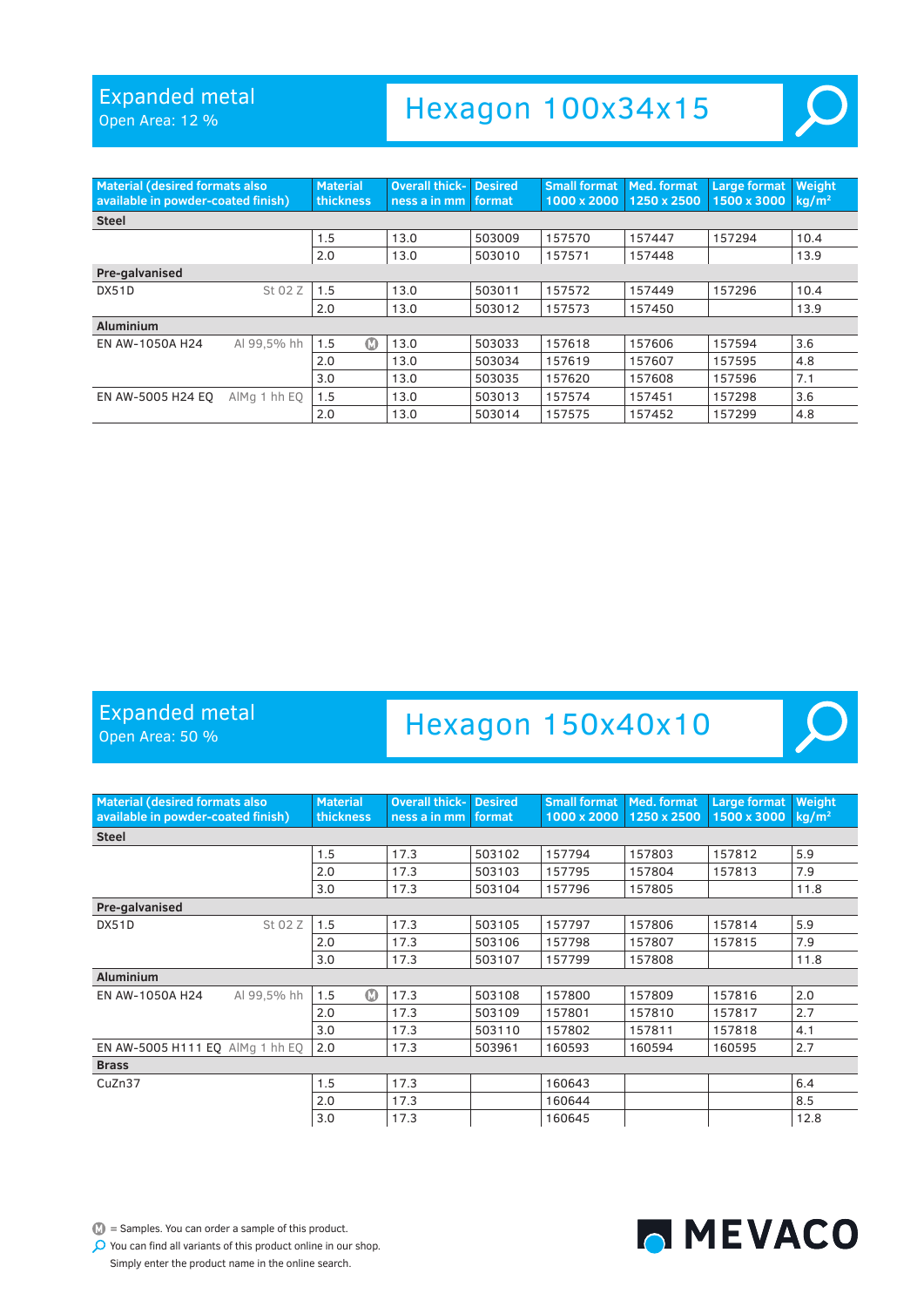Open Area: 17 %

### Hexagon 150x48x20

| <b>Material (desired formats also</b><br>available in powder-coated finish) |             | <b>Material</b><br>thickness | <b>Overall thick- Desired</b><br>ness a in mm format |        | <b>Small format</b><br>1000 x 2000 | Med. format<br>1250 x 2500 | Large format<br>1500 x 3000 | Weight<br>$kq/m^2$ |  |  |
|-----------------------------------------------------------------------------|-------------|------------------------------|------------------------------------------------------|--------|------------------------------------|----------------------------|-----------------------------|--------------------|--|--|
| <b>Steel</b>                                                                |             |                              |                                                      |        |                                    |                            |                             |                    |  |  |
|                                                                             |             | 1.5                          | 20.0                                                 | 503962 | 160596                             | 160598                     | 160600                      | 9.8                |  |  |
|                                                                             |             | 2.0                          | 20.0                                                 | 503963 | 160597                             | 160599                     |                             | 13.1               |  |  |
| Pre-galvanised                                                              |             |                              |                                                      |        |                                    |                            |                             |                    |  |  |
| <b>DX51D</b>                                                                | St 02 Z     | 1.5                          | 20.0                                                 | 503965 | 160605                             | 160607                     | 160609                      | 9.8                |  |  |
|                                                                             |             | 2.0                          | 20.0                                                 | 503966 | 160606                             | 160608                     |                             | 13.1               |  |  |
| <b>Aluminium</b>                                                            |             |                              |                                                      |        |                                    |                            |                             |                    |  |  |
| EN AW-1050A H24                                                             | Al 99.5% hh | 1.5                          | 20.0                                                 | 503967 | 160611                             | 160614                     | 160617                      | 3.4                |  |  |
|                                                                             |             | 2.0                          | 20.0                                                 | 503968 | 160612                             | 160615                     | 160618                      | 4.5                |  |  |
|                                                                             |             | 3.0                          | 20.0                                                 | 503969 | 160613                             | 160616                     | 160619                      | 6.7                |  |  |
| EN AW-5005 H111 EQ AlMg 1 hh EQ                                             |             | 2.0                          | 20.0                                                 | 503971 | 160623                             | 160624                     | 160625                      | 4.5                |  |  |

#### Expanded metal

Open Area: 23 %

### Hexagon 150x56x21.5

| <b>Material (desired formats also</b><br>available in powder-coated finish) |              | <b>Material</b><br><b>thickness</b> | <b>Overall thick-</b><br>ness a in mm | <b>Desired</b><br>format | <b>Small format</b><br>1000 x 2000 | Med. format<br>1250 x 2500 | Large format<br>1500 x 3000 | Weight<br>$kq/m^2$ |
|-----------------------------------------------------------------------------|--------------|-------------------------------------|---------------------------------------|--------------------------|------------------------------------|----------------------------|-----------------------------|--------------------|
| <b>Steel</b>                                                                |              |                                     |                                       |                          |                                    |                            |                             |                    |
|                                                                             |              | 1.5                                 | 22.0                                  | 503016                   | 157577                             | 157454                     | 157301                      | 9.0                |
|                                                                             |              | 2.0                                 | 22.0                                  | 503017                   | 157578                             | 157455                     |                             | 12.1               |
| Pre-galvanised                                                              |              |                                     |                                       |                          |                                    |                            |                             |                    |
| DX51D                                                                       | St 02 Z      | 1.5                                 | 22.0                                  | 503018                   | 157579                             | 157456                     | 157303                      | 9.0                |
|                                                                             |              | 2.0                                 | 22.0                                  | 503019                   | 157580                             | 157457                     |                             | 12.1               |
| <b>Aluminium</b>                                                            |              |                                     |                                       |                          |                                    |                            |                             |                    |
| EN AW-1050A H24                                                             | Al 99.5% hh  | $\circ$<br>1.5                      | 22.0                                  | 503036                   | 157621                             | 157609                     | 157597                      | 3.1                |
|                                                                             |              | 2.0                                 | 22.0                                  | 503037                   | 157622                             | 157610                     | 157598                      | 4.1                |
|                                                                             |              | 3.0                                 | 22.0                                  | 503038                   | 157623                             | 157611                     | 157599                      | 6.2                |
| EN AW-5005 H24 EO                                                           | AlMg 1 hh EQ | 1.5                                 | 22.0                                  | 503020                   | 157581                             | 157458                     | 157305                      | 3.1                |
|                                                                             |              | 2.0                                 | 22.0                                  | 503021                   | 157582                             | 157459                     | 157306                      | 4.1                |

 $\mathbb{D}$  = Samples. You can order a sample of this product. You can find all variants of this product online in our shop.



Simply enter the product name in the online search.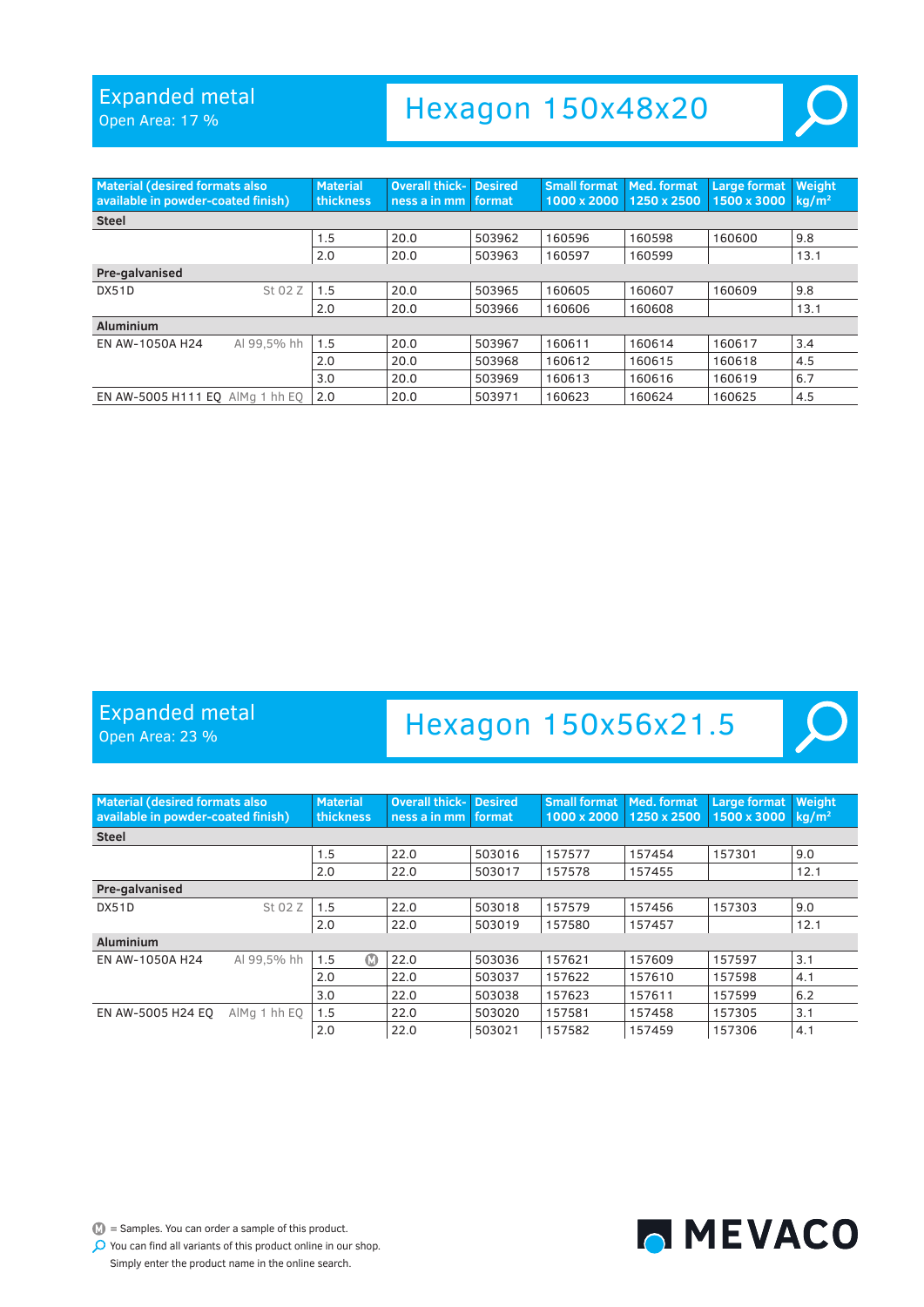Open Area: 27 %

### Hexagon 200x55x20

| <b>Material (desired formats also</b><br>available in powder-coated finish) |             | <b>Material</b><br>thickness | <b>Overall thick-</b><br>ness a in mm | <b>Desired</b><br>format | <b>Small format</b><br>1000 x 2000 | Med. format<br>1250 x 2500 | <b>Large format</b><br>1500 x 3000 | Weight<br>kg/m <sup>2</sup> |
|-----------------------------------------------------------------------------|-------------|------------------------------|---------------------------------------|--------------------------|------------------------------------|----------------------------|------------------------------------|-----------------------------|
| <b>Steel</b>                                                                |             |                              |                                       |                          |                                    |                            |                                    |                             |
|                                                                             |             | 1.5                          | 24.0                                  | 503120                   | 157844                             | 157853                     | 157860                             | 8.6                         |
|                                                                             |             | 2.0                          | 24.0                                  | 503121                   | 157845                             | 157854                     |                                    | 11.4                        |
|                                                                             |             | 3.0                          | 24.0                                  | 503122                   | 157846                             |                            |                                    | 17.1                        |
| Pre-galvanised                                                              |             |                              |                                       |                          |                                    |                            |                                    |                             |
| DX51D                                                                       | St 02 Z     | 1.5                          | 24.0                                  | 503123                   | 157847                             | 157855                     | 157861                             | 8.6                         |
|                                                                             |             | 2.0                          | 24.0                                  | 503124                   | 157848                             | 157856                     |                                    | 11.4                        |
|                                                                             |             | 3.0                          | 24.0                                  | 503125                   | 157849                             |                            |                                    | 17.1                        |
| <b>Aluminium</b>                                                            |             |                              |                                       |                          |                                    |                            |                                    |                             |
| EN AW-1050A H24                                                             | Al 99,5% hh | $\bf \Omega$<br>1.5          | 24.0                                  | 503126                   | 157850                             | 157857                     | 157862                             | 2.9                         |
|                                                                             |             | 2.0                          | 24.0                                  | 503127                   | 157851                             | 157858                     | 157863                             | 3.9                         |
|                                                                             |             | 3.0                          | 24.0                                  | 503128                   | 157852                             | 157859                     | 157864                             | 5.9                         |
| <b>Brass</b>                                                                |             |                              |                                       |                          |                                    |                            |                                    |                             |
| CuZn37                                                                      |             | 1.5                          | 24                                    |                          | 160651                             |                            |                                    | 9.3                         |
|                                                                             |             | 2.0                          | 24                                    |                          | 160652                             |                            |                                    | 12.4                        |
|                                                                             |             | 3.0                          | 24                                    |                          | 160653                             |                            |                                    | 18.5                        |

#### Expanded metal

Open Area: 40 %

### Hexagon 200x70x21

| <b>Material (desired formats also)</b><br>available in powder-coated finish) |             | <b>Material</b><br><b>thickness</b> | Overall thick-<br>ness a in mm | <b>Desired</b><br>format | <b>Small format</b><br>1000 x 2000 | Med. format<br>1250 x 2500 | Large format<br>1500 x 3000 | Weight<br>$\kappa$ a/m <sup>2</sup> |
|------------------------------------------------------------------------------|-------------|-------------------------------------|--------------------------------|--------------------------|------------------------------------|----------------------------|-----------------------------|-------------------------------------|
| <b>Steel</b>                                                                 |             |                                     |                                |                          |                                    |                            |                             |                                     |
|                                                                              |             | 1.5                                 | 27.0                           | 503129                   | 157865                             | 157874                     | 157881                      | 7.1                                 |
|                                                                              |             | 2.0                                 | 27.0                           | 503130                   | 157866                             | 157875                     |                             | 9.4                                 |
|                                                                              |             | 3.0                                 | 27.0                           | 503131                   | 157867                             |                            |                             | 14.1                                |
| Pre-galvanised                                                               |             |                                     |                                |                          |                                    |                            |                             |                                     |
| DX51D                                                                        | St 02 Z     | 1.5                                 | 27.0                           | 503132                   | 157868                             | 157876                     | 157882                      | 7.1                                 |
|                                                                              |             | 2.0                                 | 27.0                           | 503133                   | 157869                             | 157877                     |                             | 9.4                                 |
|                                                                              |             | 3.0                                 | 27.0                           | 503134                   | 157870                             |                            |                             | 14.1                                |
| <b>Aluminium</b>                                                             |             |                                     |                                |                          |                                    |                            |                             |                                     |
| EN AW-1050A H24                                                              | Al 99.5% hh | $\Omega$<br>1.5                     | 27.0                           | 503135                   | 157871                             | 157878                     | 157883                      | 2.4                                 |
|                                                                              |             | 2.0                                 | 27.0                           | 503136                   | 157872                             | 157879                     | 157884                      | 3.2                                 |
|                                                                              |             | 3.0                                 | 27.0                           | 503137                   | 157873                             | 157880                     | 157885                      | 4.9                                 |

 $\mathbb{D}$  = Samples. You can order a sample of this product.



 $\bullet$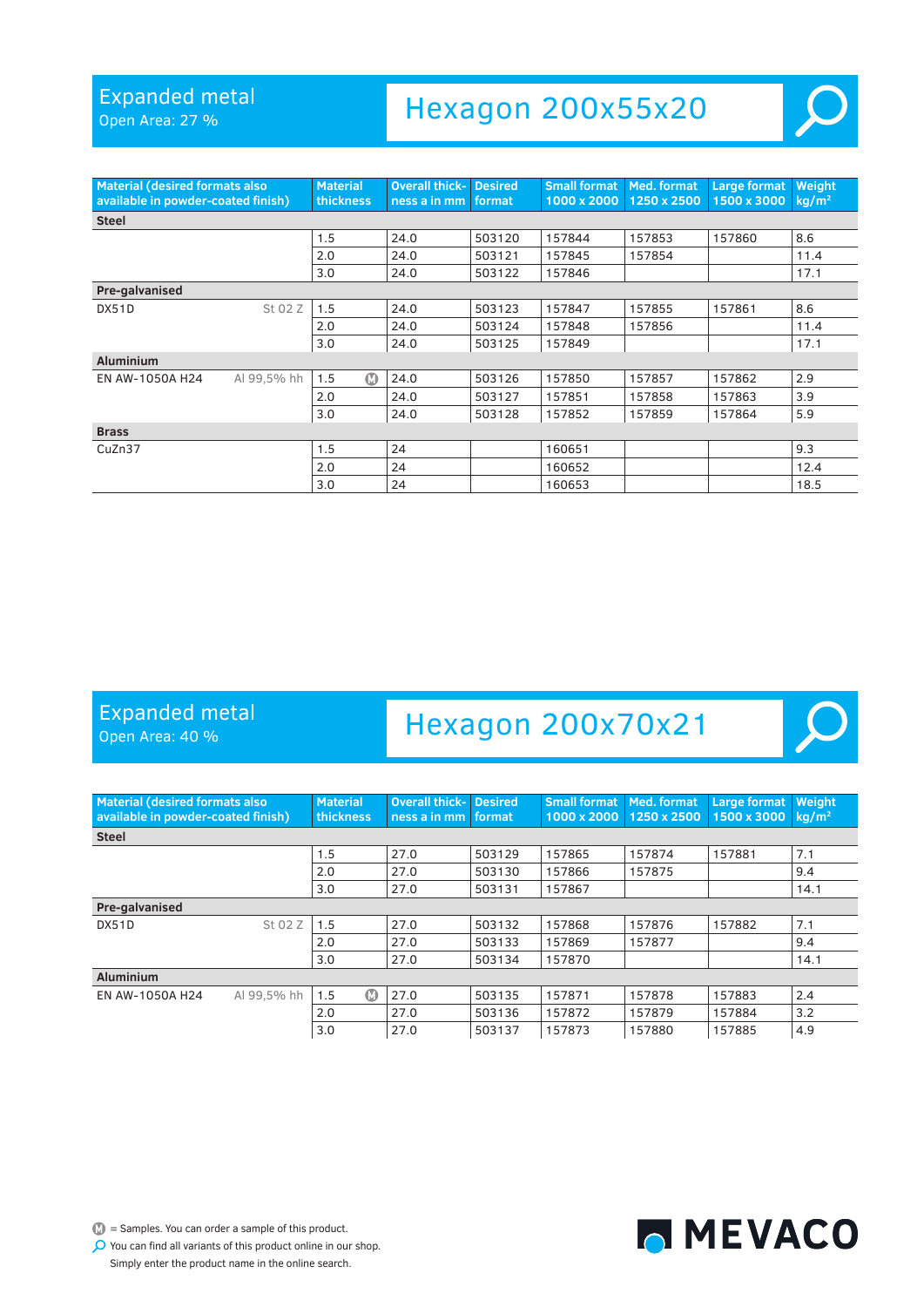Open Area: 40 %

# Armadillo 76x10x3



| <b>Material (desired formats also</b><br>available in powder-coated finish) | <b>Material</b><br><b>thickness</b> | <b>Overall thick- Desired</b><br>ness a in mm format |        | <b>Small format   Med. format</b> | 1000 x 2000 1250 x 2500 | <b>Large format</b><br>1500 x 3000 | Weight<br>ka/m <sup>2</sup> |
|-----------------------------------------------------------------------------|-------------------------------------|------------------------------------------------------|--------|-----------------------------------|-------------------------|------------------------------------|-----------------------------|
| <b>Steel</b>                                                                |                                     |                                                      |        |                                   |                         |                                    |                             |
|                                                                             | 2.0                                 | 4.8                                                  | 503886 | 159602                            | 159760                  | 159781                             | 9.4                         |
|                                                                             | 3.0                                 | 4.8                                                  | 503887 | 159782                            | 159844                  |                                    | 14.1                        |
| <b>Aluminium</b>                                                            |                                     |                                                      |        |                                   |                         |                                    |                             |
| Al 99.5% hh<br>EN AW-1050A H24                                              | 2.0                                 | 4.8                                                  | 503892 | 159884                            | 160359                  | 160378                             | 3.2                         |
|                                                                             | 3.0                                 | 4.8                                                  | 503895 | 160379                            | 160381                  | 160382                             | 4.9                         |
| EN AW-5005 H111 EQ AlMg 1 hh EQ                                             | 2.0                                 | 4.8                                                  | 503891 | 159856                            | 159860                  | 159883                             | 3.2                         |

#### Expanded metal

Open Area: 40 %

# Armadillo 115x10x3

| <b>Material (desired formats also</b><br>available in powder-coated finish) | <b>Material</b><br>thickness | <b>Overall thick- Desired</b><br>ness a in mm format |        | <b>Small format   Med. format</b> | 1000 x 2000 1250 x 2500 | <b>Large format</b><br>1500 x 3000 | Weight<br>ka/m <sup>2</sup> |
|-----------------------------------------------------------------------------|------------------------------|------------------------------------------------------|--------|-----------------------------------|-------------------------|------------------------------------|-----------------------------|
| <b>Steel</b>                                                                |                              |                                                      |        |                                   |                         |                                    |                             |
|                                                                             | 2.0                          | 4.8                                                  | 503896 | 160384                            | 160385                  | 160393                             | 9.4                         |
|                                                                             | 3.0                          | 4.8                                                  | 503899 | 160394                            | 160396                  |                                    | 14.1                        |
| <b>Aluminium</b>                                                            |                              |                                                      |        |                                   |                         |                                    |                             |
| Al 99.5% hh<br>EN AW-1050A H24                                              | 2.0                          | 4.8                                                  | 503903 | 160404                            | 160407                  | 160408                             | 3.2                         |
|                                                                             | 3.0                          | 4.8                                                  | 503904 | 160411                            | 160412                  | 160415                             | 4.9                         |
| EN AW-5005 H111 EQ AlMg 1 hh EQ                                             | 2.0                          | 4.8                                                  | 503900 | 160399                            | 160401                  | 160403                             | 3.2                         |

#### Expanded metal Open Area: 47 %

# Armadillo 150x15x4



| <b>Material (desired formats also</b><br>available in powder-coated finish) |             | <b>Material</b><br>thickness | <b>Overall thick- Desired</b><br>ness a in mm format |        | <b>Small format   Med. format</b> | 1000 x 2000 1250 x 2500 | <b>Large format</b><br>1500 x 3000 | <b>Weight</b><br>ka/m <sup>2</sup> |
|-----------------------------------------------------------------------------|-------------|------------------------------|------------------------------------------------------|--------|-----------------------------------|-------------------------|------------------------------------|------------------------------------|
| <b>Steel</b>                                                                |             |                              |                                                      |        |                                   |                         |                                    |                                    |
|                                                                             |             | 2.0                          | 6.8                                                  | 503906 | 160416                            | 160419                  | 160420                             | 8.4                                |
|                                                                             |             | 3.0                          | 6.8                                                  | 503907 | 160423                            | 160424                  |                                    | 12.6                               |
| <b>Aluminium</b>                                                            |             |                              |                                                      |        |                                   |                         |                                    |                                    |
| EN AW-1050A H24                                                             | Al 99.5% hh | 2.0                          | 6.8                                                  | 503910 | 160435                            | 160436                  | 160438                             | 2.9                                |
|                                                                             |             | 3.0                          | 6.8                                                  | 503911 | 160439                            | 160440                  | 160441                             | 4.3                                |
| EN AW-5005 H111 EQ AlMg 1 hh EQ                                             |             | 2.0                          | 6.8                                                  | 503908 | 160428                            | 160431                  | 160432                             | 2.9                                |

 $\mathbb{D}$  = Samples. You can order a sample of this product.

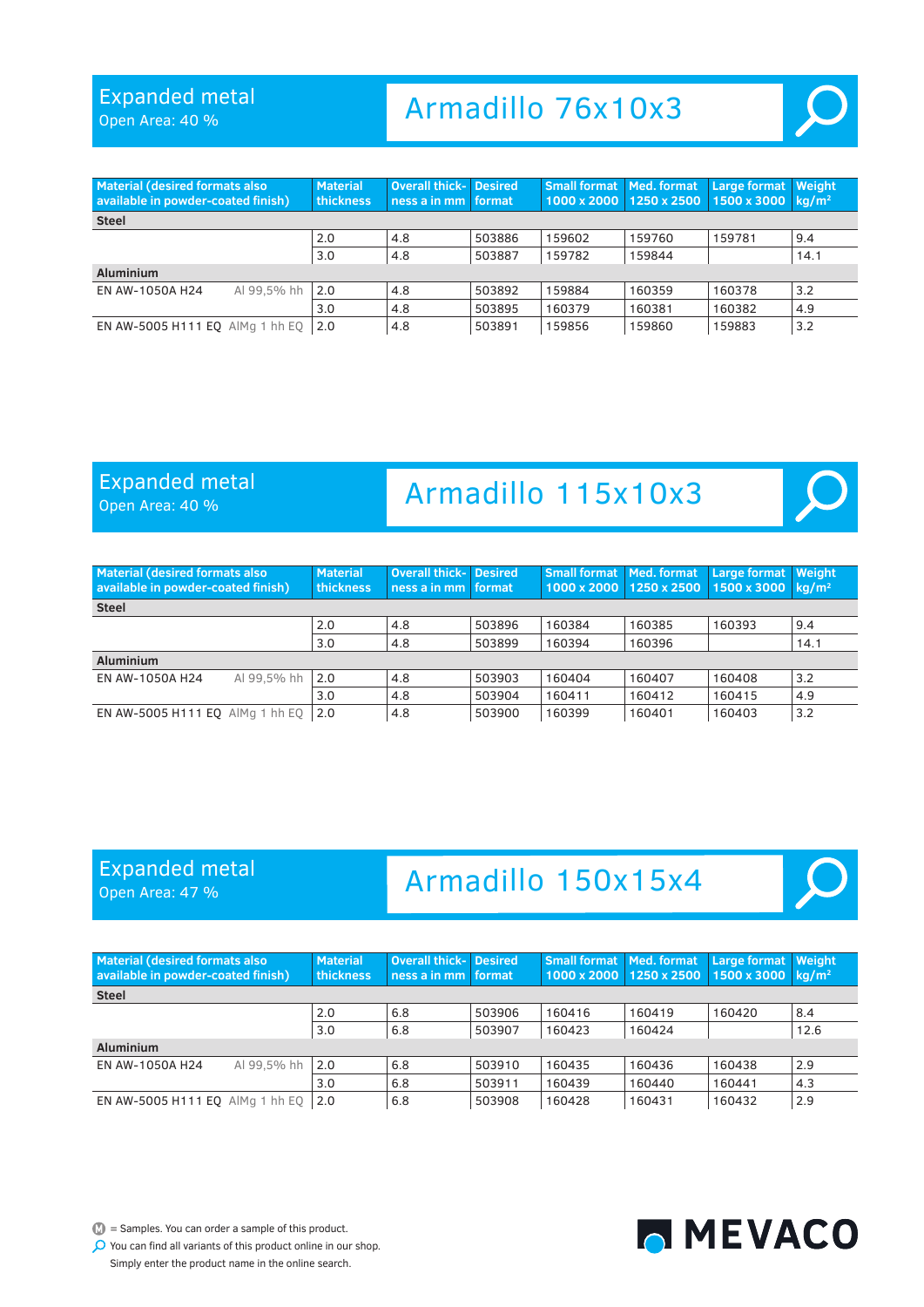Open Area: 47 %

### Armadillo 160x15x4



#### Expanded metal

Open Area: 47 %

### Armadillo 200x15x4

| Material (desired formats also<br>available in powder-coated finish) |             | <b>Material</b><br><b>thickness</b> | <b>Overall thick- Desired</b><br>ness a in mm format |        | <b>Small format   Med. format</b> | 1000 x 2000 1250 x 2500 | <b>Large format</b><br>1500 x 3000 | <b>Weight</b><br>ka/m <sup>2</sup> |
|----------------------------------------------------------------------|-------------|-------------------------------------|------------------------------------------------------|--------|-----------------------------------|-------------------------|------------------------------------|------------------------------------|
| <b>Steel</b>                                                         |             |                                     |                                                      |        |                                   |                         |                                    |                                    |
|                                                                      |             | 2.0                                 | 6.8                                                  | 503920 | 160466                            | 160467                  |                                    | 8.4                                |
|                                                                      |             | 3.0                                 | 6.8                                                  | 503924 | 160469                            | 160470                  |                                    | 12.6                               |
| <b>Aluminium</b>                                                     |             |                                     |                                                      |        |                                   |                         |                                    |                                    |
| EN AW-1050A H24                                                      | Al 99.5% hh | 2.0                                 | 6.8                                                  | 503932 | 160477                            | 160479                  |                                    | 2.9                                |
|                                                                      |             | 3.0                                 | 6.8                                                  | 503954 | 160489                            | 160490                  |                                    | 4.3                                |
| EN AW-5005 H111 EQ AlMg 1 hh EQ                                      |             | 2.0                                 | 6.8                                                  | 503930 | 160473                            | 160474                  |                                    | 2.9                                |

#### Expanded metal Open Area: 67 %

### Wave 62x18x3

<span id="page-29-0"></span>

| <b>Material (desired formats also</b><br>available in powder-coated finish) |              | <b>Material</b><br>thickness | <b>Overall thick-</b><br>ness a in mm | <b>Desired</b><br>format. | <b>Small format   Med. format</b><br>1000 x 2000 1250 x 2500 |        | Large format<br>1500 x 3000 | Weight<br>$kq/m^2$ |
|-----------------------------------------------------------------------------|--------------|------------------------------|---------------------------------------|---------------------------|--------------------------------------------------------------|--------|-----------------------------|--------------------|
| <b>Steel</b>                                                                |              |                              |                                       |                           |                                                              |        |                             |                    |
|                                                                             |              | 1.5                          | 5.7                                   | 503154                    | 158002                                                       | 157999 | 157996                      | 3.9                |
|                                                                             |              | 2.0                          | 5.7                                   | 503157                    | 158011                                                       | 158008 | 158005                      | 5.2                |
|                                                                             |              | 3.0                          | 5.7                                   | 503160                    | 158018                                                       | 158016 | 158014                      | 7.8                |
| <b>Aluminium</b>                                                            |              |                              |                                       |                           |                                                              |        |                             |                    |
| EN AW-1050A H24                                                             | Al 99.5% hh  | 1.5                          | 5.7                                   | 503155                    | 158003                                                       | 158000 | 157997                      | 1.3                |
|                                                                             |              | 2.0                          | 5.7                                   | 503158                    | 158012                                                       | 158009 | 158006                      | 1.8                |
|                                                                             |              | 3.0                          | 5.7                                   | 503161                    | 158019                                                       | 158017 | 158015                      | 2.7                |
| EN AW-5005 H24 EO                                                           | AlMa 1 hh EO | 1.5                          | 5.7                                   | 503156                    | 158004                                                       | 158001 | 157998                      | 1.3                |
|                                                                             |              | 2.0                          | 5.7                                   | 503159                    | 158013                                                       | 158010 | 158007                      | 1.8                |

 $\mathbb{D}$  = Samples. You can order a sample of this product.

You can find all variants of this product online in our shop.

Simply enter the product name in the online search.

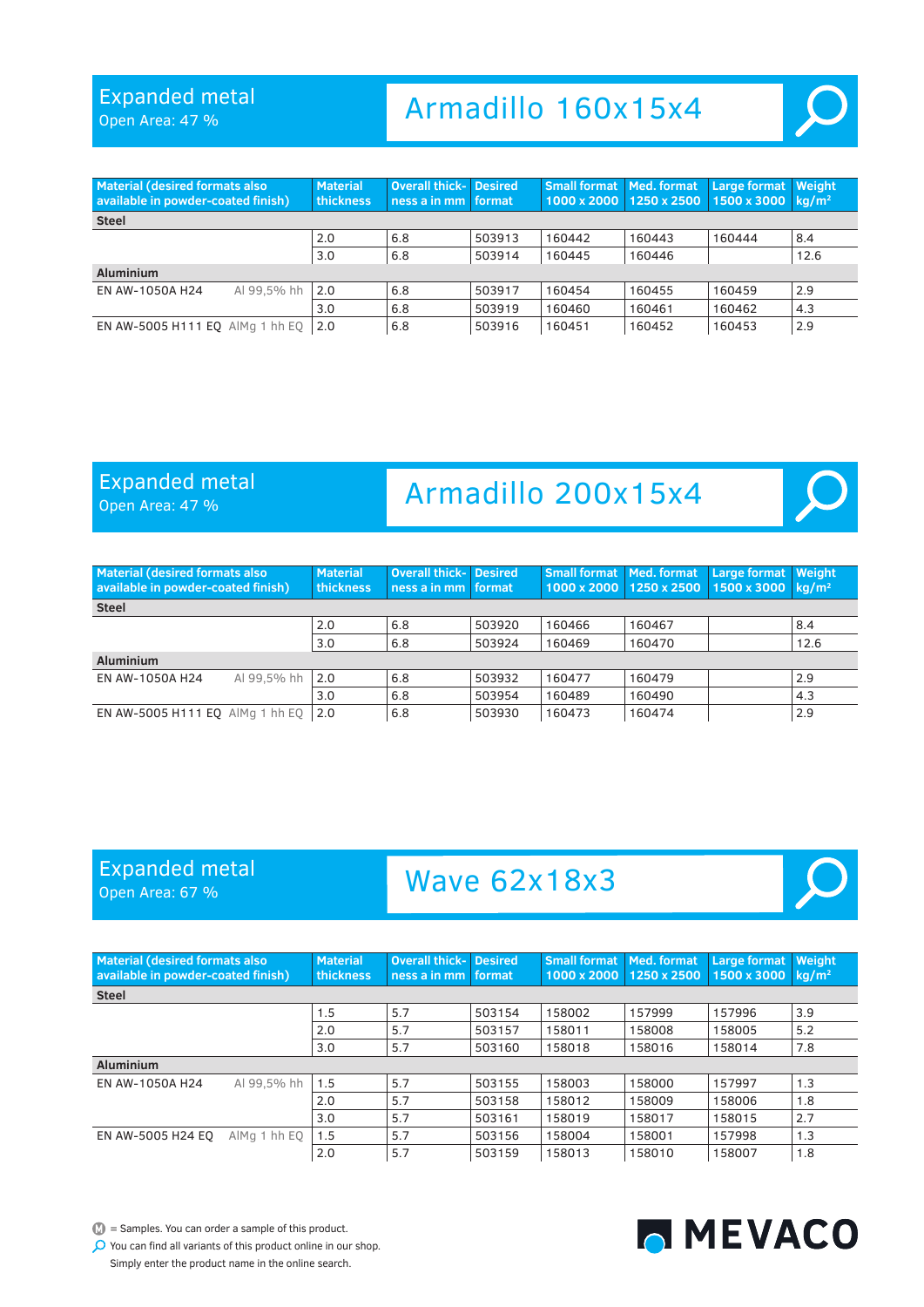Open Area: 45 %

### Wave 62x22x6



| <b>Material (desired formats also</b><br>available in powder-coated finish) |              | <b>Material</b><br>thickness | <b>Overall thick- Desired</b><br>ness a in mm format |        | <b>Small format</b><br>1000 x 2000 | Med. format<br>1250 x 2500 | <b>Large format</b><br>1500 x 3000 | Weight<br>$kq/m^2$ |
|-----------------------------------------------------------------------------|--------------|------------------------------|------------------------------------------------------|--------|------------------------------------|----------------------------|------------------------------------|--------------------|
| <b>Steel</b>                                                                |              |                              |                                                      |        |                                    |                            |                                    |                    |
|                                                                             |              | 1.5                          | 10.1                                                 | 503162 | 158026                             | 158023                     | 158020                             | 6.4                |
|                                                                             |              | 2.0                          | 10.1                                                 | 503165 | 158035                             | 158032                     | 158029                             | 8.6                |
|                                                                             |              | 3.0                          | 10.1                                                 | 503168 | 158041                             | 158039                     |                                    | 12.8               |
| <b>Aluminium</b>                                                            |              |                              |                                                      |        |                                    |                            |                                    |                    |
| EN AW-1050A H24                                                             | Al 99.5% hh  | ത<br>1.5                     | 10.1                                                 | 503163 | 158027                             | 158024                     | 158021                             | 2.2                |
|                                                                             |              | 2.0                          | 10.1                                                 | 503166 | 158036                             | 158033                     | 158030                             | 2.9                |
|                                                                             |              | 3.0                          | 10.1                                                 | 503169 | 158042                             | 158040                     | 158038                             | 4.4                |
| EN AW-5005 H24 EO                                                           | AlMa 1 hh EO | 1.5                          | 10.1                                                 | 503164 | 158028                             | 158025                     | 158022                             | 2.2                |
|                                                                             |              | 2.0                          | 10.1                                                 | 503167 | 158037                             | 158034                     | 158031                             | 2.9                |

#### Expanded metal

Open Area: 45 %

### Wave 110x40x11



| <b>Material (desired formats also</b><br>available in powder-coated finish) |              | <b>Material</b><br>thickness, | Overall thick-<br>ness a in mm | <b>Desired</b><br><b>format</b> | <b>Small format</b><br>1000 x 2000 1250 x 2500 | Med. format | Large format<br>$1500 \times 3000$ kg/m <sup>2</sup> | <b>Weight</b> |
|-----------------------------------------------------------------------------|--------------|-------------------------------|--------------------------------|---------------------------------|------------------------------------------------|-------------|------------------------------------------------------|---------------|
| <b>Steel</b>                                                                |              |                               |                                |                                 |                                                |             |                                                      |               |
|                                                                             |              | 1.5                           | ca. 17.3                       | 503138                          | 157958                                         | 157955      | 157952                                               | 6.5           |
|                                                                             |              | 2.0                           | ca. 17.3                       | 503141                          | 157967                                         | 157964      | 157961                                               | 8.6           |
|                                                                             |              | 3.0                           | ca. 17.3                       | 503144                          | 157973                                         | 157971      |                                                      | 13.0          |
| <b>Aluminium</b>                                                            |              |                               |                                |                                 |                                                |             |                                                      |               |
| EN AW-1050A H24                                                             | Al 99.5% hh  | 1.5                           | ca. 17.3                       | 503139                          | 157959                                         | 157956      | 157953                                               | 2.2           |
|                                                                             |              | 2.0                           | ca. 17.3                       | 503142                          | 157968                                         | 157965      | 157962                                               | 3.0           |
|                                                                             |              | 3.0                           | ca. 17.3                       | 503145                          | 157974                                         | 157972      | 157970                                               | 4.5           |
| EN AW-5005 H24 EO                                                           | AlMa 1 hh EO | 2.0                           | ca. 17.3                       | 503143                          | 157969                                         | 157966      | 157963                                               | 3.0           |

#### Expanded metal Open Area: 25 %

# Wave 110x40x15



| <b>Material (desired formats also</b><br>available in powder-coated finish) |              | <b>Material</b><br><b>thickness</b> | <b>Overall thick- Desired</b><br>ness a in mm format |        | <b>Small format   Med. format</b> | 1000 x 2000 1250 x 2500 | Large format<br>1500 x 3000 | Weight<br>$kq/m^2$ |
|-----------------------------------------------------------------------------|--------------|-------------------------------------|------------------------------------------------------|--------|-----------------------------------|-------------------------|-----------------------------|--------------------|
| <b>Steel</b>                                                                |              |                                     |                                                      |        |                                   |                         |                             |                    |
|                                                                             |              | 1.5                                 | 19.8                                                 | 503146 | 157981                            | 157978                  | 157975                      | 8.8                |
|                                                                             |              | 2.0                                 | 19.8                                                 | 503149 | 157989                            | 157986                  |                             | 11.8               |
|                                                                             |              | 3.0                                 | 19.8                                                 | 503152 | 157994                            |                         |                             | 17.7               |
| <b>Aluminium</b>                                                            |              |                                     |                                                      |        |                                   |                         |                             |                    |
| EN AW-1050A H24                                                             | Al 99.5% hh  | 1.5<br>M                            | 19.8                                                 | 503147 | 157982                            | 157979                  | 157976                      | 3.0                |
|                                                                             |              | 2.0                                 | 19.8                                                 | 503150 | 157990                            | 157987                  | 157984                      | 4.1                |
|                                                                             |              | 3.0                                 | 19.8                                                 | 503153 | 157995                            | 157993                  | 157992                      | 6.1                |
| EN AW-5005 H24 EO                                                           | AlMa 1 hh EO | 2.0                                 | 19.8                                                 | 503151 | 157991                            | 157988                  | 157985                      | 4.1                |

 $\mathbb{D}$  = Samples. You can order a sample of this product.

You can find all variants of this product online in our shop.

Simply enter the product name in the online search.

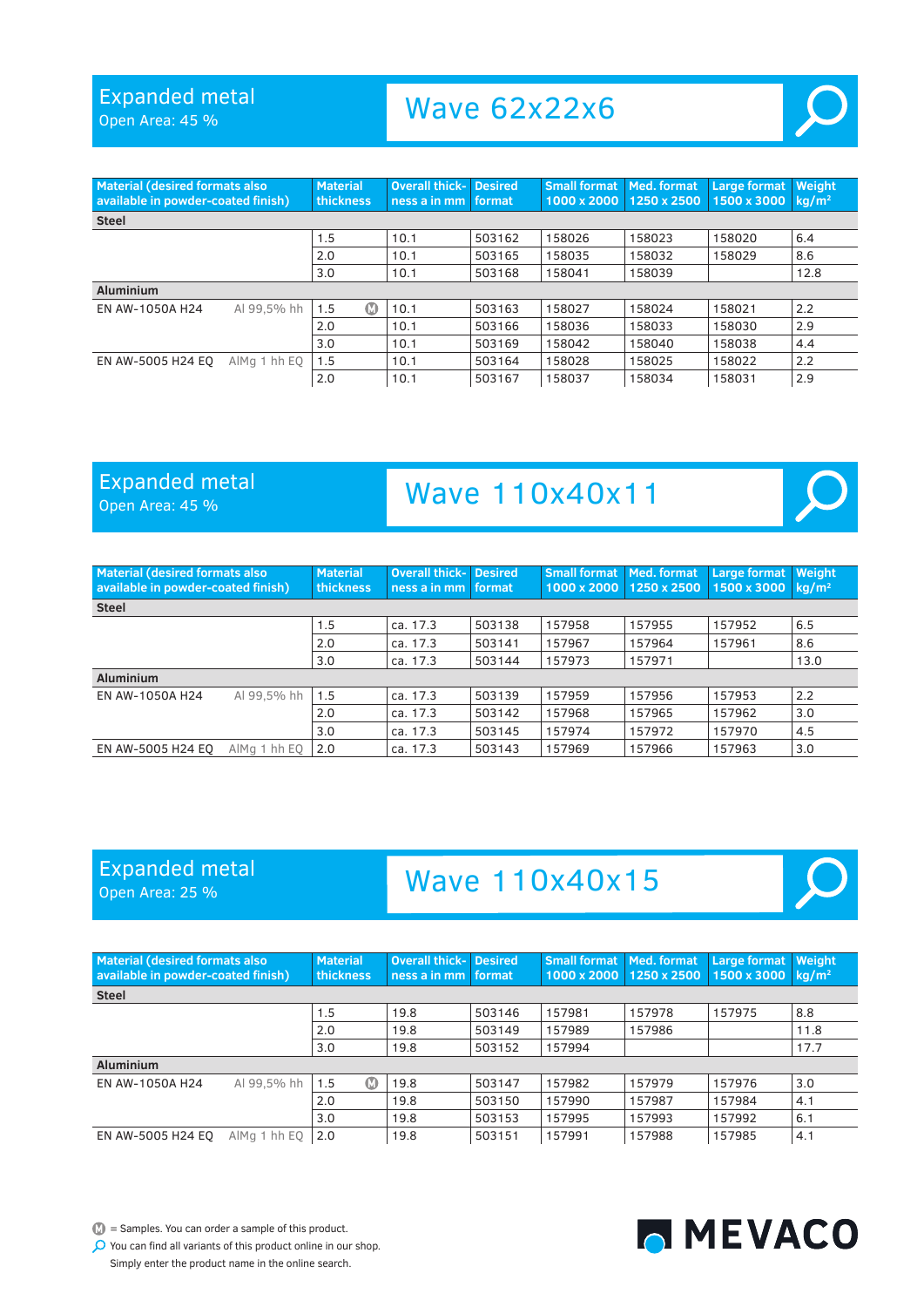Open Area: 55 %

### Q3 3x2.2x0.5

<span id="page-31-0"></span>

| <b>Material (desired formats also</b><br>available in powder-coated finish) | Material | <b>Overall thick- Desired</b><br>thickness Iness a in mm I format |  |        |  | Small format   Med. format   Large format   Weight<br>$1000 \times 2000$ 1250 x 2500 1500 x 3000 kg/m <sup>2</sup> |  |  |  |  |
|-----------------------------------------------------------------------------|----------|-------------------------------------------------------------------|--|--------|--|--------------------------------------------------------------------------------------------------------------------|--|--|--|--|
| <b>Steel</b>                                                                |          |                                                                   |  |        |  |                                                                                                                    |  |  |  |  |
|                                                                             | 0.5<br>M | 0.5                                                               |  | 101098 |  |                                                                                                                    |  |  |  |  |

# Expanded metal<br>Open Area: 50 %

### Q5 5x4x0.8



| <b>Material (desired formats also</b><br>available in powder-coated finish) |                   | <b>Material</b><br>thickness | <b>Overall thick- Desired</b><br>l ness a in mm format ' |        | Small format Med. format Large format Weight<br>  1000 x 2000   1250 x 2500   1500 x 3000   kg/m <sup>2  </sup> |  |
|-----------------------------------------------------------------------------|-------------------|------------------------------|----------------------------------------------------------|--------|-----------------------------------------------------------------------------------------------------------------|--|
| Aluminium                                                                   |                   |                              |                                                          |        |                                                                                                                 |  |
| EN AW-1050A H24                                                             | Al 99.5% hh $1.0$ |                              | <b>M</b> 1.0                                             | 101101 |                                                                                                                 |  |



 $\bullet$  = Samples. You can order a sample of this product.